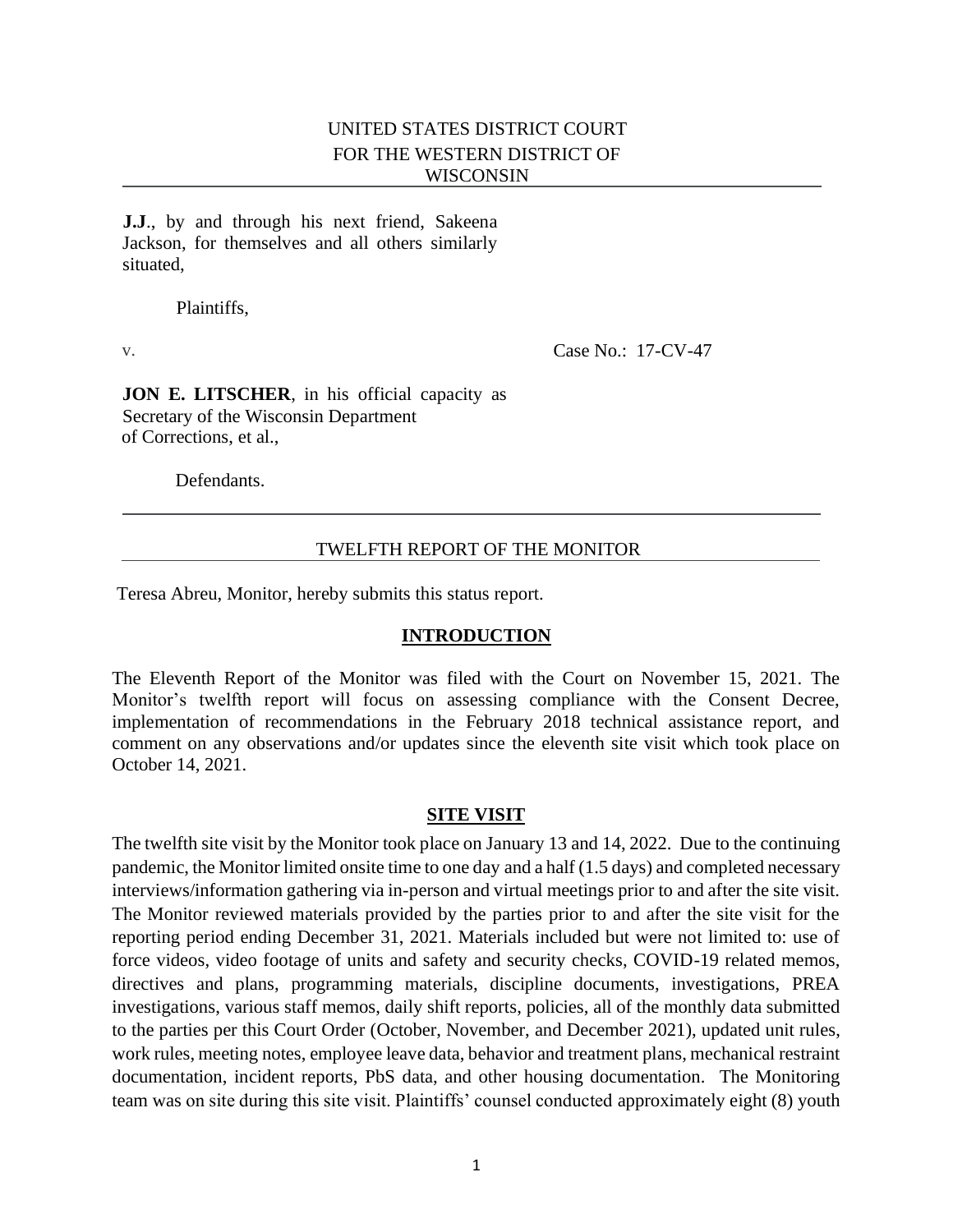interviews virtually before and after the site visit. The Monitor toured LHS/CLS and interviewed youth and staff. The Monitor had the opportunity to talk to the majority of youth and staff present and available during the site visit. Approximately thirty-nine youth (39) youth and twenty-seven (27) staff were interviewed by the Monitor during this site visit.

# **Overall Quality of Life, Conditions, and Atmosphere**

### Introduction

All of the COVID-19 modifications (health screenings, intake process, and quarantine process) were still in place during this reporting period. The COVID-19 precautions have remained consistent with the CDC's guidance for congregate settings. There have been six (6) youth COVID-19 cases and thirty-three (33) staff cases. This marks a substantial increase in staff positive cases from the last report. COVID-19 vaccinations continue to be offered to every youth and staff meeting the CDC guidelines. Defendants need to continue to require staff to where masks.

The total LHS/CLS population continues to remain low, ranging in mid to high forties (40s) on average for this reporting period. The overall atmosphere was pretty consistent from the last visit which was positive overall. There continues to be concern regarding programming, use of force, use of mechanical restraints, youth self-confining, quality and quantity of education, and other issues. However, overall, youth and staff morale were good and there has been progress in some areas of the consent decree from the last site visit (detailed throughout the report).

### Physical Plant Observations

The entrance, grounds, visitation, most units, school, and many other areas were clean and orderly. Defendants completed renovating Douglass Living Unit, which is otherwise unoccupied, into a recreation space including the addition of a ping pong table, air hockey, electronic darts, and a variety of board games. The Unit looks amazing with many recreational activities available for youth. Staff and youth are enjoying the space. Defendants added materials and supplies to the kitchen for youth to engage in baking and cooking. The youth told the Monitor how much they love cooking and are enjoying the new recreation space.

Defendants continue with the following projects:

- (1) The installation of new windows and window frames in each of the twelve (12) living units. Youth continue to break/damage windows. The new windows and frames include specialized glass that can withstand significant duress without failing. This effort will improve the environment and lighting as well as safety while reducing the need to regularly replace broken windows.
- (2) Lighting upgrade project by submitting project documents for final approval and funding. This project will change the lighting in youth rooms, unit dayrooms, and emergency lighting. As stated in the last report, this will significantly improve the atmosphere on the unit.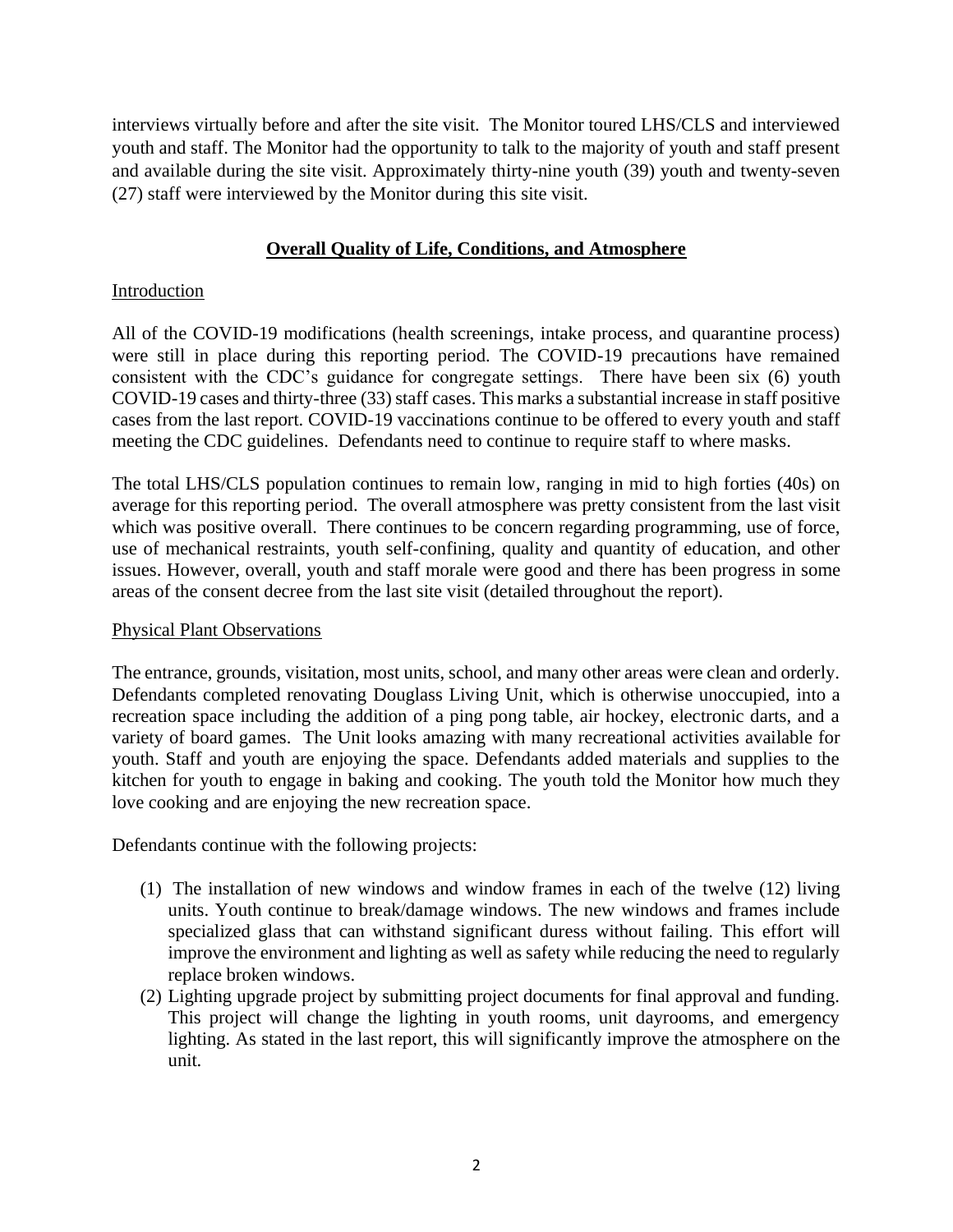- (3) Additional fixed cameras throughout the facility including both internal and external cameras. Over the next couple of years, this project will result in the installation of over 100 new cameras that will increase both safety and accountability throughout the facility.
- (4) Pursuing the replacement of boilers in the remaining living units. Along with heating boilers, the potable water heaters and exhaust fans are being considered for replacement as well.
- (5) Received approval to pursue electrical upgrades in the greenhouse. This upgrade will allow for additional functionality in the greenhouse and address aging electrical issues.
- (6) Enhanced the Music Arts Initiative by adding additional computer, software, and hardware components.
- (7) Upgraded the electrical in the revamped welding shop. The electrical upgrade will allow youth to train and practice their newly learned skills on newer, more modern welders. In addition to the general electrical upgrade the lighting will also be enhanced in the updated space.

The Monitor recommended in the last report that the Defendants should continue to focus on the sensory rooms on the units as this can be a place for youth to relax and cool down when needed. The sensory rooms on the units have vastly improved from the last site visit with added comfortable seating and decor. The Defendants should be commended for their continuing commitment to improve the physical plant which improves the daily lives for staff and youth. The Monitor will continue to update the Court on physical plant improvements that increase the safety and quality of life for youth and staff.

### Education Observations

The school general areas and classrooms were spotless. Due to the timing of the site visit, the Monitor was not able to observe youth in the classrooms. However, the Monitor viewed random video during the reporting period and observed students actively participating in class and teachers teaching various curriculum. The Monitor also observed youth having class on their unit (discussed more below). The Monitor was able to meet the new education Director and discussed his plans for the education program.

As detailed in the last report, Defendants completed a competitive bid process and awarded a contract to three consultants to evaluate the educational programming at LHS/CLS. The consultants are national experts and have been selected to evaluate key educational areas including:

- Operations
- Curriculum and Instruction
- Academic Assessments
- Special Education
- Human Capital
- Technology Integration
- Transition

Evaluation work commenced on November 30, 2021 and a full final report is expected sometime in the first half of 2022.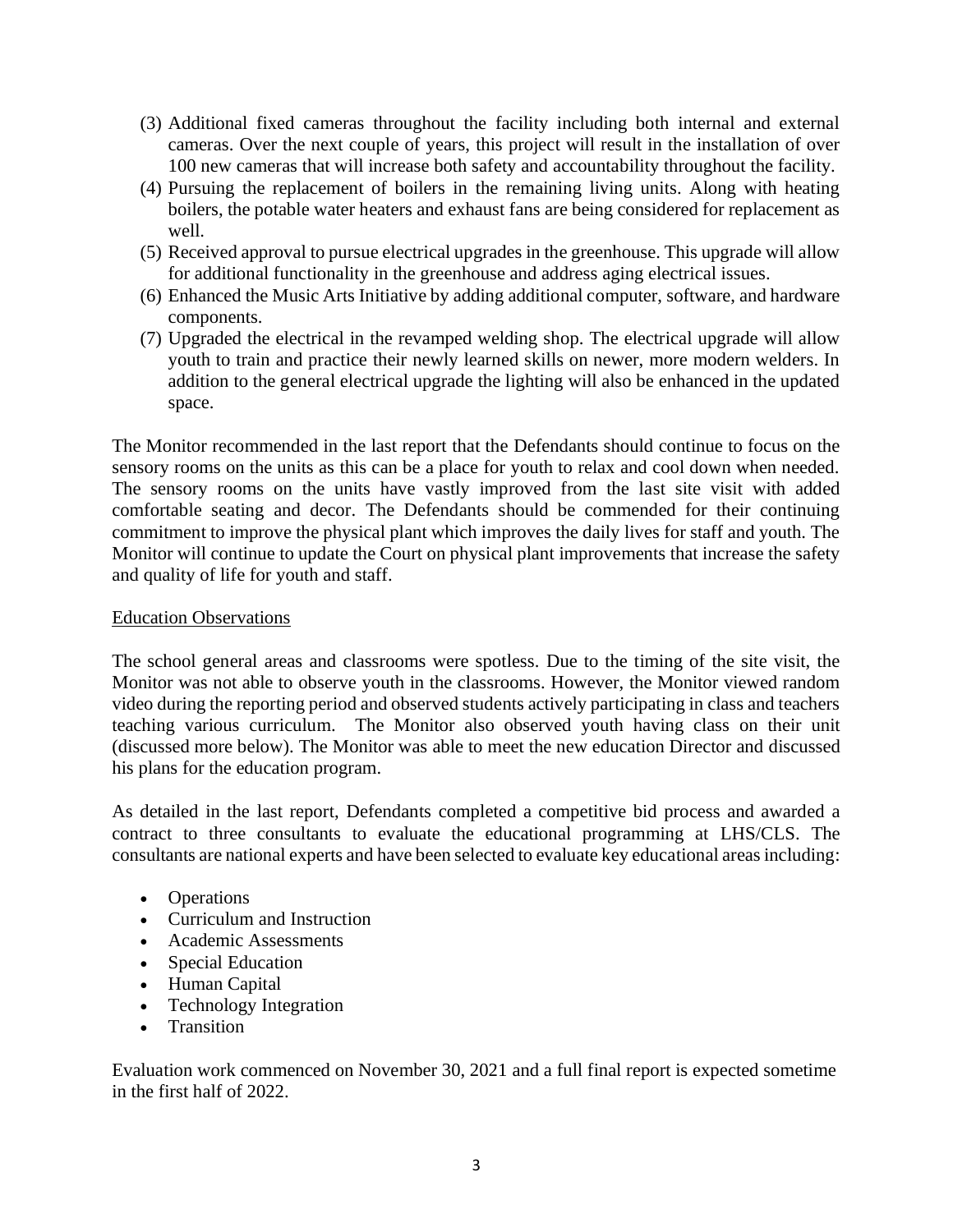The Monitor recommended in the last report that the girls' classrooms should be painted a brighter color and have more of a classroom feel. The CLS youth picked the colors for the classrooms and the Defendants have painted the rooms. The classrooms are not in use yet as the furniture, décor, etc. still need to be finished. The Monitor looks forward to seeing the finished classroom. The CLS youth are excited to use these rooms.

Any youth in COVID-19 quarantine and youth in the High-Risk Unit ("HRU") Program (Krueger Unit) continue to have education in the unit and not at the school. The Monitor continues to recommend that the frequency of music, art, and recreation needs to increase. The quality of the music program is second to none and all youth would benefit from the program not just during the school day but on weekends when there is the most idle time.

PbS data shows that educational hours for October 2021 decreased slightly from the April 2021 data collection period, dropping to 4.43 hours per day at LHS (weekdays) compared to 4.93 hours in April, and dropping to 4.20 hours per day at CLS (weekdays) from 5.32 hours during the April data cycle.

The Krueger Unit education hours improved and increased during the October cycle and are only slightly below the other units. Krueger recorded 4.18 hours of education compared to 4.45 hours for the other units. During tours of the units, the Monitor observed on-unit education taking place in the Roosevelt dayroom area. There were four (4) youth participating in the remote learning class. The dayroom area was extremely loud and distracting due to other youth in the area. It did not appear that the youth were receiving a quality remote learning experience given the distraction from the other youth. The Monitor looks forward to progress made with the new educational leadership and consultants.

### Living Unit Observations

The Monitor visited each cottage that youth were housed in during the site visit. The living units were generally clean. Overall, the units and youth rooms were not as clean as the last visit. Youth were also more spirited/less calm than the last site visit.

There were more than adequate staffing levels on each of the living units. The unit populations ranged from six (6) to eleven (11) youth. Staff were less engaged with the youth than during the last site visit, however the tour of the living units happened when youth were either about to leave the unit or youth were returning to the unit. Staff were mainly positioned in their offices or on the perimeter of the room. The Monitor wanted to confirm whether this was a regular occurrence or coincidental based on the timing. The Monitor reviewed video during the reporting period to view day room activities, staff placement and staff engagement. There were many instances in which staff were engaged with youth and positioned at or near tables and areas with youth, which was positive. The youth-staff relationship in general seems positive and several youth told the Monitor that they liked the staff. The body language and tone were positive from both youth and staff in general. All the youth that the Monitor interacted with were respectful and willingly communicated with the monitoring team. The Monitoring team had an opportunity to talk to most of the youth present in the day rooms. There were more youth in their rooms (self-directed) than the last site visit.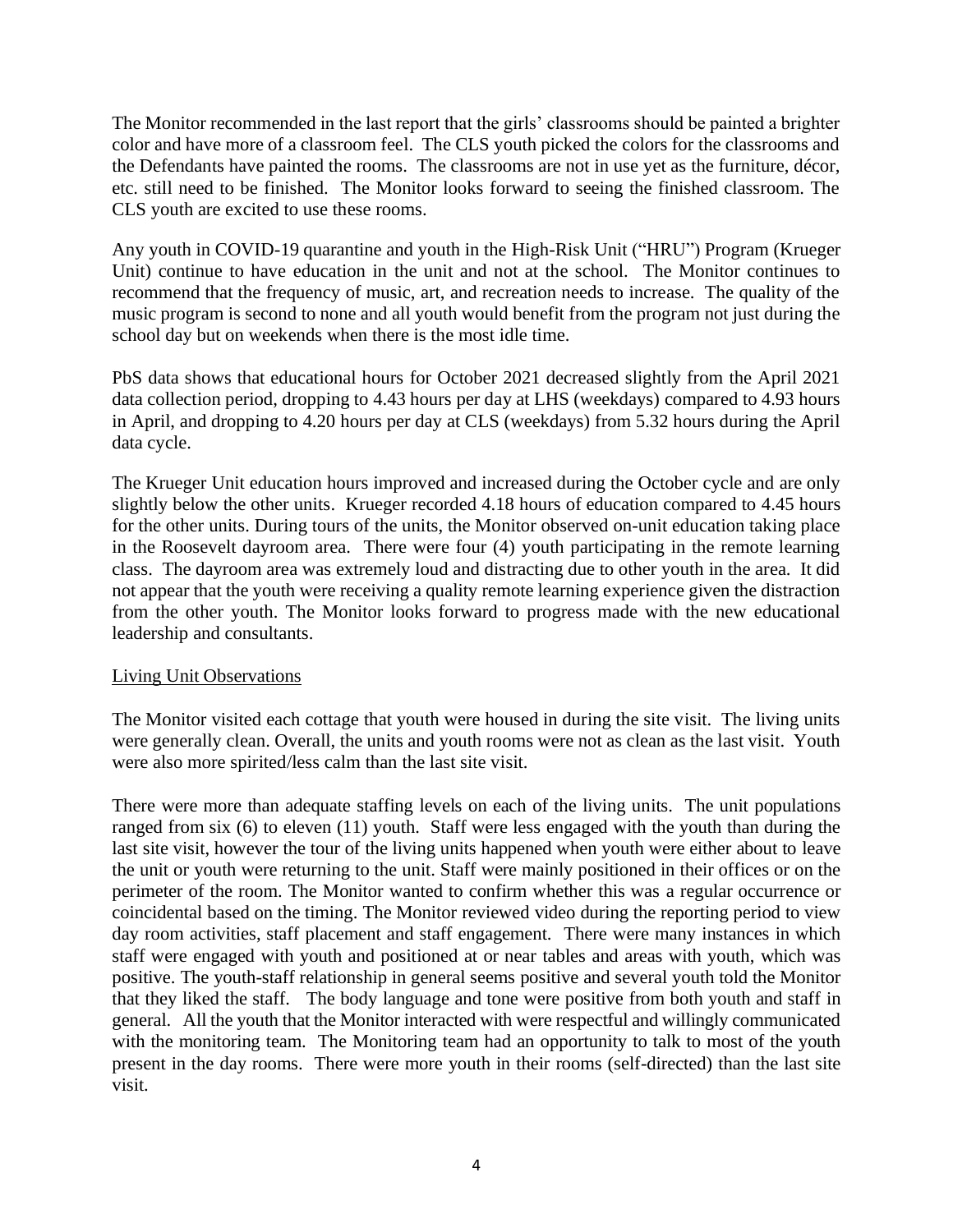During this site visit, the girls were housed in the Wells Unit. There were twelve (12) youth total in CLS. The King unit was not used for youth to sleep in, but youth were on the unit for programming during the waking hours. There were three staff members on each unit. Wells unit was clean in general, but the King unit was not. The youth rooms on CLS were quite messy which is not typical of CLS. Two (2) youth were confined to their rooms due to being in medical isolation and one (1) youth self-confined because she stated she did not feel safe. The girls were not calm like they usually tend to be. The CLS youth had complaints for the monitoring team as detailed below.

With respect to the boys' cottages, Addams, Curtis, Miller, Hughes, and Rogers were empty units during this site visit. The boys were housed on Krueger, Black Elk, Dubois, and Roosevelt. As previously mentioned, the Douglass unit is the new recreation unit. All units had more than adequate staffing. Youth were getting back from school, participating in DBT group, on telephones, watching television, playing video games, in their rooms sleeping, or cleaning.

In the last report, the Monitor discussed the "Hughes Program." The "Hughes Program" was implemented on March 30, 2021 and is considered the "High Risk" Unit. The program continues to be housed in the Krueger unit. For the purposes of this report, the unit will be referred to as High Risk Unit ("HRU"). HRU Program is modified programming for youth who engage in physically aggressive behavior, present a danger to others, and/or exhibited behavior that caused a major disruption to the facility. After the last site visit, the monitoring team offered suggestions to improving the program and provided examples of similar programs that can potentially be incorporated within the structure of current program to enhance the overall impact and improve services and outcomes. The Defendants implemented some of these suggestions and are still revising the program. Youth housed on HRU unit have a "Supplemental Youth Plan" created by PSU in order to specifically address their behavior. Youth placed in this program are evaluated by a multi-disciplinary team in conjunction with their weekly Growth Team. The Superintendent (or designee) have to approve placement onto this unit. The youth are split into groups, but the unit remains open and are out of their rooms 8 A.M .to 8 P.M. like other units. The Monitor will keep the Court apprised of further modifications made to HRU.

Review of the unit activity logs comparing data between units, indicates that the HRU program is providing the same average hours of education, programs, and out of room opportunities as the other general population units, with the exception of recreation time. HRU youth are receiving approximately 12.10 hours per day of out of room activities, including education, programs, recreation, and leisure time, compares to approximately 12.50 hours per day for youth assigned to other units.

In general, youth and staff attitudes were not as positive as during the last site visit, but overall were generally good. The Monitor continues to stress the need for more structured and meaningful activities as youth idleness remains a concern, particularly on weekends. Enhancing weekend activities and programs will help reduce the risk of youth engaging in anti-social behaviors when they have little else to do like excessive horseplay, destroying property, and running around unauthorized areas. During previous site visits, the Monitor recommended creating and implementing a daily schedule to help with youth boredom and create opportunity for structured, meaningful programming and activities. The Monitor was provided an example of a daily schedule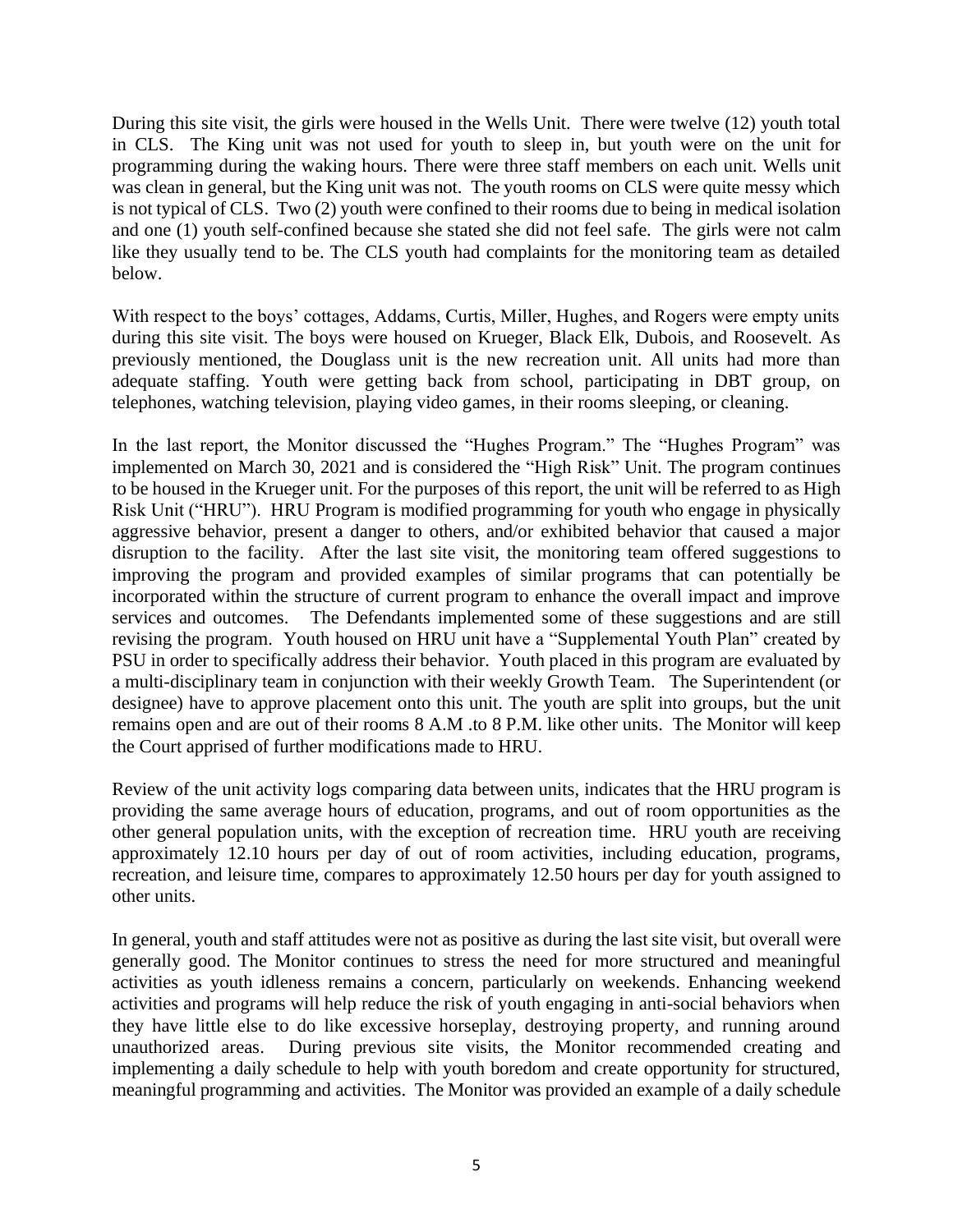but was told it has not been fully utilized as of the site visit.

When looking at the PbS daily activity summary logs from the October data collection cycle, both LHS and CLS are averaging about 8.0 hours per day of "leisure activity" on weekends (down from 9.5 hours in April 2021), but still very high. It is also notable that the average leisure time hours increased slightly during weekdays, rising to about 3.50 hours per day, compared to about 2.75 hours per day Monday-Friday during the April data cycle. This could be a result of renewed operational challenges resulting from the Omicron variant of COVID-19. The "leisure activities" are long periods of time that are unstructured, mainly occurring in the dayroom areas. These are the periods in which most incidents of violence occur (PbS data reflects that 95% of all incidents occur on the living units). Of the 359 incidents recorded at LHS and CLS during the October data cycle, 31%, occurred on a weekend. This is an improvement from the April data cycle which reflected 42% if incidents occurring during the weekends. The incident report data also indicates that 117 incidents, or 33%, occurred between the hours of 8 A.M. and 10 A.M. (weekdays and weekends included). This too improved from the April data cycle. The Monitor also notes that the majority of incidents at CLS occur on Mondays and Fridays, with 3P.M. recording the greatest number of incidents. There needs to be a focus on creating a daily schedule that provides for structured and meaningful activities and accountability in order to minimize the incidents of youth acting out.

(Note: PbS Incident is: an event or crisis that may compromise the safety and security of staff and residents and requires staff response and written documentation. Such events occur within the facility (although they may be precipitated by events outside the facility) and may involve staff, youth, or others. *Examples include assault, escapes, evacuations, vehicular accidents, abuse, disturbances, or riots. Incident also refers to situations of environmental risk, such as broken glass, blocked emergency exits, etc. Some incidents may be resolved without injury to staff or residents. However, some incidents may result in injury, the use of restraint(s), and/or the filing of misconduct charges that may result in punitive sanctions to youth or disciplinary action to staff.)*

Review of the PbS incident report data over the last three years reveals significant declines in the number of reportable incidents. The 359 reported during the October 2021 data collection cycle are the fewest number of incidents reported dating back to October 2019.

October 2021 – 359 Incidents Reported April 2021 – 606 Incidents Reported October 2020 – 709 Incidents Reported April 2020 – 1,040 Incidents reported October 2019 – 819 Incidents Reported

While these are remarkable improvements that reflect an overall reduction in incidents of violence, the Monitor also notes that the reductions correlate directly with the reduced population of the facilities. The reduced incidents are most likely a reflection of the lower population as well as improved facility operations and other changes reflected within the scope of the settlement agreement.

Defendants had the following holiday programming this reporting period: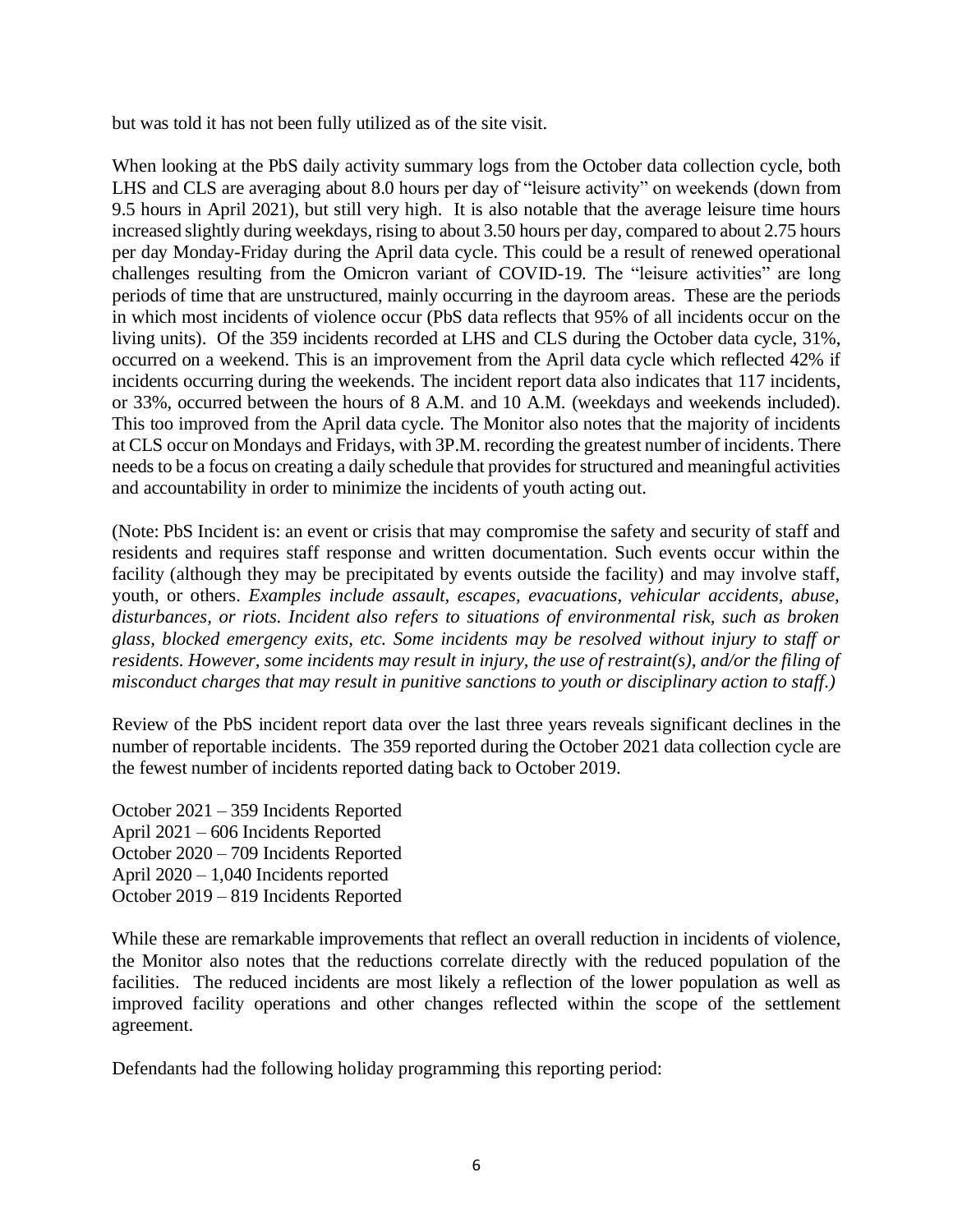- (1) Christmas Pageant- The facility chaplain assembled a Virtual Christmas Pageant on PowerPoint. The slides include pictures of the youth dressed up in costume telling the Christmas Story. This PowerPoint was saved and shared with the youth upon its completion.
- (2) Christmas Caroling Contest- A Christmas Caroling Contest for youth at LHS/CLS was held on December 21, 2021. HSU staff traveled to each living unit to listen to everyone's favorite Christmas song "Jingle Bells" performed by the youth as a group. Those who participated each received a small bag of candy, provided by HSU. HSU then picked the Grand Prize Winner. The winning unit music got to choose a meal from three restaurants.
- (3) Wreath making November 22, 23, and 24, 2021- The nine (9) girls and sixteen (16) boys who participated in the wreath making project were awarded points for their behavior and participation.
- (4) CEA-W Creativity Contest- The CEA-W creativity contest was offered to students and submissions were being accepted through December 30, 2021. Any CLS/LHS youth are eligible to submit a sample of creative writing and/or original artwork for consideration.

Defendants now have the welding programs on weekends which is a positive change and recommended by the Monitor. Youth are enjoying this weekend program. There is still a need for more structured and meaningful activities as youth idleness remains a concern, particularly on weekends. There also was in increase in self-confinement both in the data and observations during the site visit. During previous site visits, the Monitor has repeatedly and continually recommended creating and implementing a daily schedule to help with youth boredom and create opportunity for structured activities. A schedule has not been put in place to date. A schedule is needed in order to improve accountability and minimize the incidents of youth acting out. Improving the behavior management system, improving the rewards and incentives, and developing engaging programming will have a positive impact on the overall behavior and atmosphere.

# Youth Interviews

Approximately thirty-nine (39) youth were interviewed during the site visit (formally and informally) by the Monitoring team and approximately eight (8) youth were interviewed prior and after the site visit by Plaintiffs' counsel. There was only one request to talk to Plaintiffs' counsel while the Monitor was onsite talking with youth, and counsel followed up on that request.

In the previous site visit, youth did not have any complaints. During this site visit, some of the LHS youth complained to the monitoring team about the food, being bored, having no consistency in rules, the facility not being as clean, and staff not wearing masks at all or improperly. A couple of the youth on CLS had similar complaints as the LHS youth but also complained about wanting more female staff on the unit, a particular staff member that made them feel uncomfortable, and not having the same opportunities as the boys. Youth had good things to say as well such as feeling safe, having some good staff that engage with them, liking the recreation unit and music program.

Youth did complain to Plaintiffs' counsel prior to and after the site visit (during this reporting period) about staff not wearing masks and being confused about how to progress through the levels of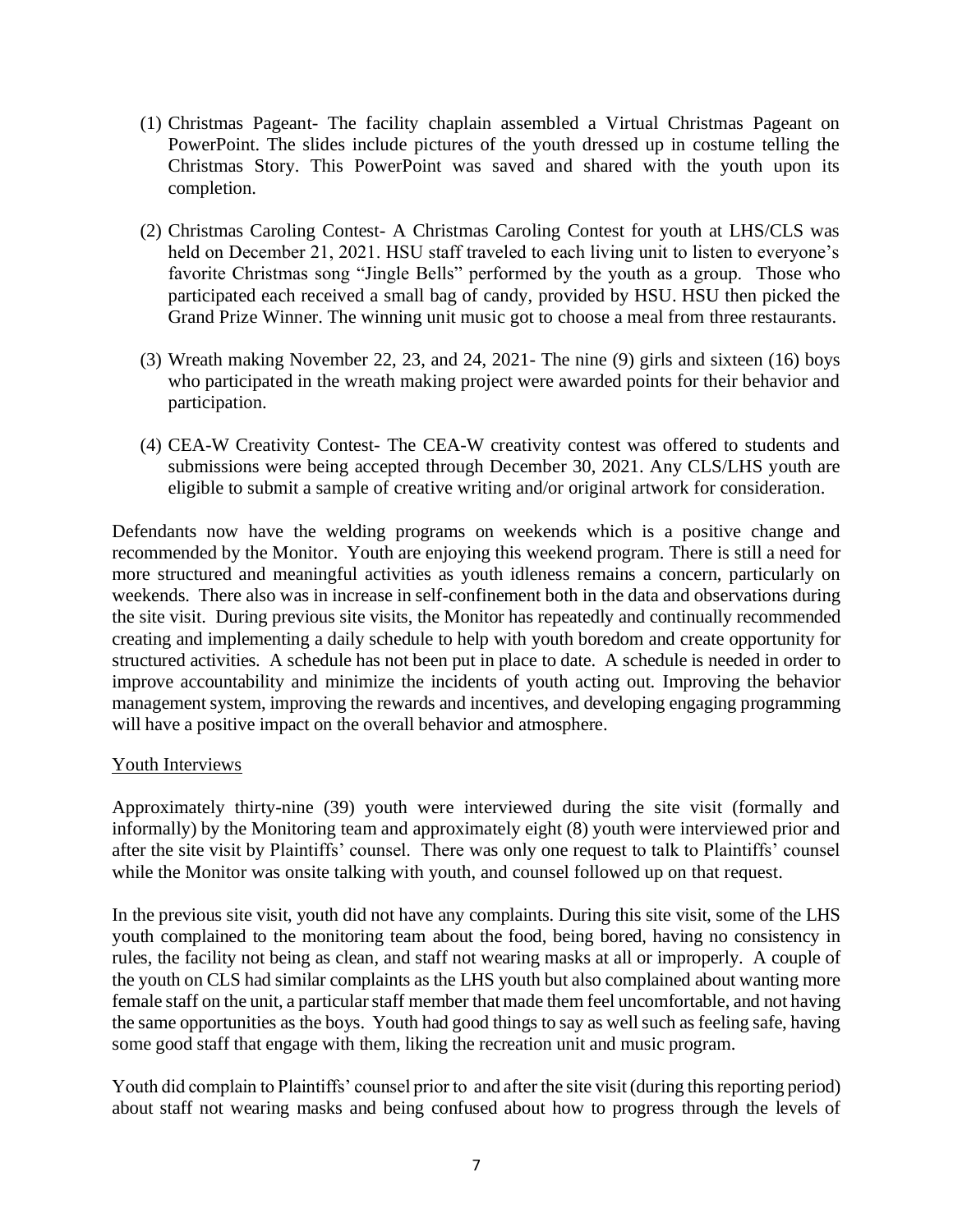programming (CLS and LHS), CLS youth not feeling safe (number of girls increased and there were more fights and tension), girls running from staff while outside, use of force and restraints, using AC too often and for unwarranted reasons. Additionally, youth on the High-Risk Unit felt that they could not move through the levels quickly enough. The Monitor observed all staff wearing masks appropriately during the site visit, but while reviewing random videos, the Monitor observed several staff not wearing masks at all or not wearing them correctly (over their nose and mouth), as the youth had indicated. Given the high rates of COVID-19 among staff and the ease with which Omicron spreads, it is imperative that staff protect youth by wearing their masks properly and at all times. The Monitor also reviewed several use of force videos/mechanical restraint usage and the use of force/restraints observed were appropriate.

The Monitor continues to encourage staff to engage youth and have more meaningful/structured programming and activities. It is clear that when staff engage with youth, youth respond positively. The Monitor continues to recommend that the Defendants should take advantage of the reduced population by having the available staff in plan, prepare, and develop programs for youth. The Defendants need to focus on gender and culturally competent programming.

There is no significant update from the last site visit as it relates to the status of the LHS/CLS closure. Legislature has not approved locations or funding for new facilities. Defendants continue to analyze if the site of a current minimum- security adult DOC facility in Milwaukee is suitable for a new juvenile facility. There needs to be significant movement on complying with the requirements to close LHS and move youth closer to locations where needed, culturally and gender competent programs and services are more widely available. Further, moving the facility would facilitate family visits, which are generally important and necessary for youth. In addition, the lack of alternative facilities adversely affects those girls who are in need of significant, sustained mental health treatment at a level not available in CLS.

# Staffing

Key Positions hired during this reporting period are as follows:

- Juvenile Education Director
- Corrections Program Supervisors (2)
- Special Education Teachers (2)
- Psychology Associate

Direct-care staffing vacancy percentage has increased very slightly from the last reporting period (*see below*). There are 311 total positions ("FTEs") at LHS/CLS. Approximately 153 of these positions are "direct-care" staff (Youth Counselor/Youth Counselor Advanced ("YC/YCA"). The teacher vacancy rate is slightly higher than last reporting period (11 vacancies), or 44% of positions. There is the same number of social worker vacancies, which at 57% is very high. This is a critical role that should be made a recruiting priority. The Monitor encourages continuing to recruit teachers despite the reduced population and challenges with COVID-19. Recruiting is still a challenge due to the location of the facility, overall teacher shortages, relatively low compensation, location of LHS/CLS, uncertainty as to when/if LHS/CLS will close, and the yearround school calendar and thus, hiring needs to continue.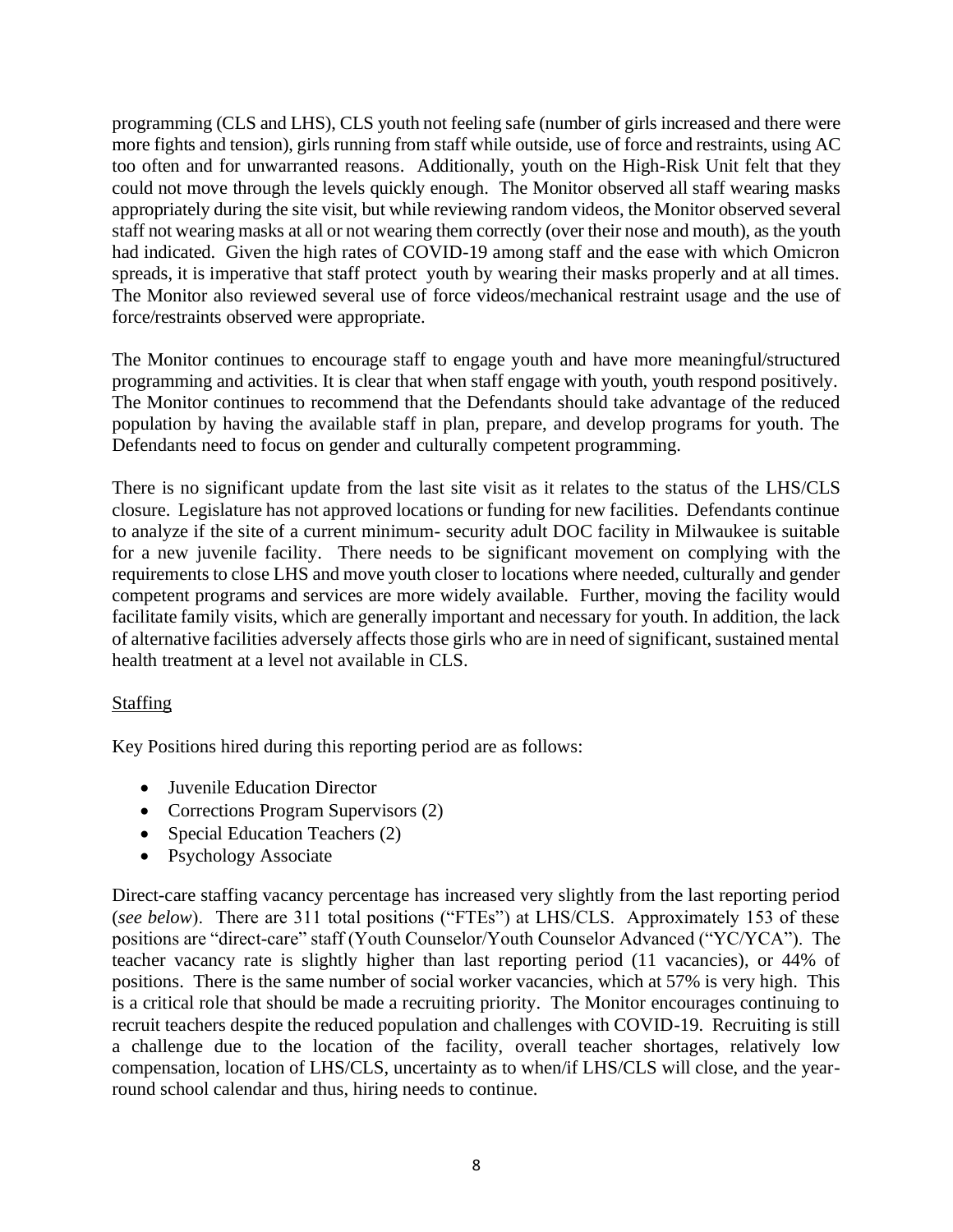| <b>Position</b>            | May 31, 2021         | September 30, 2021   | Vacancy Rate % as of Vacancy Rate % as of Vacancy Rate % as of<br><b>December 31, 2021</b> |
|----------------------------|----------------------|----------------------|--------------------------------------------------------------------------------------------|
| Youth<br>Counselor         | 36\% (41 out of 115) | 30\% (41 out of 115) | 38% (44 out of 115)                                                                        |
| Youth<br>Counselor<br>Adv. | 19% (7 out of 37.5)  | 19% (7 out of 37.5)  | 13 % (5 out of 37.5)                                                                       |
| Teacher                    | 32% (8 out of 25)    | 40\% (10 out of 25)  | 44\% (11 out of 25)                                                                        |
| Social Worker              | 36% (5 out of 14)    | 57\% (8 out of 14)   | 57\% (8 out of 14)                                                                         |

Youth Counselor vacancies have increased during this reporting period, but Youth Counselor Advanced vacancies have decreased from 19% to 13%. Staffing levels remain adequate and meet legal requirements based on the reduced population that exists at LHS/CLS. The Defendants should continue to monitor employee leaves and scheduling to ensure staff are not overly mandated to work overtime.

The Monitoring team spoke to over twenty-seven (27) staff. Staff morale seemed good overall, however staff were less engaged with youth during this site visit. However, the timing of the visit might have contributed to that because the youth were just returning from school or on their way to school/off unit programming. A review of video over the reporting period showed staff regularly engaging with youth. A few staff felt that the consequences for youth were not sufficient. A few staff said that things are better than a year ago and a few said things are the same as a year ago, but none said they were worse. Several staff stated that they liked their jobs and felt safe. Another staff loved working with youth in the new recreation center. The continued implementation of DBT and other best practices will improve safety for staff and youth.

The PbS data for October 2021 reveals a decrease in staff fear for safety concerns as well as an increase in staff perceptions regarding how dangerous the facility is based on input taken from the Staff Climate Surveys. Overall, fear for safety has improved, but remains well above the national field average and will continue to need to be addressed. Both of these outcome measures reflect improvements in the fear for safety concerns over the previous data collection cycles. However, given the fact that fear for safety remains high in comparison to the national field average, this remains a concern for staff, youth, and the Monitor.

Fear for safety indicators at LHS improved, dropping from 76.79% in April 2021 to 52.17% in October and improving from 86.84% in April to 50% in October at CLS. Both also represent improvement over the October 2020 data cycle as well. However, both of these indicators remain significantly above the national field average of 22.77%. This data certainly supports the staff and youth feedback that was provided to the Monitor during the site visit. The facility may want to consider making fear for safety and staff wellness a target for the next Facility Improvement Plan (FIP). These are very typical outcomes for facilities going through these types of reform efforts.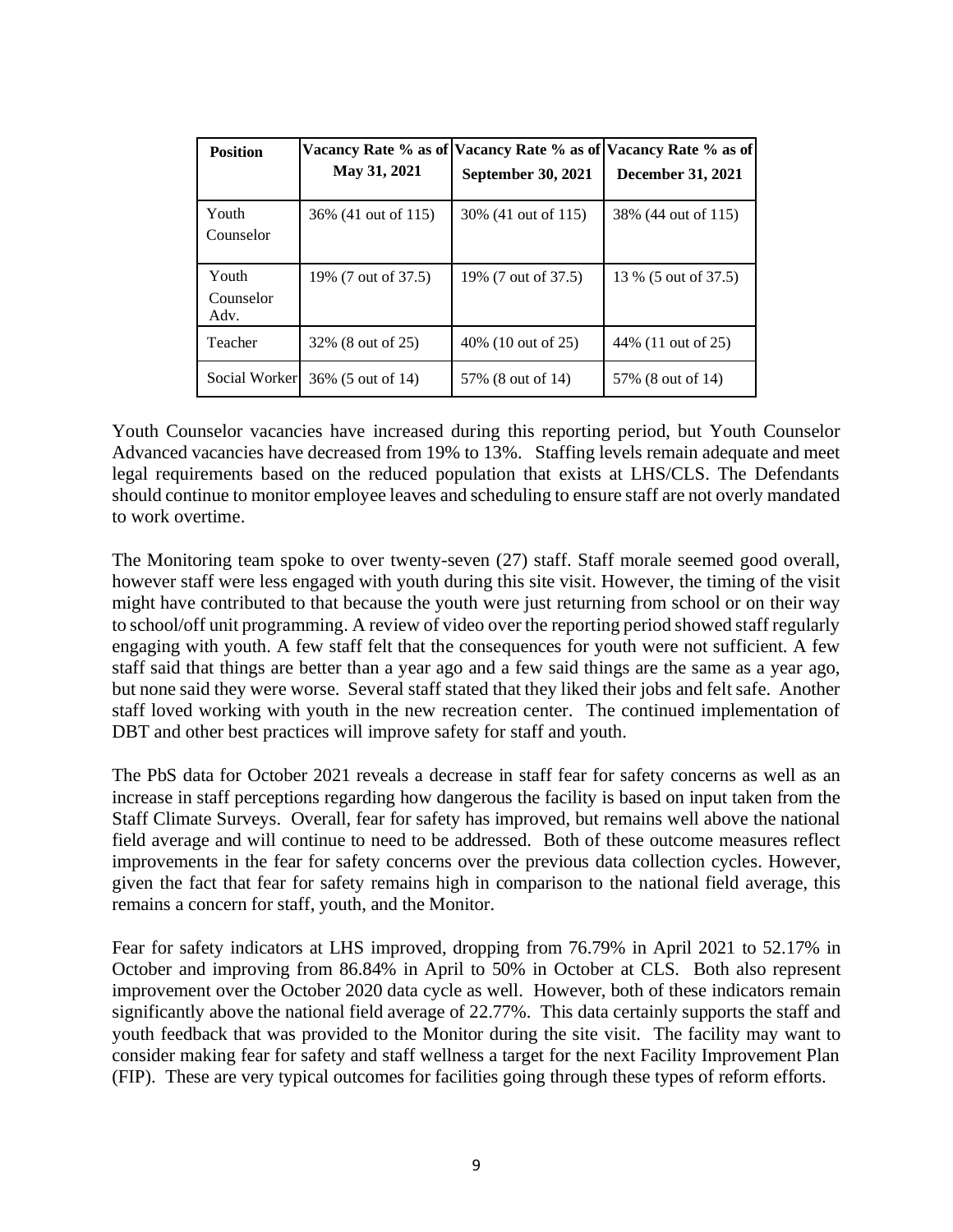• Note: The Monitor notes that the facility only completed or received (23) total staff climate surveys and 8 additional surveys were recorded as "do not agree to participate". The low response rate may well affect the data regarding staff perceptions. The Monitor would encourage the facility to work towards surveying all staff and youth during the next data collection cycle to see if these indicators change significantly with a higher response rate. Staff must trust the anonymity of the process as well as believe that real change will occur as a result of their participation. The facilities should ensure that they follow the PbS climate survey scripts and that facility leadership is open and transparent with the outcomes and survey results in order to build trust in the process.

Defendants continue to work on increasing staff morale but still have much more work to do. Defendants have done the following to increase staff morale during this reporting period:

- The Crisis Intervention Response Team ("CIRT") Coordinator position hired during last reporting period has been working with DJC Administration to implement a comprehensive multicomponent approach to crisis intervention, also referred to as critical incident stress management at the schools. The CIRT provides peer to peer support regarding secondary trauma and critical incidents that occur at the schools. DJC's CIRT team is implementing strategies that can help reduce stress and compassion fatigue, as well as foster resilience within the work environment amongst peers.
- Monthly lottery of a gift card has continued to be offered as an incentive for regular attendance and extra hours worked that qualify staff to win. (Note these gift cards are not funded by state funds, funded by personal contributions to support this staff recognition effort). Staff have the ability to be entered into this lottery twice monthly based on set criteria.
- Employee of the Month winners continue to be named every month. Winners are awarded a prime parking spot and names are displayed in the upstairs entry hall.
- Two new vending machines were added downstairs and two were added upstairs.
- There is Winter Greenhouse sale.
- Various holiday events.

The Monitor continues to stress the need to continue making staff wellness a major focus moving forward and continue to communicate with staff on any initiatives, changes to programming, and general information. A major component of staff wellness is ensuring staff feel as safe as possible.

### Youth in Custody Practice Model ("YICPM") Update/ Dialectical Behavior Therapy ("DBT")

DJC is continuing in the next phase of participation with YICPM. The Defendants continue to work with Dr. Chapin on Dialectical Behavioral Therapy ("DBT") as a behavior management system. DJC continued to develop foundational supports for staff to effectively provide programs and services focused on DBT treatment-informed best practices throughout the System of Care.

In October, DBT Skills Groups and the weekly DBT Skill Highlights (shared with leaders and staff) finished covering the first cycle of all of the DBT curriculum which includes Walking the Middle Path, Mindfulness, Crisis Survival, Distress Tolerance, and Emotional Regulation skills. The second cycle of DBT then began in late October with youth revisiting group expectations,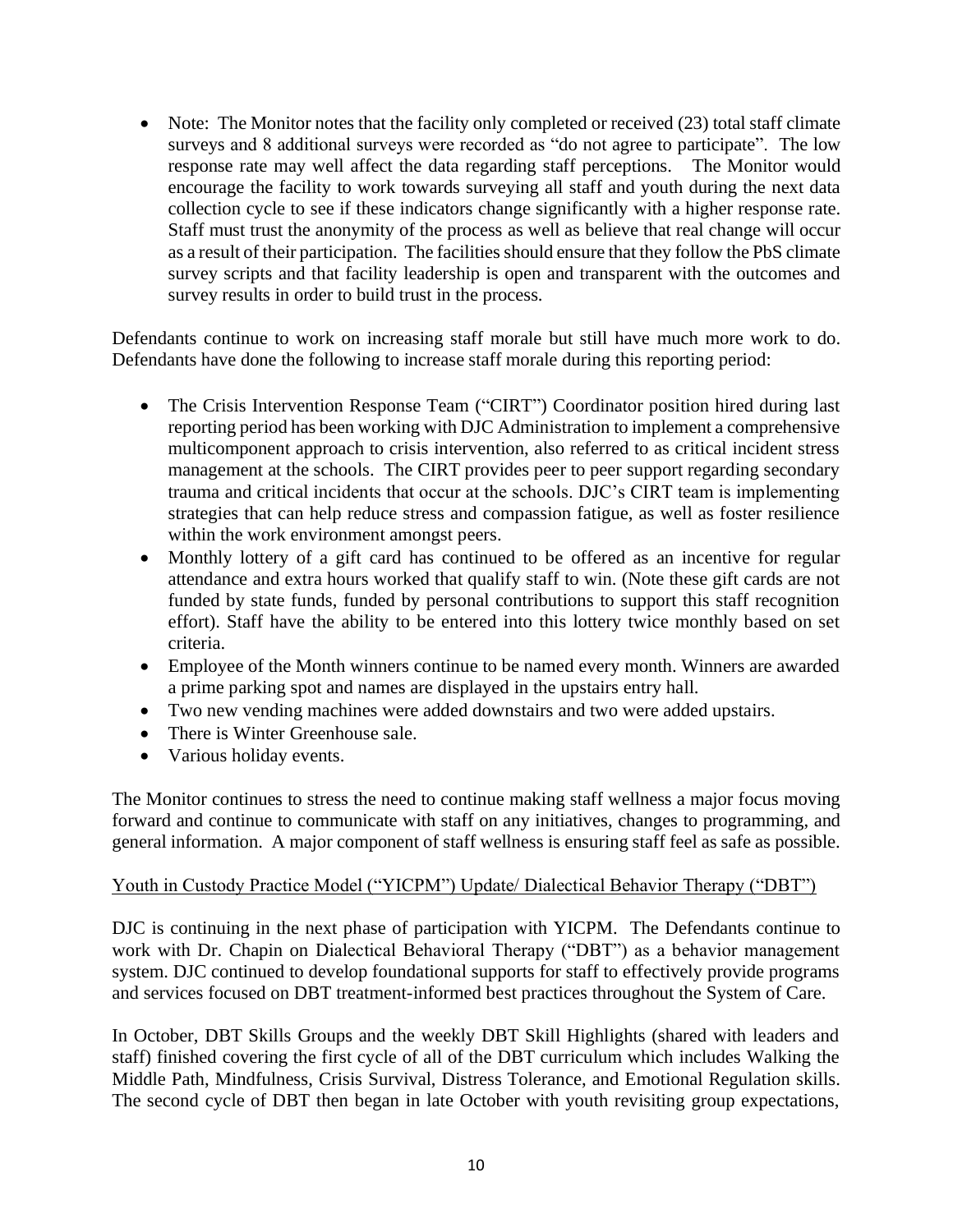identifying values, and setting goals prior to engaging in continued mindfulness practice, with facilitators supporting youth to more actively engage and sometimes lead activities. Meanwhile, Morning Mindfulness in the school has continued to bolster the youth's practice with multidisciplinary support.

In consultation with Dr. Chapin, the pre-treatment curriculum was designed to prepare youth in intake to successfully enter into their Unit's assigned groups. As of November, pre-treatment efforts have benefited from having a Treatment Specialist dedicated to Krueger as well as the support of the new Krueger Corrections Program Supervisor ("CPS") who was a prior PSU associate) and the new social services CPS. During pre-treatment, youth have been learning about the goals and expectations of group, structure of lessons, dialectics, options for solving any problem, validation, behavior chain analysis and the skills of mindfulness. In addition, as of December, the System of Care ("SoC") Stage Progression framework was updated to allow intake youth the opportunity to begin earning Program Points towards Stage Progression for their active engagement in pre-treatment, mindfulness, intake educational assessments and facility orientation.

The core executive leadership team focused on holding SoC/DBT meetings with Dr. Chapin to discuss strategic priorities in alignment with DBT practices and organizational needs. A Behavior Chain Analysis (BCA) workgroup was established in partnership with PSU and Dr. Chapin to provide BCA updates, develop a Help Sheet to guide youth, and outline a plan for staff and supervisor training to enhance BCA practice as a key DBT intervention option. A Noncompliant Conditions and Violations workgroup also developed to draft the business process for documenting responses to noncompliant behavior within J-Tracker. The Monitoring team had the opportunity to meet with Dr. Chapin during the site visit and review a potential egregious behavior protocol and recommended changes to that protocol. Once DBT is fully integrated into the programming, if done appropriately, and with a race/equity lens, there should be significant improvement in many facets of the daily operations of LHS/CLS. The Monitor looks forward to DBT being fully and properly integrated into the daily life of youth and staff.

### Quality Assurance ("QA")

During this reporting period, CLS/LHS hired a Program and Policy Analyst-Advanced focused on the ongoing Quality Assurance ("QA") implementation efforts surrounding the consent decree and other important functions in the school and facility system of care updates.

Since October, the QA staff has worked to create a database that allows speedy retrieval and analysis of J- Tracker data. There is work left to be done building out the databases functionality and reporting capabilities, but in the initial phases of the ongoing project, the databases ability to assist incident debrief analysis has given management staff reviewing incidents more consistently accurate and timely reports.

The database allows the user to easily defragment information from the debrief form and run userspecific reports and graphs. When these reports are finalized, the more rapid turnaround ability for tracking progress has moved the facility closer than in the past to retrieval of timely and relevant data reports that can reliably assist management in making data driven decisions for the facility.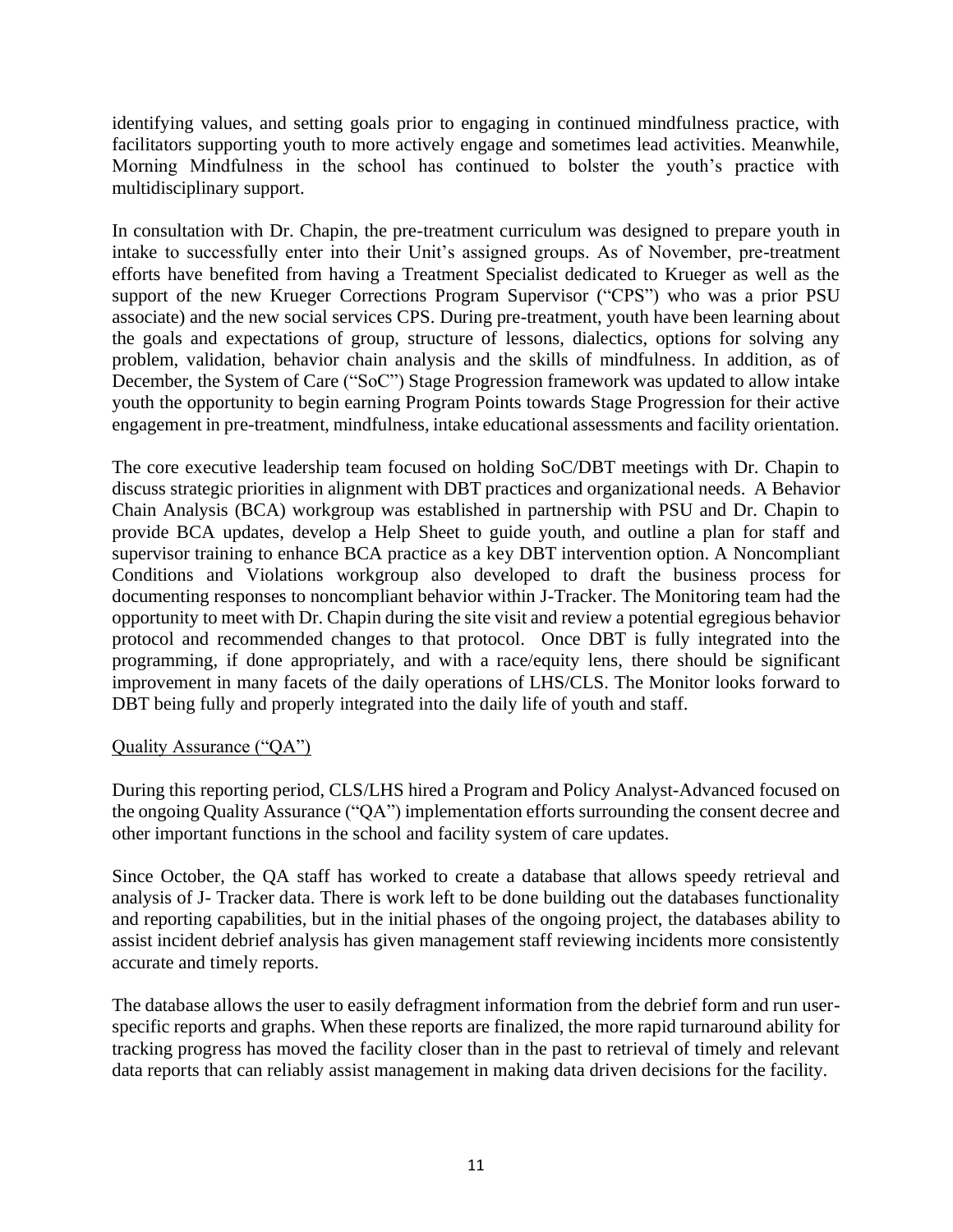In an effort to align PbS data collection efforts with our ongoing quality assurance framework, definitions are being standardized into policy, J-Tracker, and Guardian. Previously a youth counselor entering an incident in J-Tracker would have a different array of confinement categories from a youth counselor on the unit using a handheld device.

The confinement categories available to staff tracking confinement on the units with the handheld, are now matched exactly with the confinement categories in J-Tracker. Aligning the terminology and definitions for confinement between J-Tracker and Guardian is one example of how multidisciplinary committees of DJC staff continue to work to establish collaborative communication strategies that can work to bridge different data collection platforms and improve data quality. Again, tremendous improvements have been made in data collection and in the quality assurance program.

### PbS Facility Improvement Plan ("FIP"):

PbS Data Quality – In previous reports, some issues were identified as to the quality of the data entered for some outcome measures, including outcomes measuring around daily activity durations. Through the review of the data reports, the Monitor is pleased to report that those issues continue to appear to have been resolved and the data appears to be much more accurate. With the improved data collection, there is a better sense of the progress being made. Before the Monitor begins to outline areas for improvement, it is important to recognize the efforts and positive steps forward in regard to the quality of the PbS data and the overall progress in many of the outcome measures. It is important to remember that PbS is a "continuous facility improvement program," therefore overall progress is measured over the period of years and numerous data collection cycles. PbS is a snapshot taken twice a year, during the April and October data collection cycles and, therefore, may not match the three (3) month data cycle covered during this reporting period. The overall outcomes for each may or may not differ depending upon variables. The trendline of the outcome measures is what is most important as it reflects the direction of the facility over time. The October data clearly shows some positive progress trends moving in the right direction for many of the outcome measures with some having moved in a negative direction. This is expected given the complex operational changes occurring within the culture and atmosphere of the facility.

A thorough and in-depth review was conducted of the October 2021 PbS data collection for both LHS and CLS. During the review, outcome measure data clarification and input was sought from both the facility PbS State and Site Coordinators and the assigned PbS Coach. As a result of the review, the following highlights and outcomes are noted: It is also important to note that the October 2021 data collection took place as the facility was again managing operational challenges resulting from the pandemic, which certainly made facility operations much more challenging, particularly around the issue of reducing "operational" room confinement and leisure time activities. As mentioned previously in this report, the issue around youth idleness, behavior accountability, and staff wellness and fear for safety remains a concern and is reflected in many of the outcome measures.

With all that said, there are a couple of outcome measures that warrant attention. First and foremost is what is unquestionably a continued high rate of "self-requested" confinement. This remains an issue from previous data cycles and continues into the October 2021 cycle with some progress of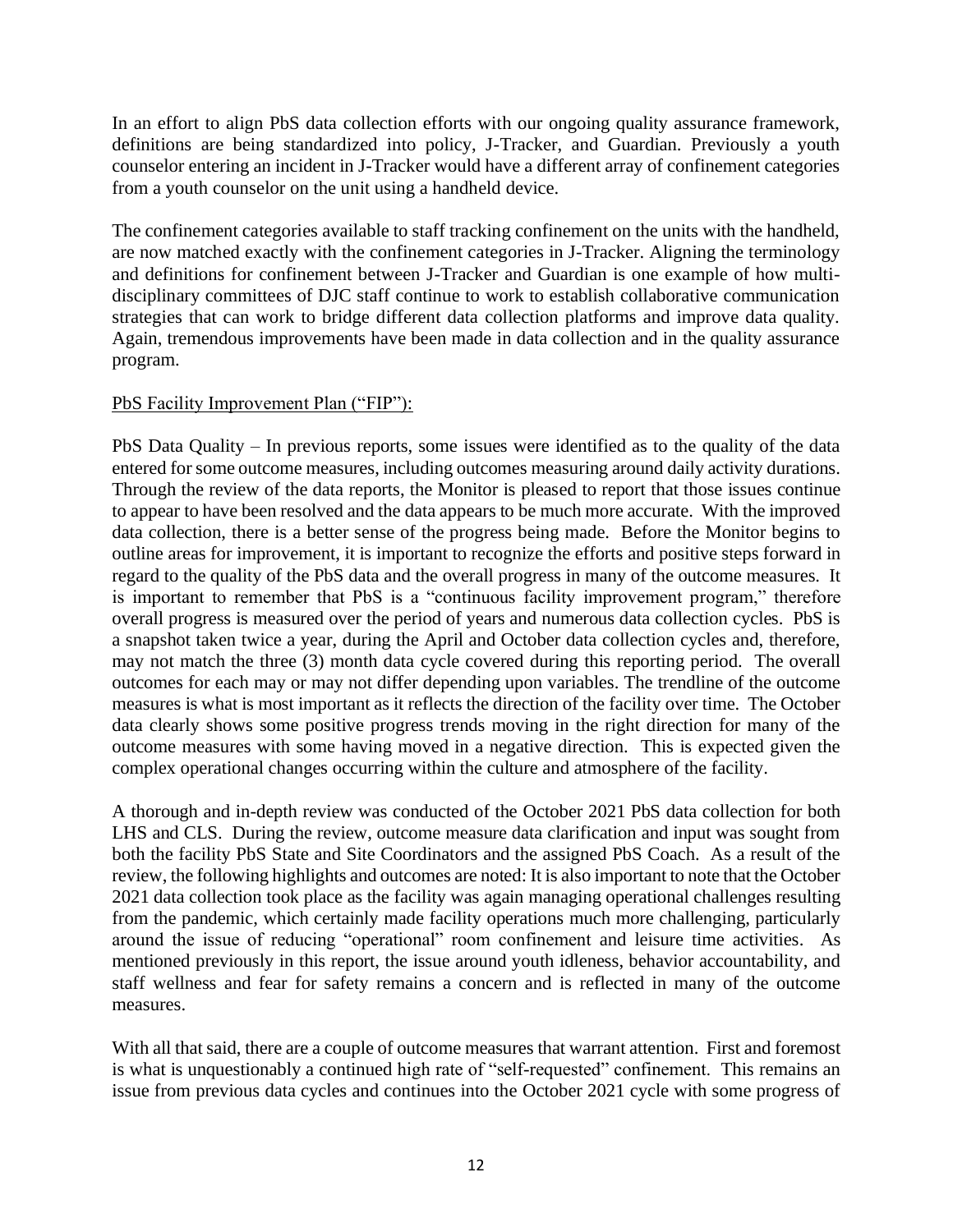improvement being recognized. The data reflects 530 incidents of confinement use during the month of October 2021 (389 @ LHS and 141 @ CLS). Of these, there were a total of 427 for selfrequested confinement, representing 81% of all confinement for the facility during the month. It should be noted that the facility has instituted a procedure in which youth refusing to participate in school or other programs are not locked in their rooms, the doors remain unlocked and youth may exit at any point to participate in programs. On one hand, this is a positive as very little confinement is a result of behavior issues. On the other hand, it is also a reflection of the culture, atmosphere and environment which results in such self-selected confinement. Focusing on improvement on these particular areas of confinement will certainly have an immediate and positive impact on reducing overall confinement numbers.

Additionally, the previous reports discussed that the unit activity record for the Krueger Unit reflected that youth were spending approximately 20.64 hours per day in their rooms (10.5 hours reflected as sleeping time and 10.14 hours reflected as "in sleeping rooms," room confinement). The activity log for the Krueger Unit also did not reflect any hours for education. This issue seems to have been resolved. The April and October 2021 data shows Krueger youth spending approximately 11.00 hours in their rooms for "sleeping" time and 0.50 hours in their rooms for other reasons. Education hours for Krueger youth increased to approximately 4.18 hours per day (weekdays) and leisure activity time decreased to 3.82 hours per day. This represents a larger portion of their day that is spent in more meaningful activities such as education. While the Monitor recognizes these improvements, it is necessary for the facility to provide more meaningful programs and activities to youth during the leisure time periods, particularly on weekends.

Finally, the Monitor encourages the facility to continue closely reviewing all of the PbS data and outcome measures with staff at all levels as a means to better understand the impacts generated from the many changes occurring within the facility. The Monitor recommended that agency and facility leadership should make it a point to review the PbS data with staff at all levels, perhaps during monthly all staff briefing meetings. The Monitor is happy to see that the Superintendent's Town Hall meetings have included the PbS site coordinator after each data collection cycle beginning with April 2021. This has helped disseminate relevant statistics and progress points from the FIP's, answer staff's questions about PbS, and identify opportunities for improving the data collection process. Additionally, the PbS Facility Improvement Plan Committee comprising of members from a multi-disciplinary team that encompasses all the facility departments has met monthly during the reporting period sharing data collection improvement strategies and significant outcomes from past month's data collection cycles.

This is an opportunity to show the positive outcomes being achieved through the various changes and efforts to reduce incidents of violence, confinement, and use of restraint. Much work remains to be done. The data shows fluctuating trend lines, some moving in the right direction, while others are not. These fluctuating trends can and should be expected as staff and youth adjust to the everchanging behavior response techniques and the skill level of staff in utilizing various training, deescalation techniques, and, as discussed earlier, in the full implementation of the behavior management system.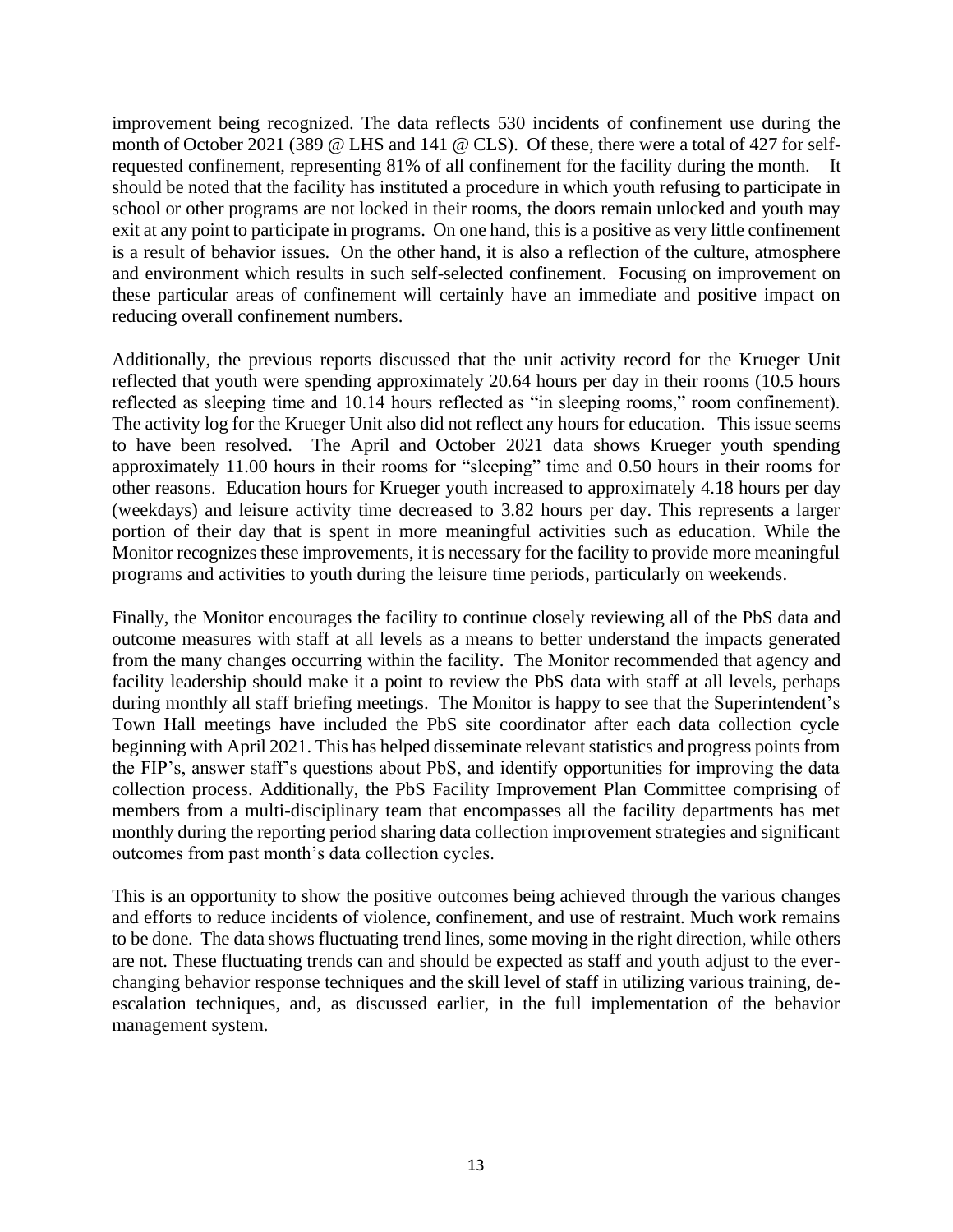As discussed in the previous Monitor's report, many PbS indicators, particularly the ones singled out in our facility improvement plan action steps have trended in a positive direction as compared to previous collection cycles and against the national averages produced by PbS. After the April 2022 data cycle reports and surveys are finalized in mid-May, a new round of PbS data will provide DJC with a clearer picture as to whether progress on these Orders has been sustained or if there are any other metric indicators that will need addressing. The Monitor will continue to update the Court when the next PbS data becomes available.

### PbS Critical Outcome Measures Review

Use of Restraint Outcome Measures - Both LHS and CLS show "0" incidents of use of chemical agents (Order 6) during the October 2021 data collection cycle, which is commendable and per the Settlement Agreement. The rates of physical restraint use (Order 3 – Physical Restraint Use per 100-person days of confinement) at LHS and CLS declined during this data cycle but remains above the national average, as does the rate of mechanical restraint (Order 4 – Mechanical Restraint use per 100-person days of confinement) usage incidents. Both facilities experienced the lowest mechanical restraint usage during this period compared to prior data collection cycles and this points to a changing and positive culture in how staff are responding to youth behaviors. However, physical restraint usage, especially at CLS, remains high and does tend to confirm the youths' complaints that staff frequently go "hands on." In addition, there is a relatively high rate of youth injury by staff in CLS, which also seems to support these concerns. During the month of October 2021, CLS recorded 11 youth injuries during the application of physical or mechanical restraints. This is well above the national average.

As mentioned earlier, PbS is a continuous facility improvement process which involves complex operational issues. The following two charts reveal that overall, the trends lines for both physical and mechanical restraint use has returned to the average levels from the October 2020 spike, and now appear to be trending the right direction. It is normal to see fluctuation in this type of data and the October spike is most certainly related to temporary operational changes that were in place as a result of the pandemic. Improvement in reducing youth idleness with meaningful programs and activities along with an improved behavior management program, can have a significant impact on these outcome measures.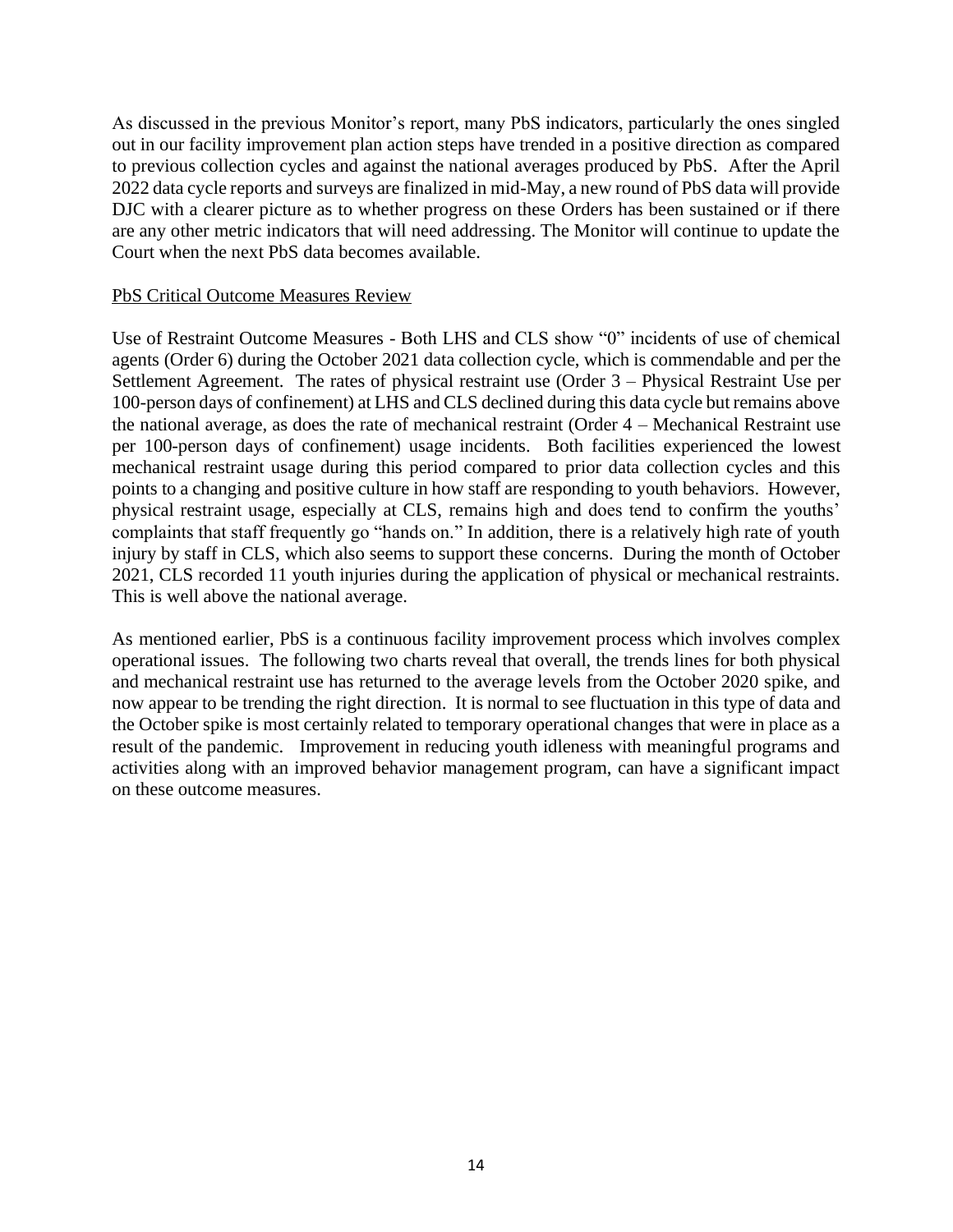Use of physical and mechanical restraint at LHS is now below the national field average but remains high at CLS.

# Order 03

Physical restraint use per 100 person-days of youth confinement.



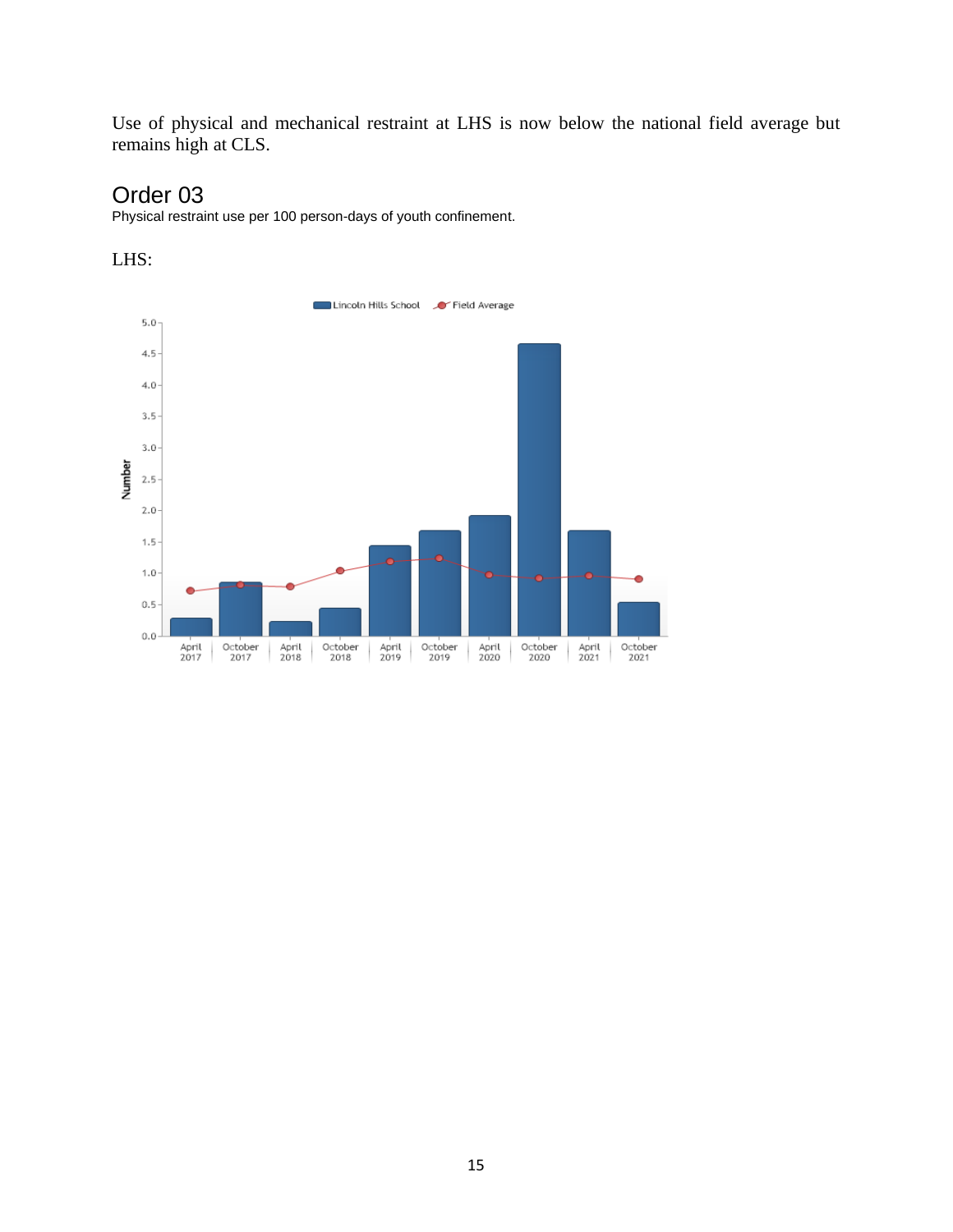

(Note: PbS defines Physical Restraints as facility authorized and trained holds used by staff to subdue an otherwise uncontrollable youth in order to prevent the youth from injuring him or herself, or others.)

# Order 04

Mechanical restraint use per 100 person-days of youth confinement.

LHS:

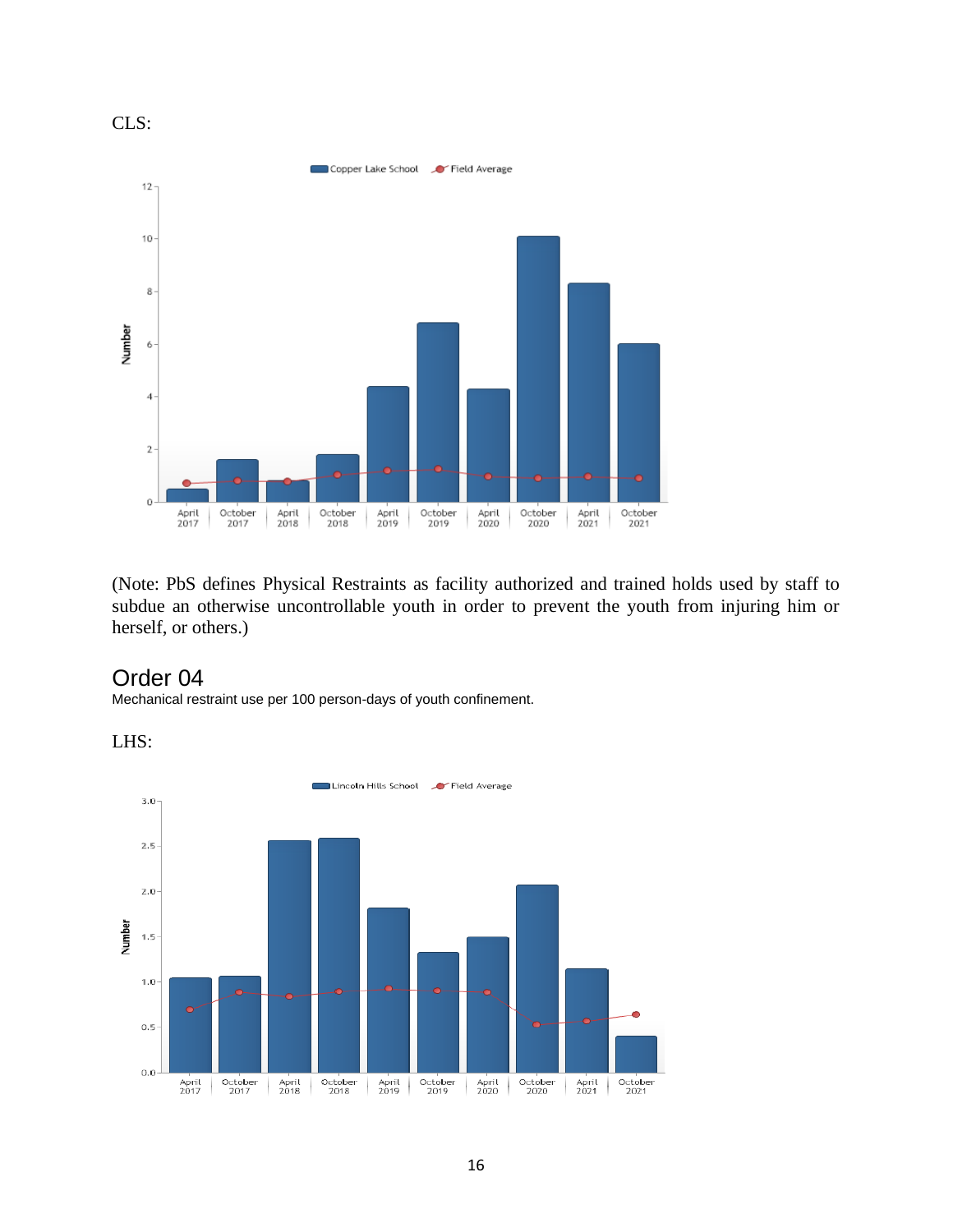



(Note: PbS defines Mechanical Restraints as Mechanical Devices used to prevent an uncontrollable youth from injuring him or herself or others. Mechanical restraints may only be used for short periods of time and must be used under medical supervision.)

The previous Monitoring reports discussed issues around the reduced use of the Care Teams which had resulted in a higher number of restraint-usage incidents. Given the positive reductions in the use of physical and mechanical restraints during this PbS cycle, it appears the heightened focus on Care Teams has had a positive impact. Care Teams are designed precisely to reduce the need for the use of restraints and have been effectively shown to work at facilities across the country and have been shown to be effective at LHS and CLS as well.

Isolation, Room Confinement and Segregation Measures – Overall, the PbS outcome measures around isolation and room confinement remained unchanged from the April 2021 PbS data collection cycle, reflecting that 93.22% (down from April) of room confinements are terminated in under eight hours at CLS and 96.55% at LHS (increase over April), although the LHS rate was slightly improved from the April 2021 rate. Slightly fewer incidents of room confinement are terminated in under four hours at CLS, 91.43%, while the same rate holds at LHS at 96.55%. These are both very commendable achievements, and both are better than the national field averages for these outcome measures. Order 13 – Isolation, room confinement use for reasons other than behavior reflects decreases at both LHS and CLS for this data period over prior reporting periods, this may be a result of recent changes limiting the use of "observation status" confinements. This issue needs to be reviewed more thoroughly to better understand the overall impact and duration data of these confinements as the data continues to reflect higher use than the national field average.

It should also be noted as to the improved outcomes and reduced rates of initial room confinement placements during the October data cycle. Both facilities showed reduced incidents of confinement practices, with LHS remaining at the national field average.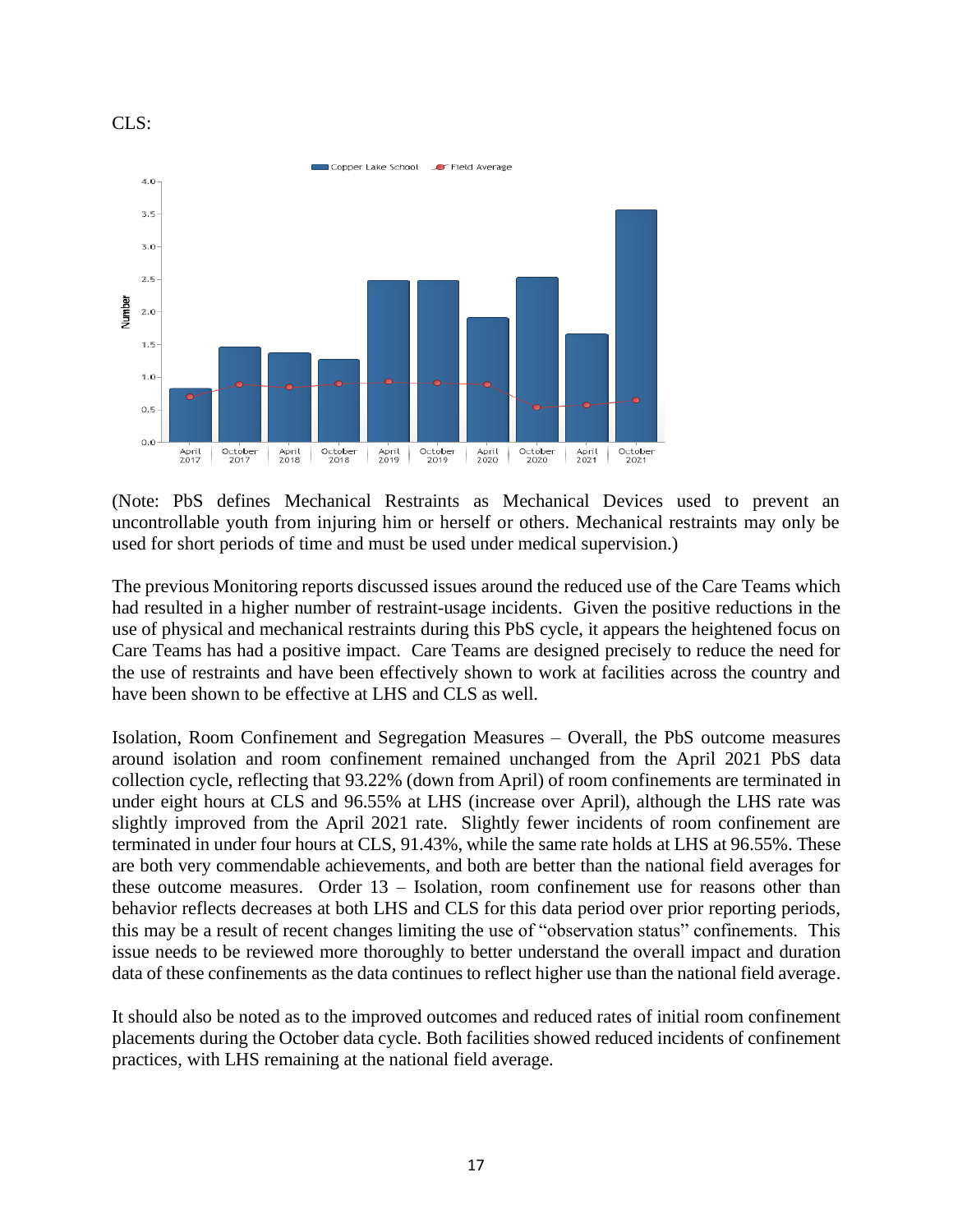# Order 08

Isolation, room confinement, segregation/special management unit use per 100 person-days of youth confinement.





CLS:

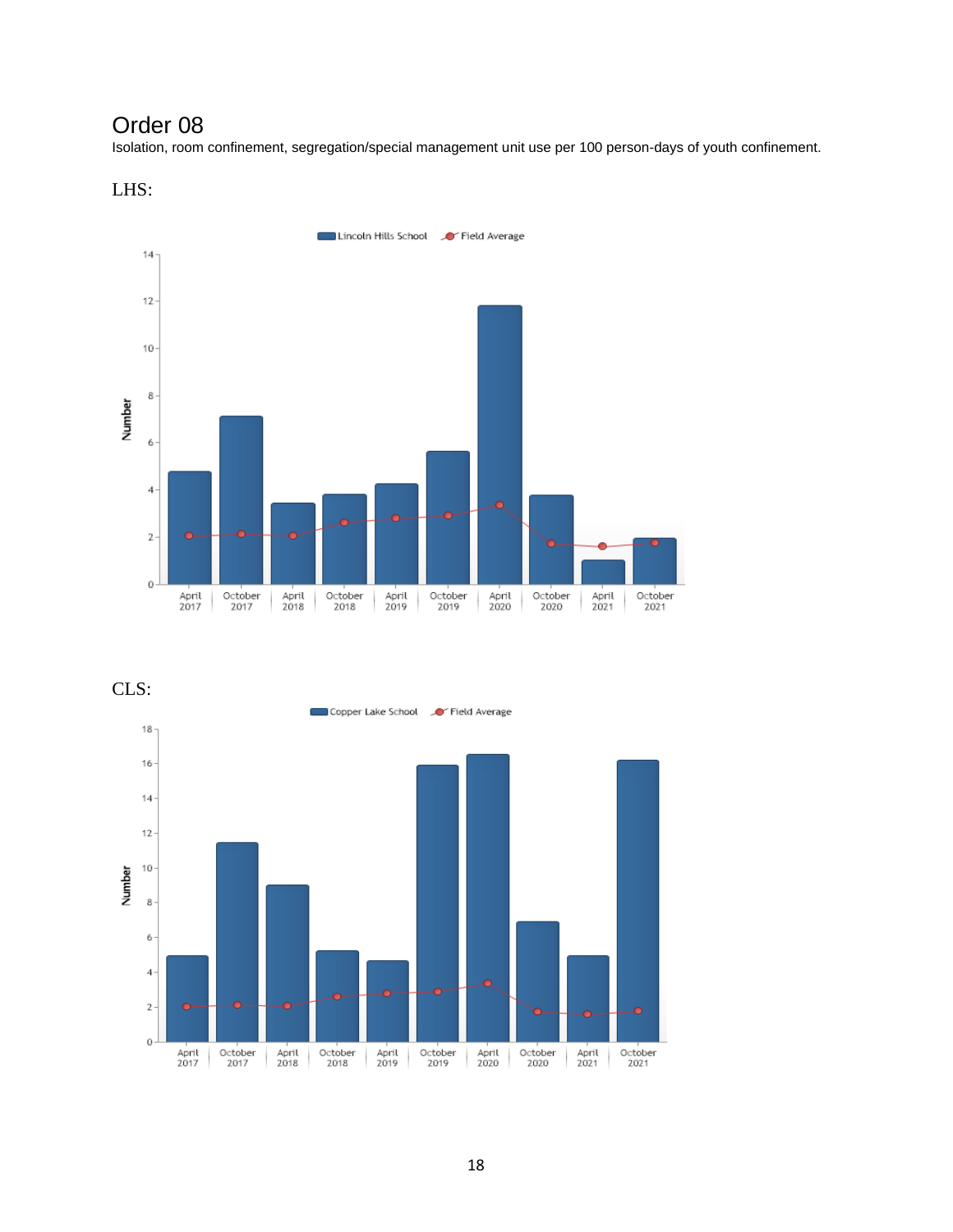# Order 13

Isolation, room confinement use for reasons not related to behavior per 100 person-days of youth confinement.







(Note: PbS defines confinement as any instance when a youth is separated from the youth population and placed in a room or cell alone for 15 minutes or longer. Youths are considered to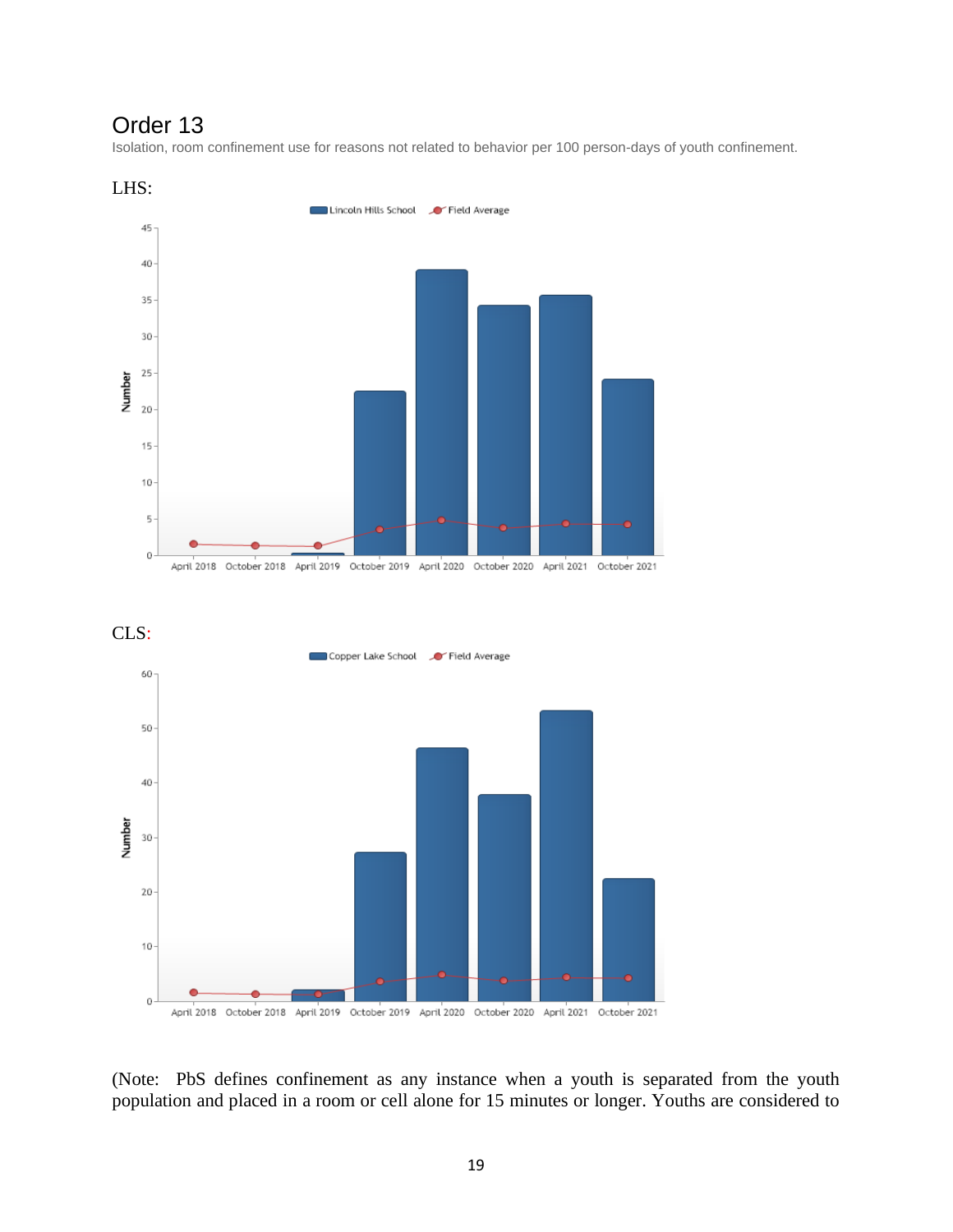be confined from the moment they are separated from others until they have rejoined the population. Youths may be transferred to a designated unit for confinement (e.g., a segregation dorm or program separation unit). Confinement may occur in locked or unlocked rooms but cannot occur in large dormitories. Any instance of confinement of 15 minutes or more is a reportable PbS incident event.)

As discussed earlier in this report, there remains an issue around Order 13 – Isolation, Room Confinement for reasons *not related to behavior*. These appear to primarily be incidents where youth are refusing to participate in programs and education. As you can see from the following chart, self-requested involves 92% of the non-behavior related confinement incidents at LHS and 55% of confinement incidents at CLS. While the use of room confinement for "self-requested" declined from the October 2020 data cycle, it still remains a very high percentage of confinement usage. This continues to be a reflection from the overall behavior management system and lack of appropriate use of incentives and rewards. Youth continue to refuse to go to school and elect to remain in their rooms and often simply watch TV all day. Facility staff need to focus on youth engagement or re-engagement strategies as well as the behavior management system in order to get youth to participate in programs. The use of room confinement for "mental health" related issues decreased significantly at CLS during the month of October, decreasing from 38 incidents in April 2021, to just 4 this period. This represents just 3% of the room confinements at CLS. Use of room confinement for mental health reasons was 0 at LHS.

| Why confinement was used              | <b>Lincoln Hills</b> |         | <b>Copper Lake</b> |         |
|---------------------------------------|----------------------|---------|--------------------|---------|
| Value                                 | Count                | Percent | Count              | Percent |
| Self-requested                        | 360                  | 93%     | 67                 | 48%     |
| <b>Mental Health</b>                  | 0                    | 0%      | 4                  | 3%      |
| Protect other youths or staff         | 18                   | 5%      | 57                 | 40%     |
| Other responses to behavior           | 4                    | 1%      | 0                  | 0%      |
| <b>Other</b>                          | 0                    | 0%      | 10                 | 7%      |
| <b>Consequences of rule violation</b> | 1                    | 0%      | $\overline{2}$     | 1%      |
| <b>Protect property</b>               | 3                    | 1%      | 0                  | 0%      |
| Give youth time to cool off           | 2                    | 1%      | O                  | 0%      |

The PbS Incident reporting data for October 2021 reflects the following important data points:

- ➢ 87% of the incidents occurring at CLS occurred in the living unit.
- ➢ 58% of restraints use at CLS involved the same two youth.
- ➢ Zero incidents of injuries to youth from suicidal behaviors were reported.
- $\geq 93\%$  of the incidents occurring at LHS occurred in the living units.
- $\geq 60\%$  of the incidents occurred in the Black Elk Unit (148 total incidents).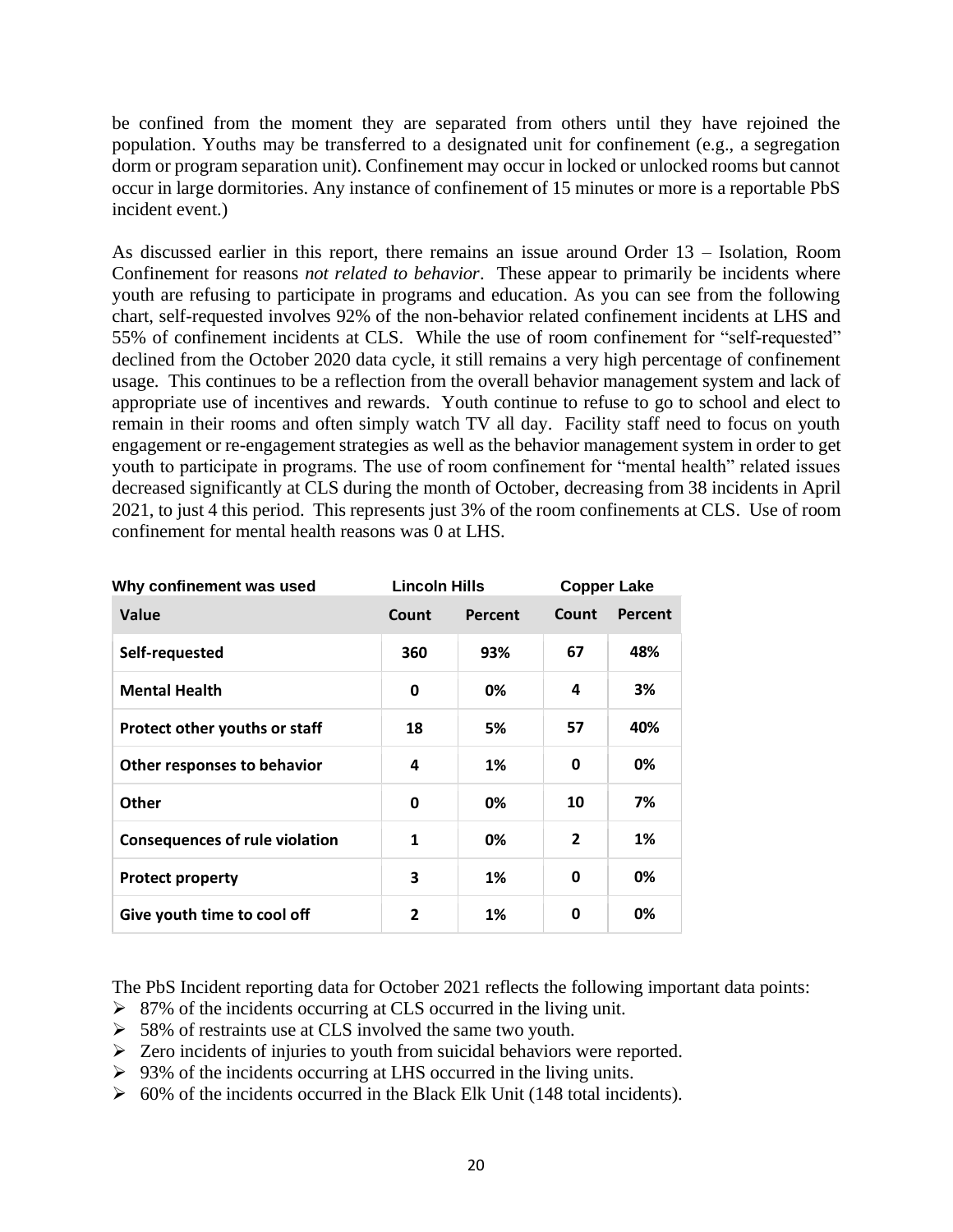- ➢ 25% of incidents occurred in the Dubois Unit (62 incidents).
- ➢ 31% of the recorded incidents at LHS occurred on a Saturday or Sunday when there is significantly less activity.
- $\triangleright$  CLS continues to see a high number of youth injuries from staff (Safety 5) which appears to be occurring during the use of physical and/or mechanical restraint.

# Safety 05

Injuries to youths by staff per 100 person-days of youth confinement.



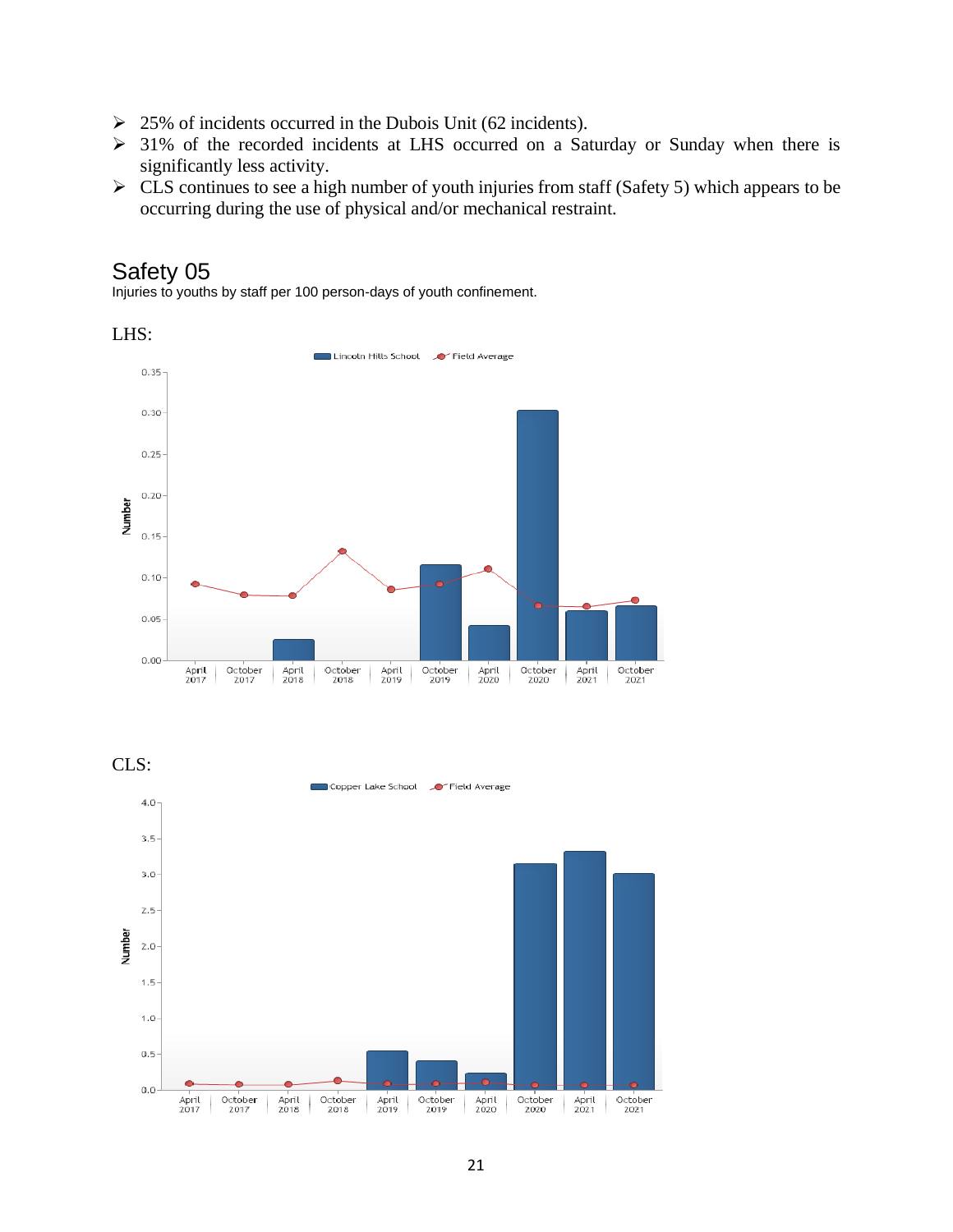# Safety 06

Suicidal behavior with injury by youths per 100 person-days of youth confinement.





CLS:



While there appeared to be a substantial increase in suicidal behavior with injuries, Safety 06 at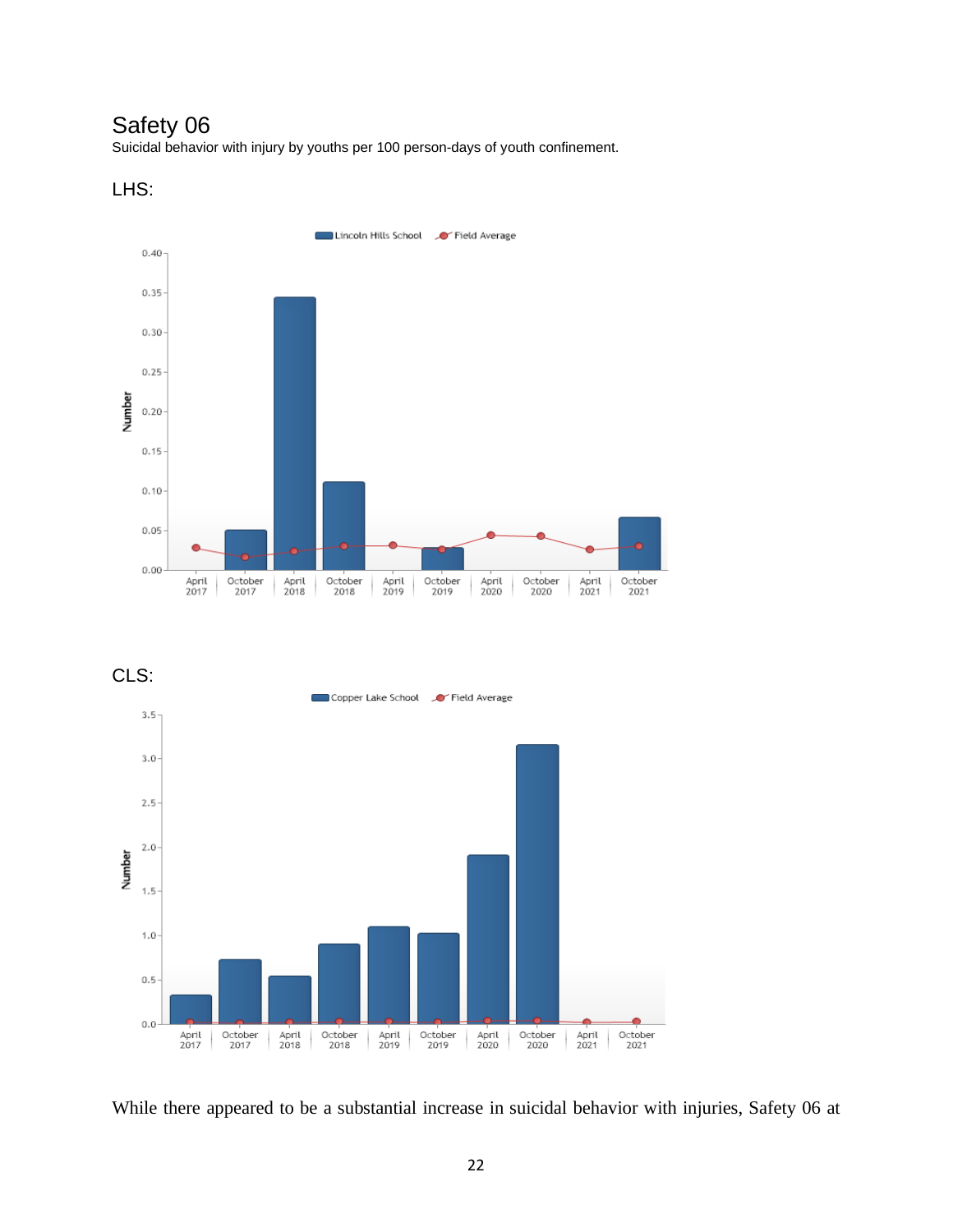CLS during the October 2020 data cycle, more recent data cycles have recorded zero such injuries. It should be noted that due to the lower population of CLS, each incident has a major impact on the overall rate, which is the measure against the field average. The total number of these incidents during the October 2020 data cycle was five (5), a drop from eight (8) similar incidents during the April 2020 data cycle. The facility recorded "0" such incidents during the April and October 2021 data periods.

### **LHS Did the incident occur in a living unit?**

| Value | <b>Count</b> | <b>Percent</b> |
|-------|--------------|----------------|
| Yes   | 248          | 93%            |
| N0    | 18           | $7\%$          |

### **CLS Did the incident occur in a living unit?**

| Value          | Count | Percent |
|----------------|-------|---------|
| Yes            | 81    | 87%     |
| N <sub>0</sub> | 12    | 13%     |

### **LHS Incident location (living units):**

| Value            | Count | <b>Percent</b> |
|------------------|-------|----------------|
| <b>Black Elk</b> | 148   | 60%            |
| <b>DuBois</b>    | 62    | 25%            |
| <b>Krueger</b>   | 24    | 10%            |
| <b>Roosevelt</b> | 14    | 6%             |

#### **CLS Incident location (living units):**

| <b>Value</b> | Count | <b>Percent</b> |
|--------------|-------|----------------|
| <b>Wells</b> | 55    | 68%            |
| King         | 26    | 32%            |

Youth and Staff Climate Surveys – It is strongly recommended that both department and facility leadership take the time to thoroughly review the agency/jurisdiction count summaries for both the youth and staff climate surveys. The results can be very insightful and useful for leadership. Below are some of the survey results.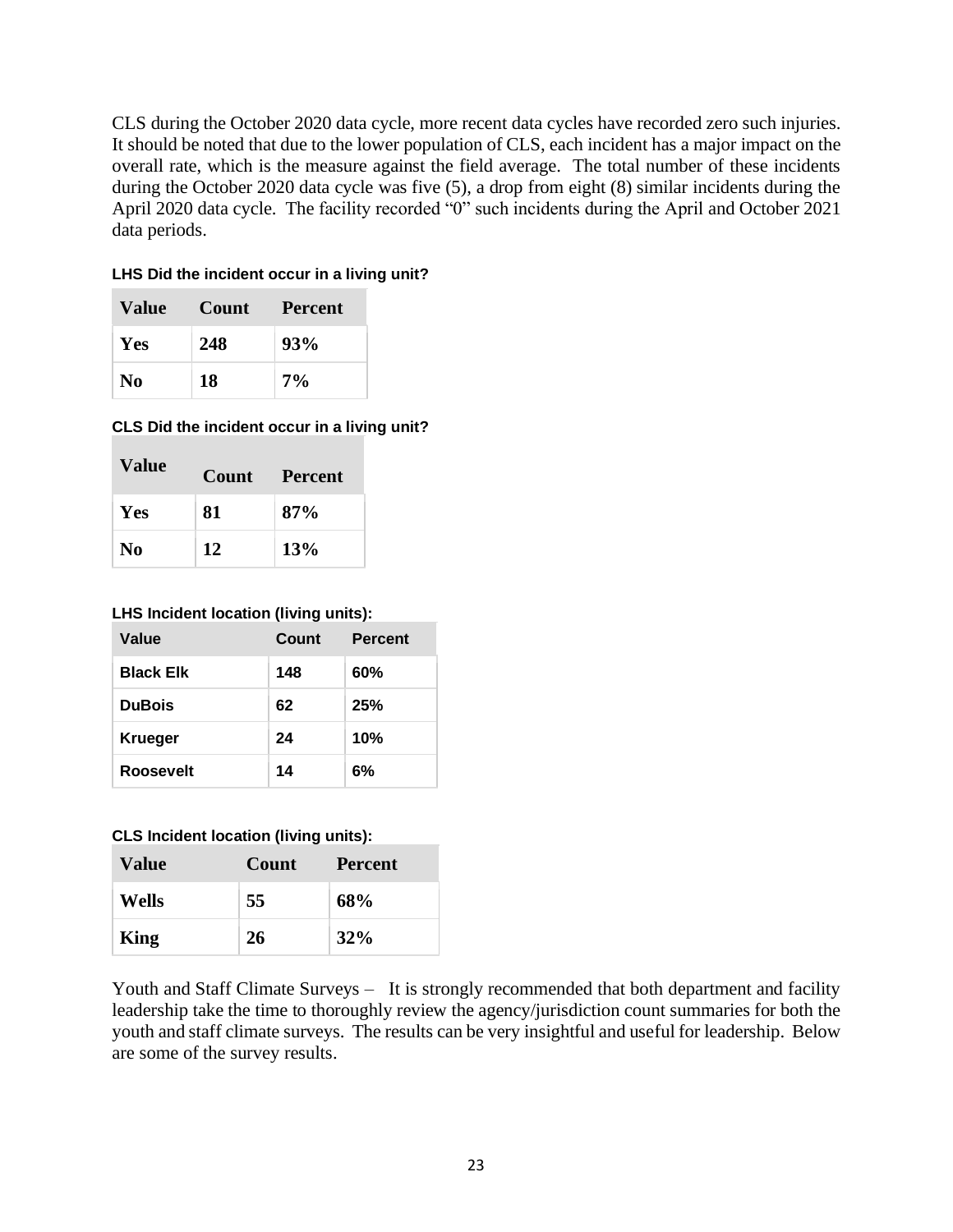# **Staff Climate Survey Results:**

(Note: There was a significant decrease in the number of staff surveys completed for this reporting period, 23 compared to 150 during the previous data cycle.)

### **Within the last six months, have you feared for your safety in this facility?**

| Value          | Count             | <b>Percent</b> |
|----------------|-------------------|----------------|
| Yes            | 12                | 52%            |
| N <sub>0</sub> | 11                | 48%            |
| Not recorded   | $\mathbf{\Omega}$ | $0\%$          |

### **How safe or dangerous do you feel this facility is for staff?**

| Value          | <b>Count</b> | <b>Percent</b> |  |
|----------------|--------------|----------------|--|
| Unsafe         | 7            | 30%            |  |
| Very dangerous | 7            | 30%            |  |
| Safe           | 8            | 35%            |  |
| Very safe      | 1            | $\%$           |  |
| Not recorded   | 0            | 0%             |  |

#### **In your opinion, what would make this facility safer?**

| Value             | Count | <b>Percent</b> |
|-------------------|-------|----------------|
| More staff        | 20    | 87%            |
| Safety equipment  | 8     | 35%            |
| Training          | 11    | 48%            |
| Other             | 9     | 39%            |
| Less overcrowding | 4     | 17%            |
| Not recorded      | 0     | $0\%$          |

In regard to the above chart, the following are the top ten most requested training that staff felt would make the facility safer: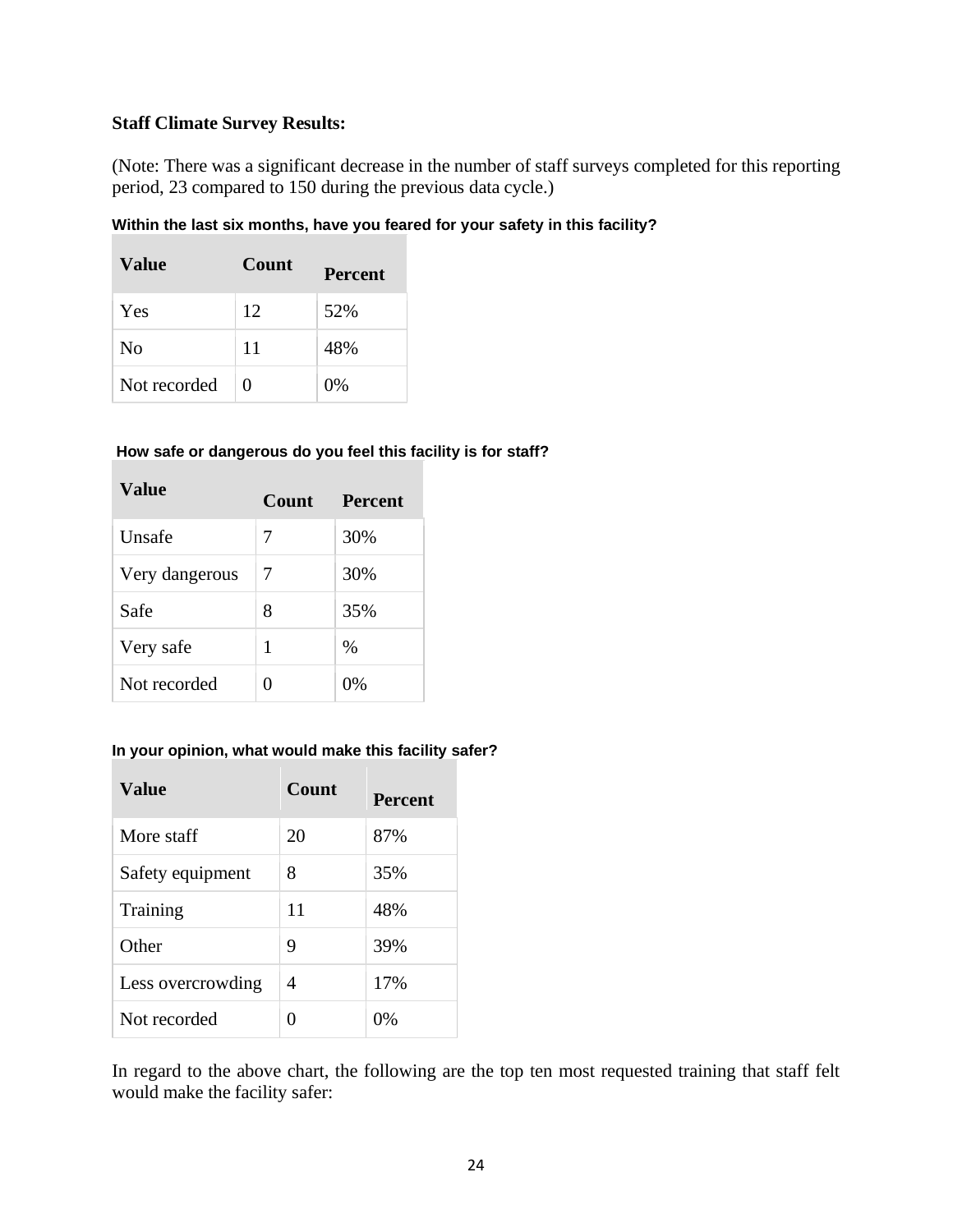| What training would you like to see? |  |
|--------------------------------------|--|
|                                      |  |

| <b>Value</b>                          | Count | <b>Percent</b> |
|---------------------------------------|-------|----------------|
| Safety and security                   | 13    | 57%            |
| General behavior management           | 12    | 52%            |
| Communication                         | 11    | 48%            |
| Appropriate staff/youth relationships | 9     | 39%            |
| Agency policies and procedures        | 8     | 35%            |
| Verbal de-escalation                  | 8     | 35%            |
| Gang training                         | 8     | 35%            |
| Ethics                                | 7     | 30%            |
| Cultural diversity and awareness      | 7     | 30%            |
| Use of isolation                      | 7     | 30%            |

# **October 2021 PbS Staff Climate Survey Results:**

- ➢ **52% of staff responses reported they fear for their safety, which is an improvement over previous data periods.**
- ➢ **60% of responses reported they believe the facility is unsafe or very dangerous, again an improvement over previous data cycles.**
- ➢ **74% of responses indicate that staff believe they do not have authority to discipline youth appropriately.**
- ➢ **74% of staff report that they value family members and youths' social supports as partners in their work with youth.**
- ➢ **65% of staff report that they do not have the authority to reward youth appropriately.**
- ➢ **70% of staff report that they don't know if staff inform youth about trauma and why it matters.**

**Youth Climate Survey Results:**

**Do you fear for your safety in this facility?**

| <b>Value</b>     | <b>Count</b>                | <b>Percent</b> |
|------------------|-----------------------------|----------------|
| No               | 20                          | 65%            |
| Yes              | 9                           | 29%            |
| Refuse to answer | 0                           | $0\%$          |
| Not recorded     | $\mathcal{D}_{\mathcal{L}}$ | 6%             |

In comparison, the youth fear for safety measure, Safety 13, has steadily improved from the previous data collection cycles. The rate still remains higher than the national field average but is improving.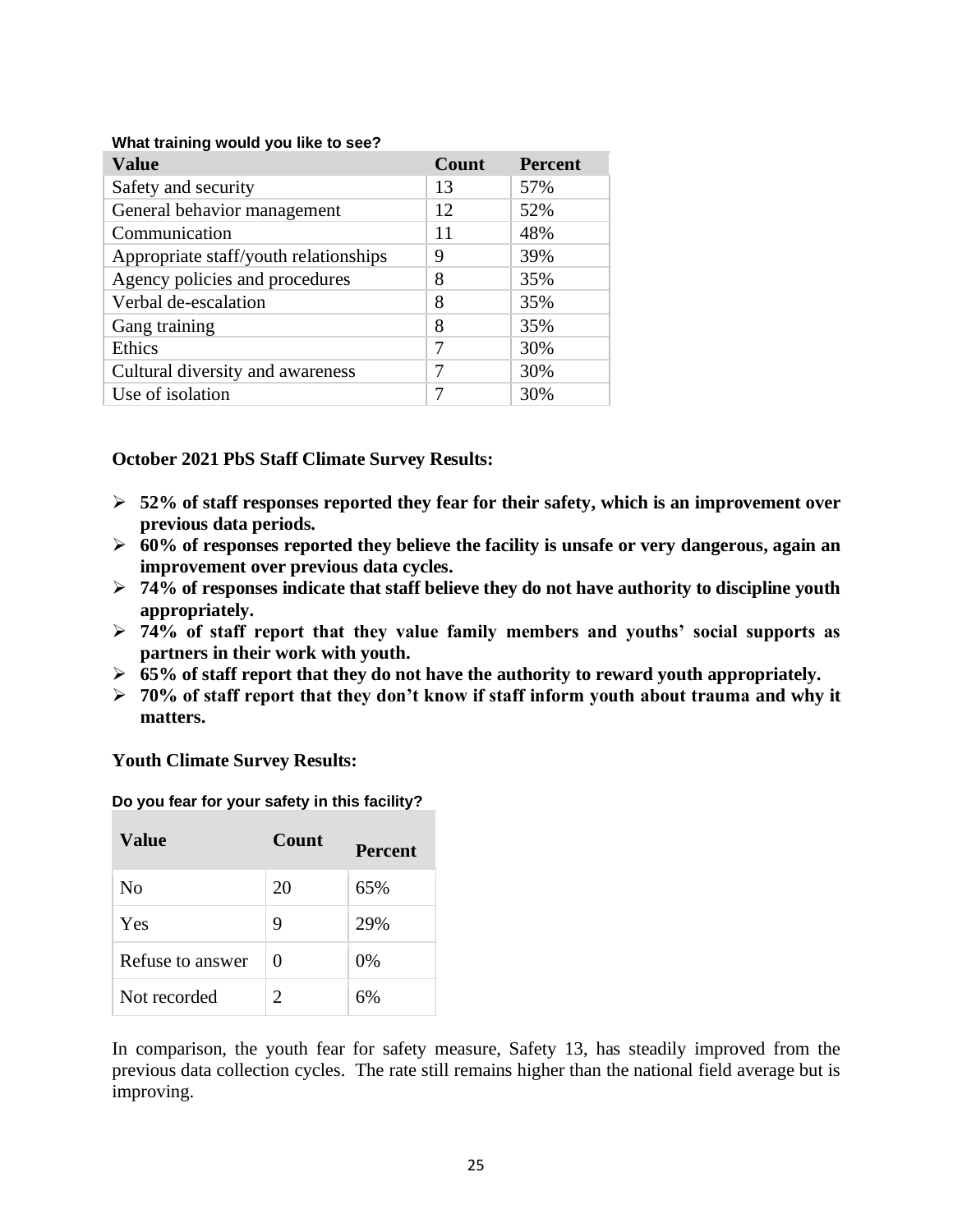**Within the last six months at this facility, have you had personal property stolen directly by force or by threat?**

| <b>Value</b>     | <b>Count</b> | <b>Percent</b> |
|------------------|--------------|----------------|
| No               | 18           | 58%            |
| Yes              | 9            | 29%            |
| Refuse to answer | C            | 6%             |
| Not recorded     | ∍            | 6%             |

#### **Do staff members show residents respect?**

| Value        | <b>Count</b> | <b>Percent</b> |
|--------------|--------------|----------------|
| Sometimes    | 16           | 52%            |
| No           |              | 23%            |
| Yes          | 6            | 19%            |
| Not recorded |              | 6%             |

#### **Are the staff good role models?**

| Value          | <b>Count</b>  | <b>Percent</b> |
|----------------|---------------|----------------|
| N <sub>0</sub> | 13            | 42%            |
| Sometimes      | 12            | 39%            |
| Yes            | 4             | 13%            |
| Not recorded   | $\mathcal{D}$ | 6%             |

#### **Do staff here respect your traditions, beliefs and culture?**

| Value            | Count         | <b>Percent</b> |
|------------------|---------------|----------------|
| Yes              | 12            | 39%            |
| Sometimes        | 9             | 29%            |
| N <sub>0</sub>   | 6             | 19%            |
| Refuse to answer | $\mathcal{D}$ | 6%             |
| Not recorded     |               | 6%             |

#### **If yes, approximately how often do you talk on the phone with your parent and/or guardian? Value Count Percent**

| 5 or more times per week | 17 | 68% |
|--------------------------|----|-----|
| 1 - 2 times per week     |    | 16% |
| Less than once a month   |    | 8%  |
| 3 - 4 times per week     |    | 8%  |

### **What would make it easier for your family to visit?**

| <b>Value</b>                   | <b>Count</b> Percent |
|--------------------------------|----------------------|
| The facility was closer        | 155%                 |
| The visiting hours were better | 48%                  |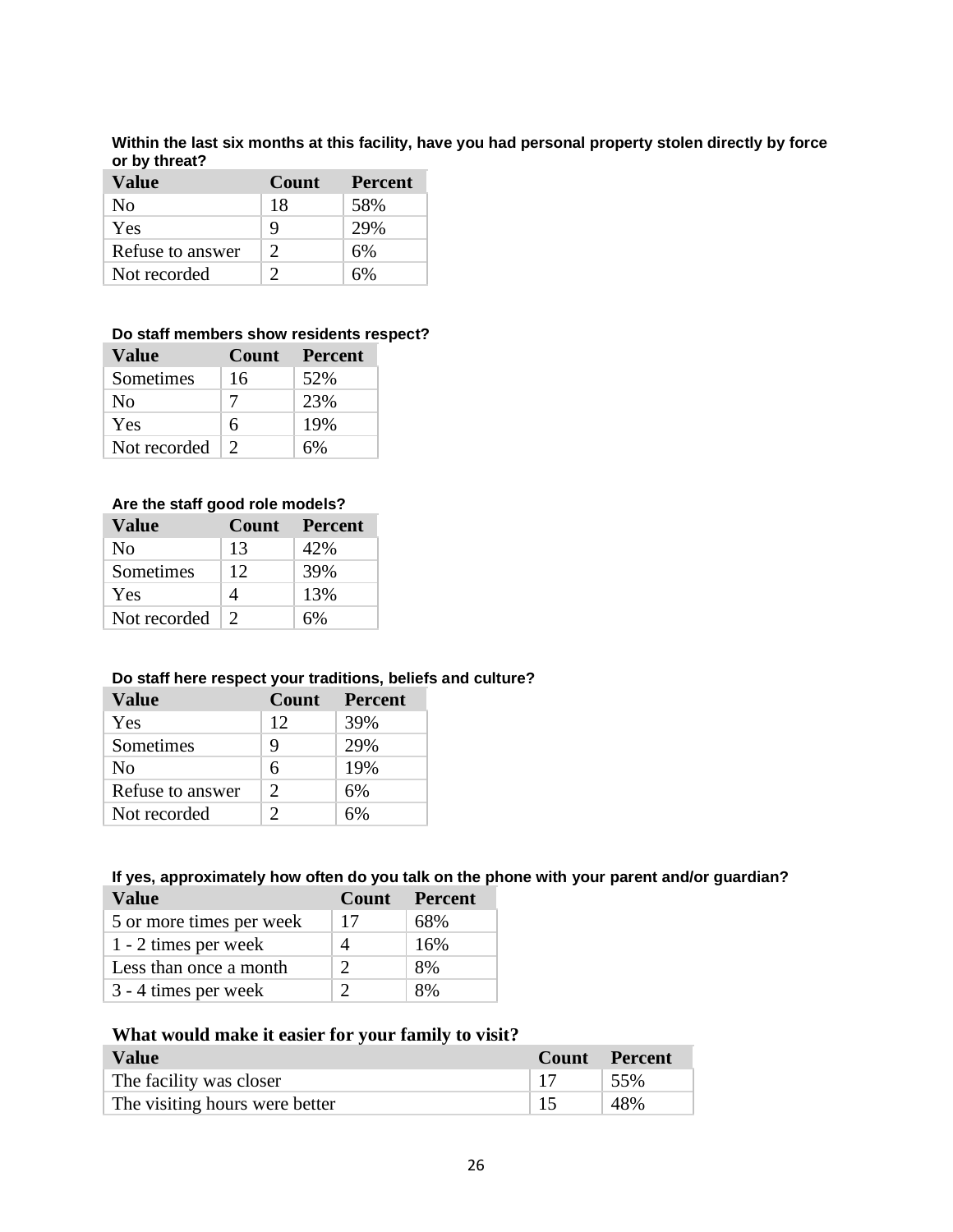| The facility provided transportation               | 8 | 26% |
|----------------------------------------------------|---|-----|
| The facility allowed family visits                 | 5 | 16% |
| Nothing, it is already easy for my family to visit | 5 | 16% |
| It was more affordable                             | Δ | 13% |
| The court or judge allowed my family to visit me   |   | 3%  |
| Not recorded                                       |   | 3%  |

- $\geq 64\%$  of youth reported that they were involved in the development of their treatment plans;
- $\geq 90\%$  reported that they understand the level, phase or points system;
- ➢ 58% reported they have not received a family visit. (It should be noted that the pandemic and restrictions around visitation impacted these results. The facility did increase the use of technology for video visitation, but these appear to have also declined over recent months and youth have requested that they be allowed more video visits.)
- $\geq 19\%$  of youth responded that staff show residents respect and only 52% of youth responded yes or sometimes that staff are good role models.

The larger PbS Workgroup met in January to review the current FIP and discuss updates and action steps. Based on some of the outcomes highlighted in this report, it appears many of the FIP action steps taken during this reporting period have had a positive impact.

It is further recommended that the agency, facility and the PbS team members spend considerable time reviewing the PbS Blueprint Domains, particularly those domains focused on Order; Programing, and Safety. Much can be learned from review of these outcome domains and the data associated with them, in particular those focused on youth and staff relationships.

### Policies and Procedures/Administrative Code Update

A mechanical restraint procedure has been drafted encompassing all the requirements in the consent decree in addition to incorporating quality assurance measures consistent with those outlined in the Room Confinement procedure passed in March 2021. The procedure being codified will allow the policy and procedure committee to work with management and supervisory staff to point to clear expectations for both process and documentation through incident reporting related to youth confinement and use of force.

The DJC Policy Committee also held its recurring monthly meeting in October and November to review the following additional policies.

500.30.3- Optometry Services 300.11.04 - Telephone Use 100.05.02 - Transporting Youth

Other policy projects include a systematic review of all divisional policies and facility procedures as the documents themselves are moved into an OnBase software system that will ensure all staff are accessing and reading DJC policies and procedures. The system will also help track policy acknowledgments, assisting with the coaching, training, and follow up components of the facilities quality assurance framework.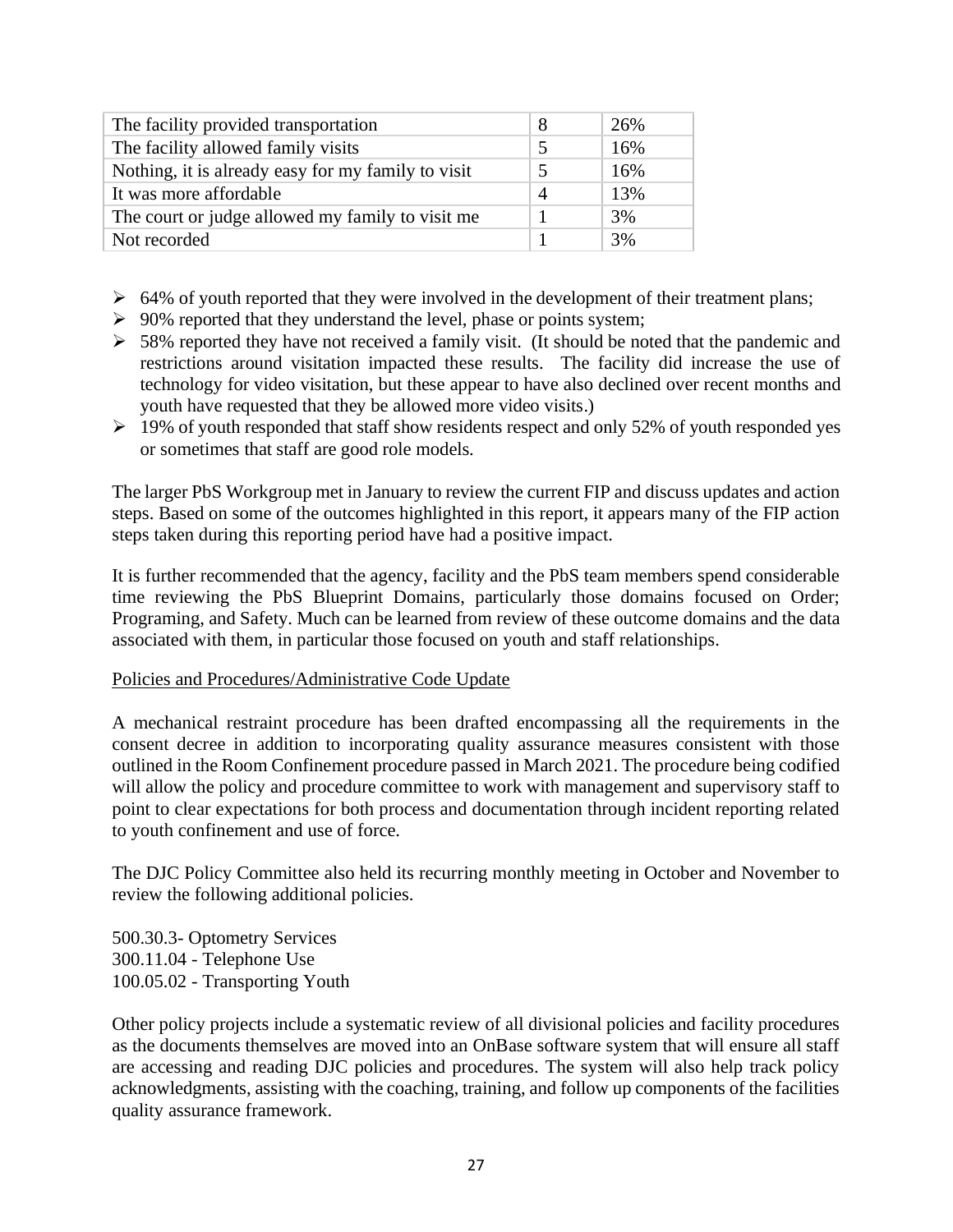While transferring the documents, the policies are under review for updates and sign off from the current DJC administration. This project as a whole will result in revised and up to date policies and procedures, uniform and easier access to policy documents for staff, and automated documentation for staff policy acknowledgment.

### Administrative Code Revisions Update

DJC staff and committees continue working to revise both DOC Chapter 376 and DOC Chapter 373 forward.

The amended scope statement for 373 was approved by the Governor on December 10, 2021. The scope was then approved by the Secretary January 10, 2022, allowing the committee to move forward with drafting the rule. The draft has since been completed and is currently being reviewed by DOC attorneys in the Office of Legal Counsel.

Defendants need to continue to aggressively work towards completing the respective Administrative Code sections.

# **COMPLIANCE WITH THE CONSENT DECREE AND PERMANENT INJUNCTION**

Below is the Monitor's assessment of compliance with the consent decree.

Room Confinement

- 1. Punitive Confinement.
	- a. Subject to the terms and provisions of Section  $V(C)(3)(g)$  effective immediately upon entry of the Court's order incorporating this Agreement, no punitive room confinement shall exceed seven days. Defendants shall calculate the seven-day period by including both pre-hearing and post-hearing room confinement.

**COMPLIANCE STATUS: PARTIAL COMPLIANCE. Data does not indicate that youth are being confined for seven days or for punitive reasons. Defendants have and continue to re-examine the use of observation status and administrative confinement to ensure that staff are not using this as a form of punitive confinement. If sustained, Defendants will be close to being in substantial compliance.**

> b. Subject to the terms and provisions of Section  $V(C)(3)(g)$ , Effective seven months after entry of the Court's order incorporating this Agreement, punitive room confinement shall be limited to three days, including both pre-hearing and post-hearing room confinement.

**COMPLIANCE STATUS: PARTIAL COMPLIANCE. Data does not indicate that most youth are being confined for three days or for punitive reasons. Defendants have and continue to re-examine the use of observation status and administrative confinement to**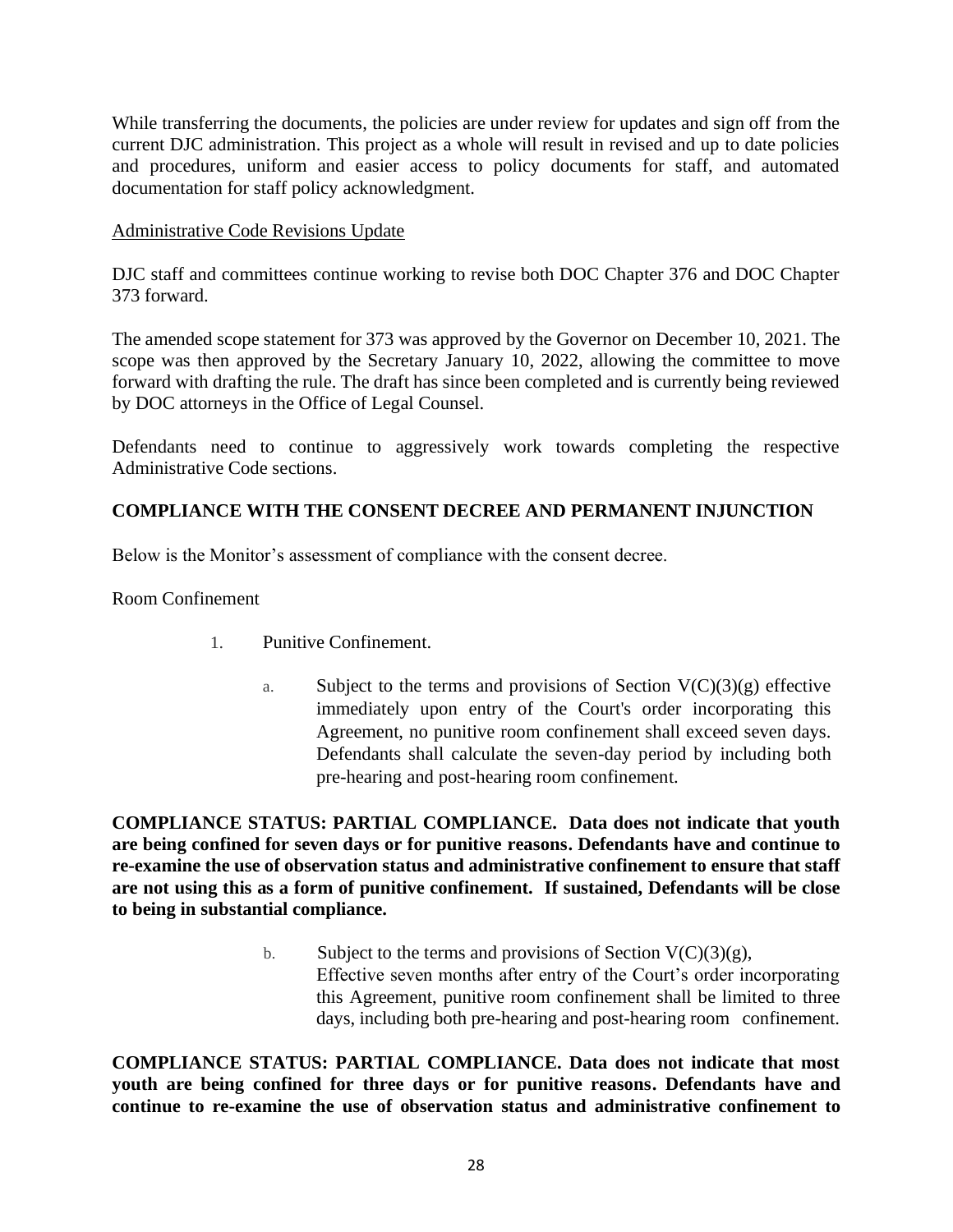#### **ensure that staff are not using this as a form of punitive confinement.**

c. Subject to the terms and provisions of Section  $V(C)(3)(g)$ , effective ten months after entry of the Court's order incorporating this Agreement, punitive room confinement shall be prohibited.

**COMPLIANCE STATUS: PARTIAL COMPLIANCE. The use of observation status and administrative confinement has decreased during this reporting period. Defendants have and continue to re-examine the use of observation status and administrative confinement to ensure that staff are not using this as a form of punitive confinement. The Monitor previously recommended establishing clear criteria for administrative confinement so that staff cannot punitively confine youth and cannot confine youth for more than 24 hours if they do not pose an imminent danger of harm to themselves. The Defendants have made significant improvement in this area, but it needs to be continually reviewed to ensure compliance with this Court Order.** 

> 2. Administrative Confinement. Administrative confinement may only be used for a youth who poses a serious risk of imminent physical harm to others. Subject to the terms and provisions of Section  $V(C)(3)(g)$ , effective six months after entry of the Court's order incorporating this Agreement, an initial period of administrative confinement may not exceed four hours for a youth posing a risk of imminent physical harm to others. When the youth is in room confinement to prevent a risk of imminent physical harm to others, Defendants shall engage in visual checks at least every 30 minutes, as specified in current policy, and shall provide intensive mental health services designed to return the youth safely to the general population. If at any point the youth no longer pose a risk of imminent physical harm, he or she must be immediately returned to general population. Time in administrative confinement may exceed four hours only under the following circumstances:

**COMPLIANCE STATUS: PARTIAL COMPLIANCE. The use of AC was higher for CLS (previous three-month period) but significantly lower for LHS youth this reporting period. There were no youths confined over four (4) hours in LHS for any of the months in this reporting period and for two months for CLS. The Monitor reviewed documentation of "intensive mental health services" provided to youth in confinement. Defendants are continuing to assess how they can more effectively provide intensive mental health services for youth.** 

> **July 2021 CLS: 13 uses of A.C. Average 130 minutes. No youth over four hours. LHS: 80 uses of A.C. Average of 166 minutes. 6 youth over four hours.**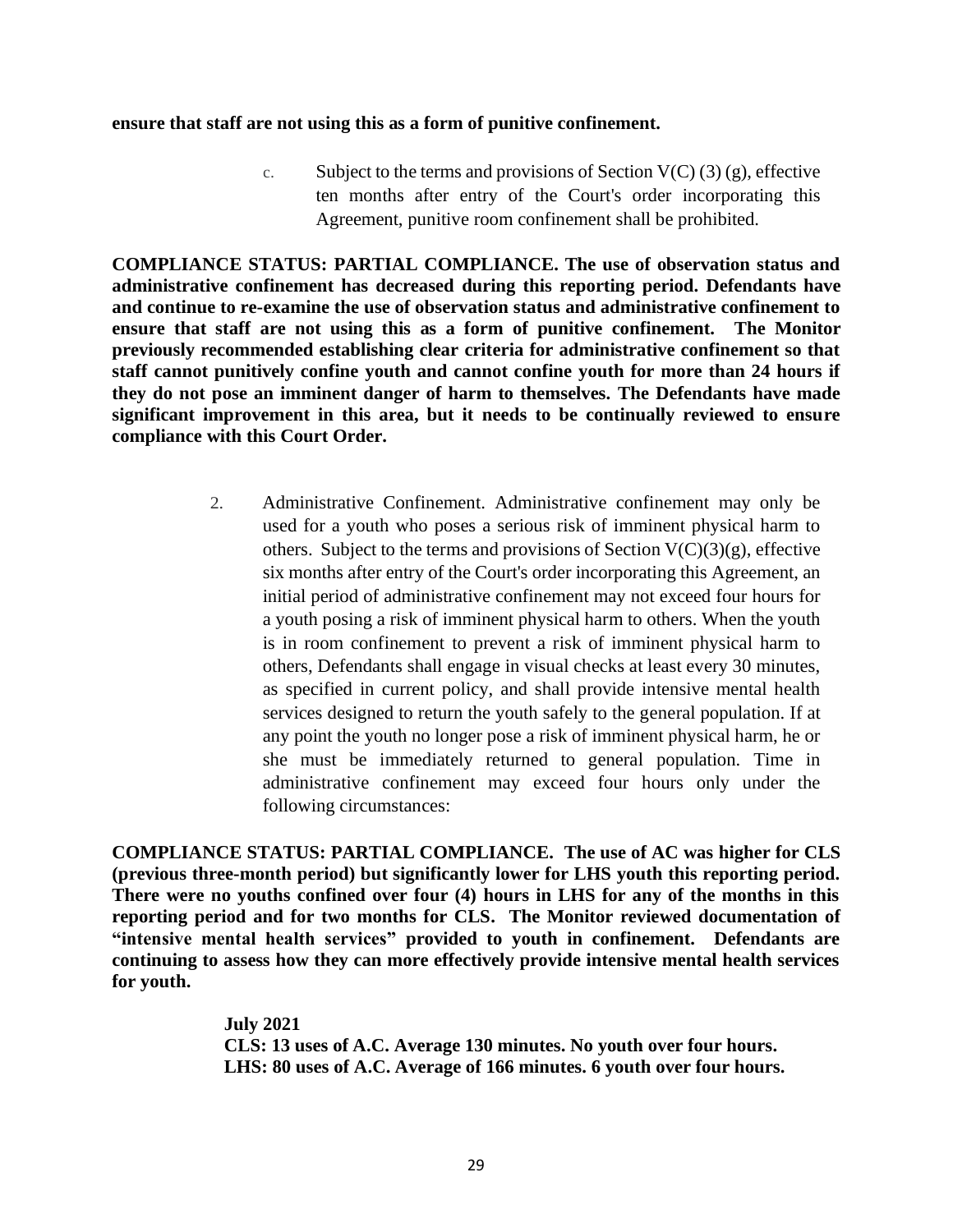**August 2021 CLS: 20 uses of A.C. Average 120 minutes. One (1) youth over four hours. LHS: 54 uses of A.C. Average of 168 minutes. Two (2) youth over four hours.** 

**September 2021**

**CLS: 31 uses of A.C. Average 108 minutes. No youth over four hours. LHS: 49 uses of A.C. Average of 187 minutes. Six (6) youth over four hours.** 

**October 2021 CLS: 45 uses of A.C. Average 147 minutes. Three (3) youth over four hours. LHS: 37 uses of A.C. Average of 136 minutes. No youth over four hours.** 

**November 2021 CLS: 32 uses of A.C. Average 157 minutes. No youth over four hours. LHS: 47 uses of A.C. Average of 135 minutes. No youth over four hours.** 

**December 2021 CLS: 16 uses of A.C. Average 125 minutes. No youth over four hours. LHS: 20 uses of A.C. Average of 163 minutes. No youth over four hours.** 

**The Monitor was able to able to assess compliance with 30-minute checks as data was readily available during this site visit. 99.43% of checks were completed within 30 minutes. The Monitor reviewed video footage for random days and times and there were no instances in which staff did not complete the checks in compliance with policy. Staff should be commended for their diligence in ensuring youth safety while in their rooms.** 

- a. Administrative confinement may be extended four hours with one additional four-hour extension thereafter (for a total of up to 12 hours) when:
	- i. A psychologist, psychology associate or psychiatrist recommends continued confinement because the youth poses a risk of imminent physical harm to others, and

**COMPLIANCE STATUS: PARTIAL COMPLIANCE. There were four (4) youth confined for over four (4) hours during this reporting period (CLS- October 2021) (see response in previous question). All extended confinements were recommended by PSU.** 

**Defendants need to continue to focus on reducing AC overall, ensuring any form of room confinement is compliant with this Court Order, draft policy and procedure with AC placement criteria, and continue to QA this data.**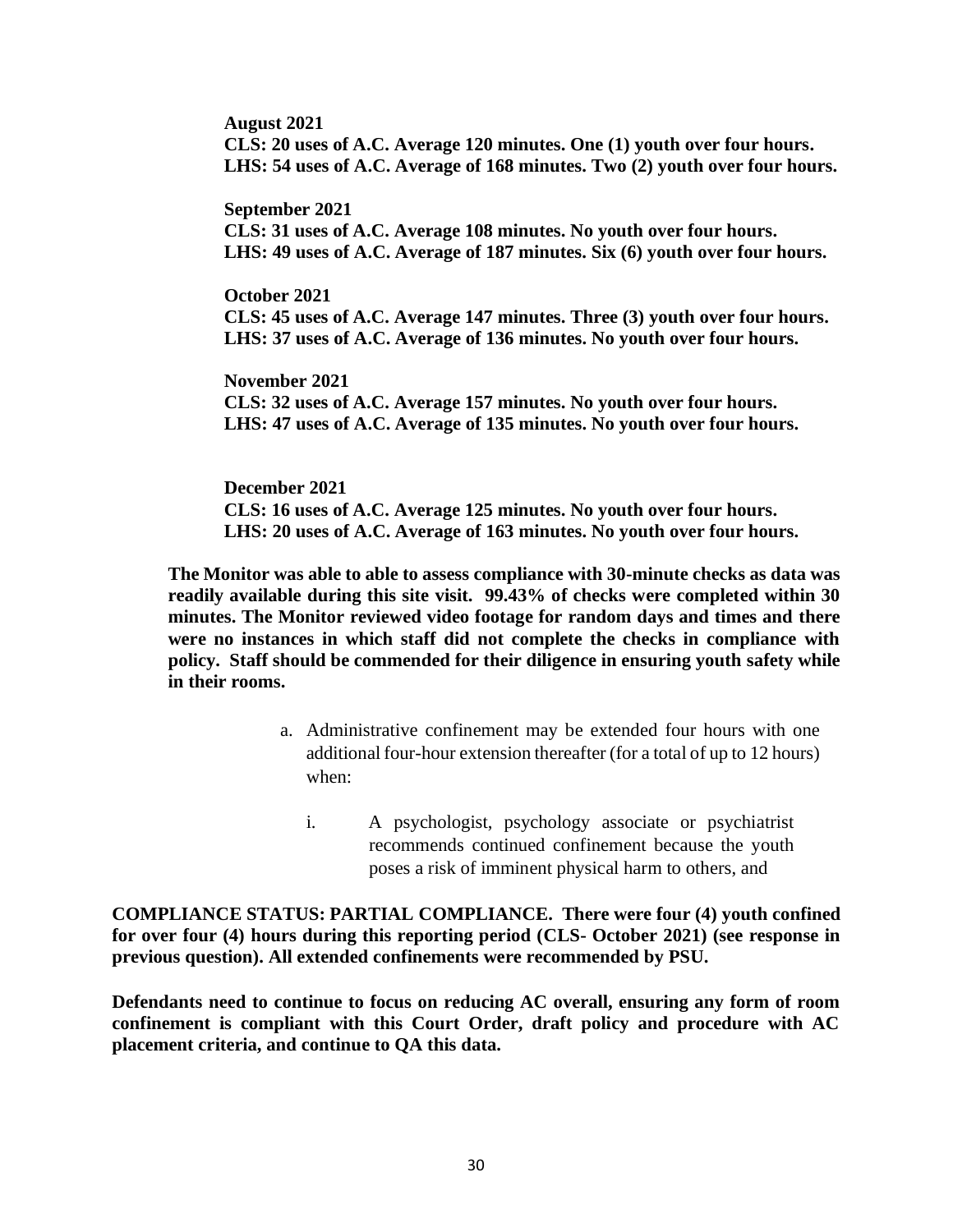ii. A plan is commenced to either promptly return the youth to general population or transfer the youth to another facility.

# **COMPLIANCE STATUS: PARTIAL COMPLIANCE. There were no transfers as a result of extended placements in administrative confinement.**

b. Administrative confinement time limits may be tolled from 8 pm to8 am.

# **COMPLIANCE STATUS: SUBSTANTIAL COMPLIANCE. Time is being tolled from 8 P.M. to 8 A.M.**

c. Administrative confinement may only be extended beyond 24 hours to effectuate transfer of the youth to another facility under a commenced plan.

# **COMPLIANCE STATUS: PARTIAL COMPLIANCE. There were no instances in which a youth was confined for over 24 hours.**

d. The provisions of this section shall apply to all situations involving room confinement of any youth based on the risk of harming others and shall supersede any rule or policy to the contrary.

# **COMPLIANCE STATUS: PARTIAL COMPLIANCE. See above.**

3. Youth at imminent risk of serious self-harm. Effective immediately Upon entry of the Court's order incorporating this Agreement, Defendants shall amend DJC Pol icy #500. 70.24 as set forth in Appendix A and shall treat youth at risk of self-harm in compliance with that amended policy.

**COMPLIANCE STATUS: PARTIAL COMPLIANCE. DJC Clinical Observation policy 500.70.24 is utilized. The plans developed are very detailed and comprehensive. Discussion and clarification have occurred surrounding observation status during this reporting period. Currently, only youth who are in imminent risk of serious self-harm to themselves/risk of self-harm will be placed in observation status. The Monitor will continue to review and monitor the practice.**

- **4. Conditions of Room Confinement.** Effective immediately upon entry of the Court's order incorporating this Agreement, the following conditions shall apply to youth in any form of room confinement:
	- a. Any cell designated to house youth in room confinement must be suicide resistant and protrusion free.

# **COMPLIANCE STATUS: PARTIAL COMPLIANCE. As previously stated, the Monitor**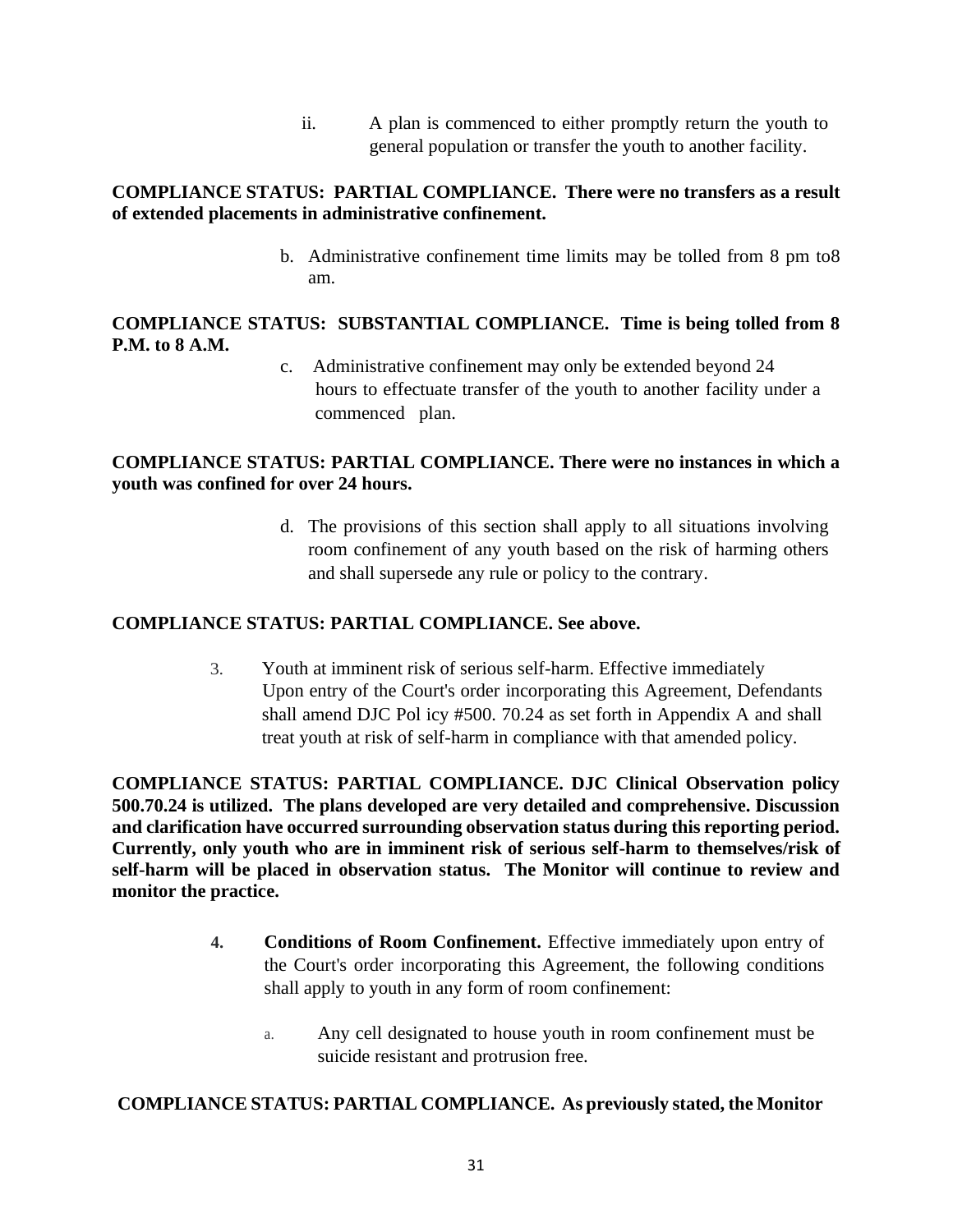**would not deem any room in any facility as being "suicide proof," however there are safety and security measures that can be put into place to reduce the risk of suicides and to make the rooms more suicide resistant. All youth are housed on renovated units.** 

**Youth rooms were messier than the previous site visit. Many rooms had several blankets, sheets, and other items that could pose a safety risk due to the volume of items in the rooms and inability to see the beds, floors, and desks.** 

**As stated in every report, while not required by the Court Order, the Monitor, the JDAI standards, PREA standards, NCCHC, ACA standards, and the Best Practice Model recommends increasing the frequency of safety/welfare checks to a minimum of every 15 minutes when youth are confined to their rooms, and checks must be done properly. However, based on the language of this section, Defendants are very close to substantial compliance.** 

> b. Youth in room confinement shall have prompt access to water, toilet facilities, and hygiene supplies, either in their rooms or upon request to a staff member via intercom or some other accessible and constantly monitored form of communication within approximately 15 minutes of such request.

# **COMPLIANCE STATUS: SUBSTANTIAL COMPLIANCE. Youth did not complain to the Monitor about access to water, hygiene supplies, or nighttime toilet usage. Defendants have improved their documentation and data collection.**

c. Staff must notify a PSU staff member as soon as possible, and no later than two hours after placement, when a youth is placed in room confinement. A youth must have access to any needed mental health treatment while in room confinement. During the time that a youth is in room confinement, staff shall engage in crisis intervention techniques designed to return the youth to general population as soon as possible. PSU interventions during this time shall not consist only of conversations with youth through a locked door.

**COMPLIANCE STATUS: PARTIAL COMPLIANCE. Documentation has been improved as to who from PSU was notified and time of notification. The crisis intervention technique is being documented. Clinicians are on-site for a minimum of 6 hours each Saturday and Sunday and the majority of this time is spent meeting directly with youth. The Defendants have hired new PSU staff and are working on expanding on-site treatment time on weekends. The Monitor continues to suggest that PSU increase the hours in which they are physically present on weekends and evening hours in order to engage youth in a meaningful way during this time.**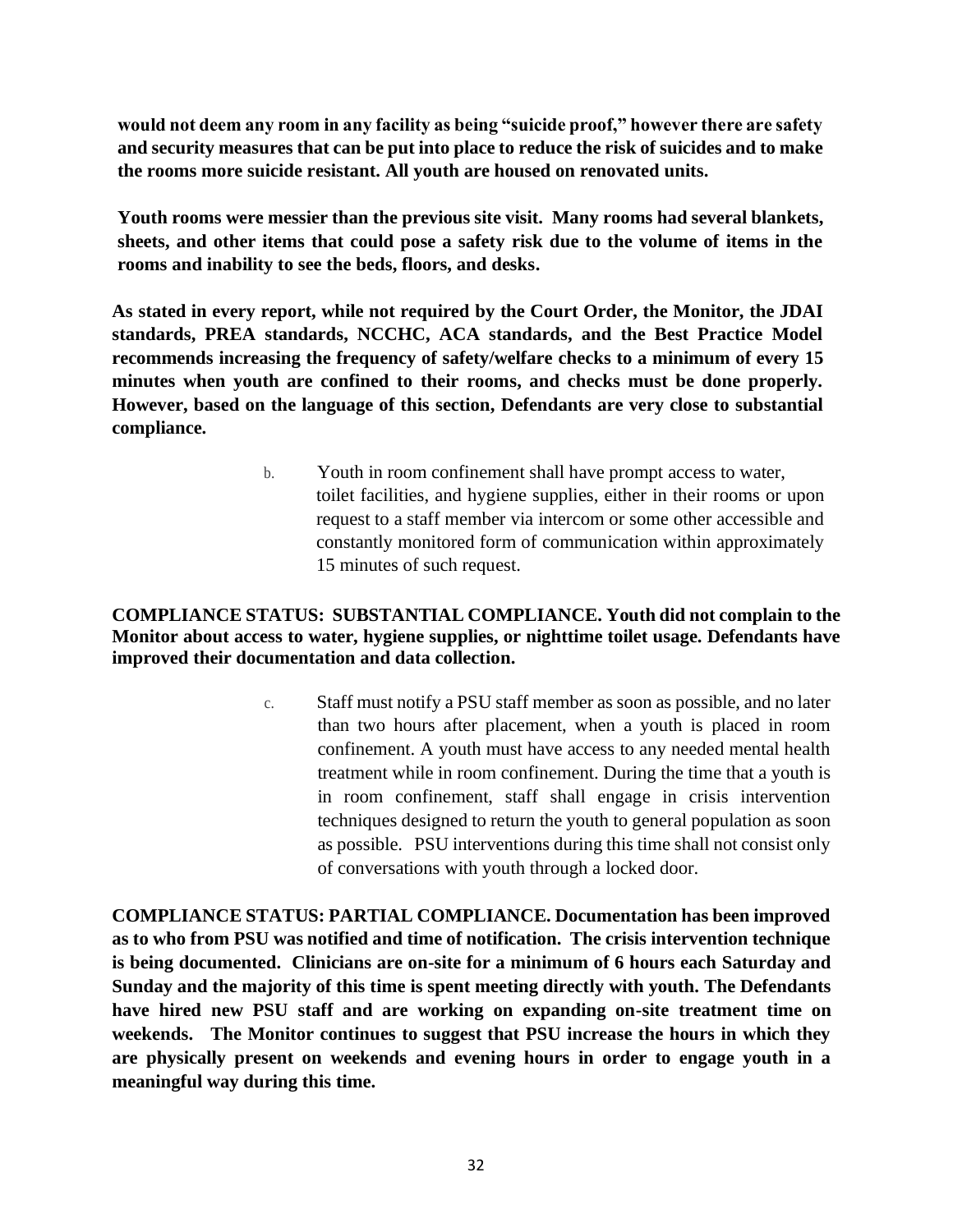**A quality assurance program needs to be further developed. The Monitor suggests that the Defendants move quicker on retaining a mental health consultant to further develop the mental health program/integration at LHS/CLS.** 

> d. Any youth placed in room confinement for whom there is not already a mental health evaluation must have such an evaluation as soon as possible, and in any event no later than 24 hours after being placed in room confinement. If a youth is identified with a mental health need (a mental health code designation of MH-1, MH-2a, MH-2b, or ID), placements in room confinement will be reviewed by a PSU staff member to determine whether that placement is a contraindication to the youth 's mental health or if other options will adequately protect the youth or staff.

**COMPLIANCE STATUS: PARTIAL COMPLIANCE. Documentation/data shows that evaluations are completed and within 24 hours after being placed in room confinement. There were no instances of contraindication documented during this review period. QA needs to be implemented and sustained.** 

> e. Staff must visually and in person check safety of youth pursuant to current policy at least every 30 minutes in all cases, and contemporaneously record the actual time of such checks in a log kept for that purpose. Staff who fail to make such checks or who falsify such records may be subject discipline. Any youth placed in room confinement for any period in excess of 24 hours shall receive daily contact with a mental health provider. This contact shall be face-to-face unless, due to staffing limitations, no PSU staff is personally available, in which case it may occur by phone or video conferencing.

**COMPLIANCE STATUS: PARTIAL COMPLIANCE: Defendants are over 99% compliant with meeting the thirty (30) minute safety and security check timeframe. Quality assurance measures are in place and when necessary, formal investigations occur. There were three (3) Letters of Expectations and two (2) formal job instructions given to staff who did not complete safety/security checks per policy during this reporting period. The Monitor observed safety/wellness checks being completed on various days/times during this reporting period and observed no instances in which staff did not make visual contact with youth. PSU staff do visit youth daily when on site and are available 24/7 if needed by phone. The Monitor continues to encourage more on-site time on evenings and weekends.** 

**While not required by the Court Order, the Monitor continues to recommend increasing the frequency of safety/welfare checks to a minimum of every 15 minutes when youth are confined to their rooms as this is supported by JDAI standards, PREA standards, NCCHC, ACA standards, and is the Best Practice Model.**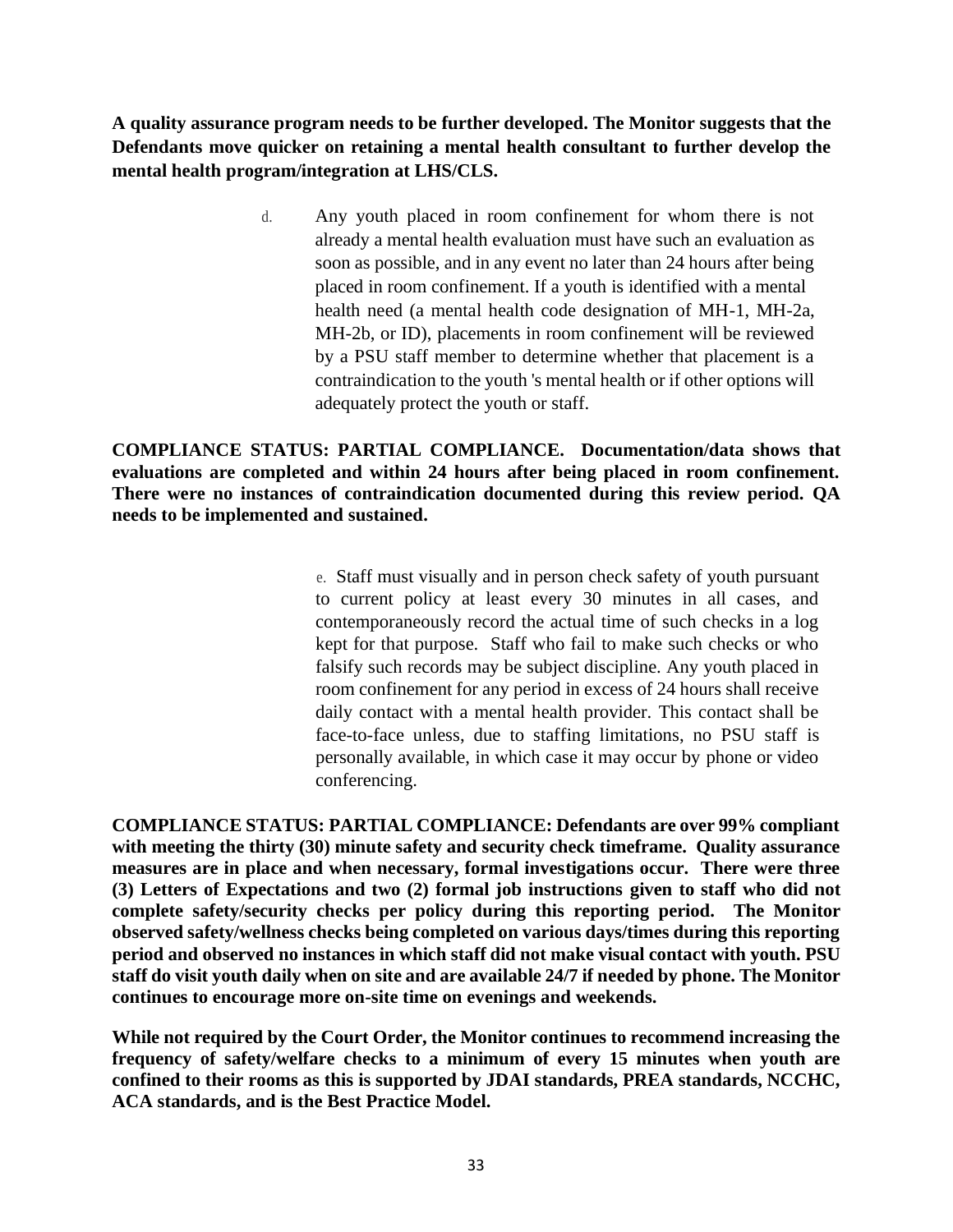f. Any youth in room confinement shall have property items similar to or the same as items allowed in general population. Specific items of property may be restricted as needed for safety of the youth and staff on a case-by-case basis. These restrictions will be temporary in nature until these items can be safely returned to the youth. A Supervising Youth Counselor or Unit Supervisor shall review any prope1ty restrictions on a daily basis and document the review.

**COMPLIANCE STATUS: PARTIAL COMPLIANCE. Property restrictions are most commonly applied by PSU for safety reasons. Forms and processes for documenting any potential property restrictions have been created and utilized. Defendants are close to reaching substantial compliance.**

- g. Youth in room confinement shall receive:
	- 1. All regularly scheduled social worker visits, mental health services, and other health services.

**COMPLIANCE STATUS: PARTIAL COMPLIANCE. Social worker visits, mental health services, and other health services are provided in general. The primary clinician consults with the on-call clinician and with the SYC/YC/CPS/SW staff regarding specifics ways the youth plan addresses the issues at hand and how it can be adopted when the youth is on AC. A PSU clinician follows up in the absence of the primary clinician and/or the crisis clinician. PSU collaborates with the SYC and direct staff. The social worker and youths' meeting schedules are individualized. The social worker works with the youth to identify availability if an AC placement occurs during regularly scheduled meeting. The vacancy rate for social workers continues to be high and should be a priority in hiring. Social workers are critical to quality of care and services for the youth and effective re-entry planning.** 

**Documentation, quality assurance, and policy and procedure need to be improved/completed as it relates to social work, mental health, and other health services. Defendants need to ensure there is accountability with respect to the services provided by the social workers, mental and healthcare workers.** 

> ii. Any rehabilitative programming (e.g., Aggression Replacement Training, Juvenile Cognitive Intervention Program, etc.) that was scheduled or in process before placement in room confinement.

**COMPLIANCE STATUS: PARTIAL COMPLIANCE. During the pandemic, Defendants moved to smaller-group based treatment to youth where group participation was provided on the units. This continues. Treatment programming for youth never ceased due to COVID-19 precautions, but the size of the groups was modified to accommodate safe social distancing measures and keep youth who shared a living unit assignment in groups with one another.**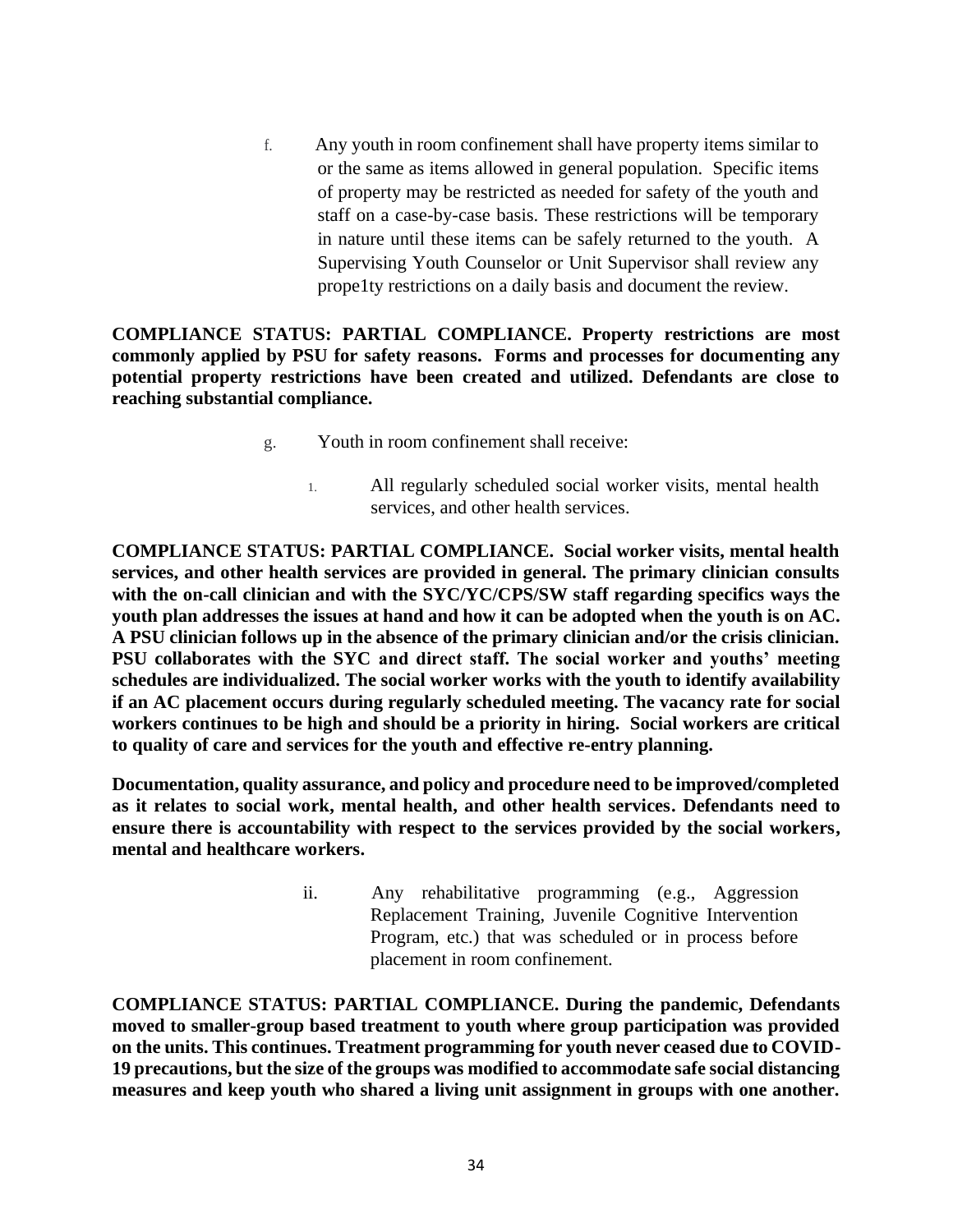**Beginning in March, some housing units now utilize the school for their group treatment sessions as determined by their respective living unit's weekly schedule. The Monitor continues to encourage these groups to occur off of the living unit as much as possible.**

**Only youth who are actively in AC status due to posing a serious risk of imminent physical harm to others would potentially miss a treatment group.** 

**Defendants need to continue to focus (document and QA) on providing rehabilitative programming that was scheduled/in process before placement in room confinement. Youth complained to Plaintiffs' counsel that school closures were affecting their ability to progress through the stages. Defendants need to ensure that any missed/rescheduled treatment groups do not negatively impact a youth's progress.**

> iii. Educational services with the general population to the extent practicable. If attending educational services with the general population proves unworkable due to an immediate and substantial threat of physical harm or an unreasonable risk of significant disruption to classroom instruction, youth in room confinement shall receive alternative educational services on days that the general population receives such services. Defendants shall ensure special education services for all eligible youth.

**COMPLIANCE STATUS: PARTIAL COMPLIANCE. Classes now occur in the school building except for HRU youth on Steps 1 and 2, new intakes due to quarantine, youth in medical isolation, youth who are in 5- or 10-minute observation status, or AC. As stated previously in this report, the PbS education data shows youth are receiving about 4.43 hours per day (weekdays) of education at LHS and 4.20 hours per day (weekdays) of education at CLS. Both reflect reductions in education hours.** 

**Evaluation work with the education consultants started November 20, 2021. Staff are working on gathering the extensive documentation needed to be reviewed by the consultants. Defendants need to ensure that special education is provided while on administrative confinement and observation status and overall educational hours should increase. The Monitor continues to suggest that Defendants should provide more art, music, woodworking, the greenhouse, welding, and sewing and other types of programs to youth in the evening and on weekends. Also, it would be ideal for social workers to work with you outside of the school day in order to have less scheduling issues and would help with any idle time after school. The Defendants should continue to focus on bringing more programming into LHS/CLS, especially culturally and gender relevant programs.**

> iv. Additional "out time" for gross motor exercise and social interaction. Defendants shall permit youth to talk to peers during such "out time" unless such conversations pose an immediate and substantial threat of physical harm to another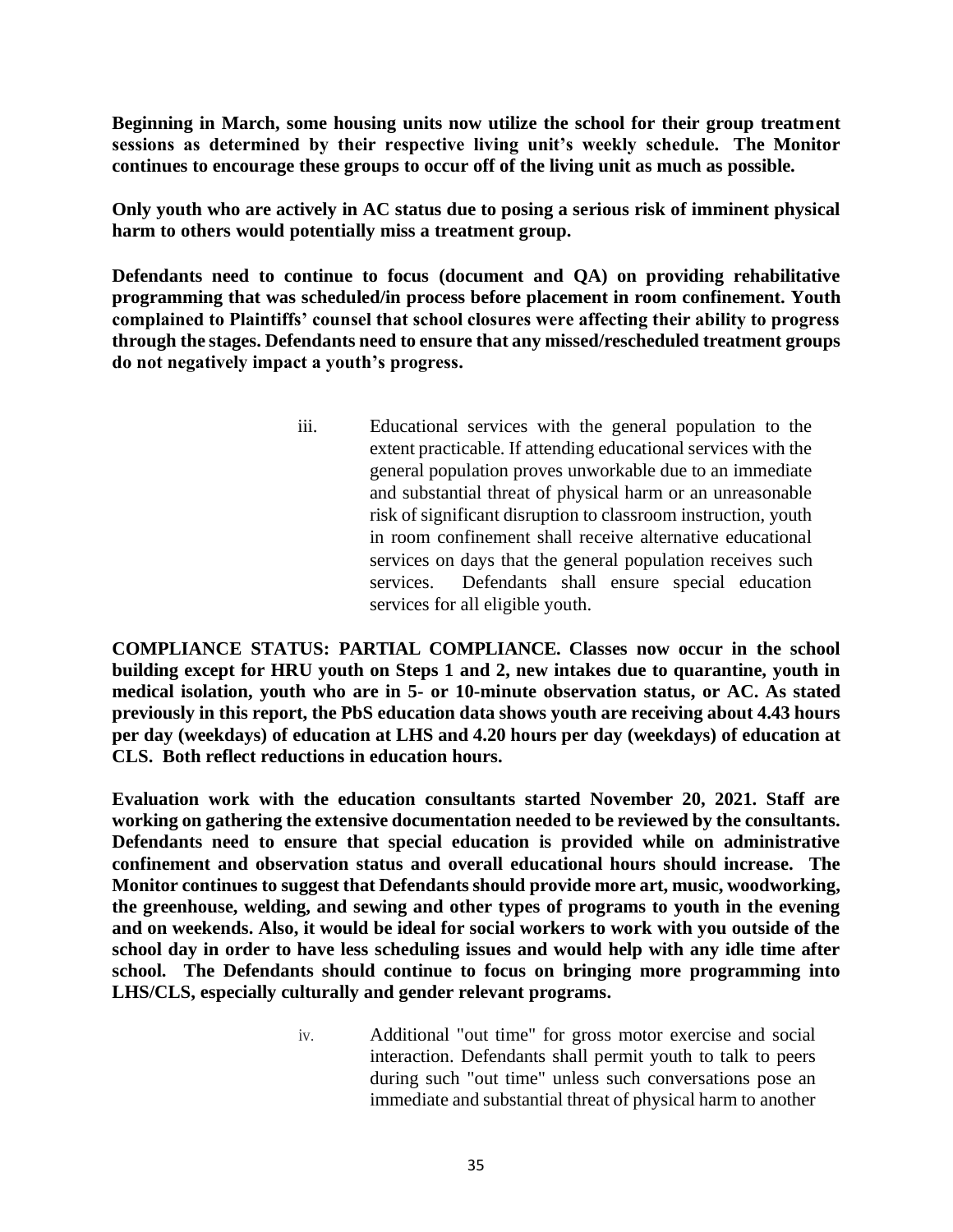person. Sensory stimulation shall also be available during "out time," unless such activities cause immediate and substantial disruption or risk of physical harm.

**COMPLIANCE STATUS: PARTIAL COMPLIANCE. In general, youth are out of their rooms from 8 A.M. to 8 P.M. except for youth in isolation due to Covid-19 safety measures implemented by Defendants, any confinement required, or any self-confinement. The Monitor regularly saw youth conversing with other youth during out time. The sensory rooms are much better than last time and have a more inviting, calming décor. There were no instances of youth being confined in their rooms based on behavior during this site visit. However, there were more instances of self-confinement. Defendants need to attempt to get at the root cause of why youth are choosing to stay in their room.** 

> v. Meals out of the cell, absent an immediate and substantial threat of physical harm to another person from the youth eating that meal out of the cell.

**COMPLIANCE STATUS: PARTIAL COMPLIANCE. There were three (3) documented instances of youth eating in their rooms which were staff imposed based on substantial threat of physical harm. Defendants are able to track when youth eat meals in room and based on reports, the three instances were justified as the youth posed an immediate and substantial threat. Defendants are close to being in substantial compliance.** 

> vi. Minimum "out time" from the cell of at least 30 hours per week and at least 3 hours per day. Time in general population on a given day shall be credited to those hours.

**COMPLIANCE STATUS: PARTIAL COMPLIANCE. Logs indicate that youth on administrative confinement are receiving much more than the 3 hours of "out time" per day or 30 hours per week. (As stated earlier in the report, PbS definition of "room confinement" does include confinement for purposes of observation, even when ordered by PSU.)** 

> **5. Notification of Rights.** Within 15 minutes of a youth's placement in room confinement, facility staff shall orally inform the youth of his or her rights regarding grievances and appeals. Within one hour of a youth's placement in room confinement, facility staff shall provide the youth with written notice of his or her rights regarding grievances and appeals.

**COMPLIANCE STATUS: PARTIAL COMPLIANCE. There is a box on the incident debriefing form that is checked if staff informed the youth of his or her rights regarding grievances and appeals and time of notification. Youth continue to receive their notification of rights/grievance procedures when they are placed in administrative confinement. The process for obtaining a youth signature (or two staff signatures in the event of a refusal) has**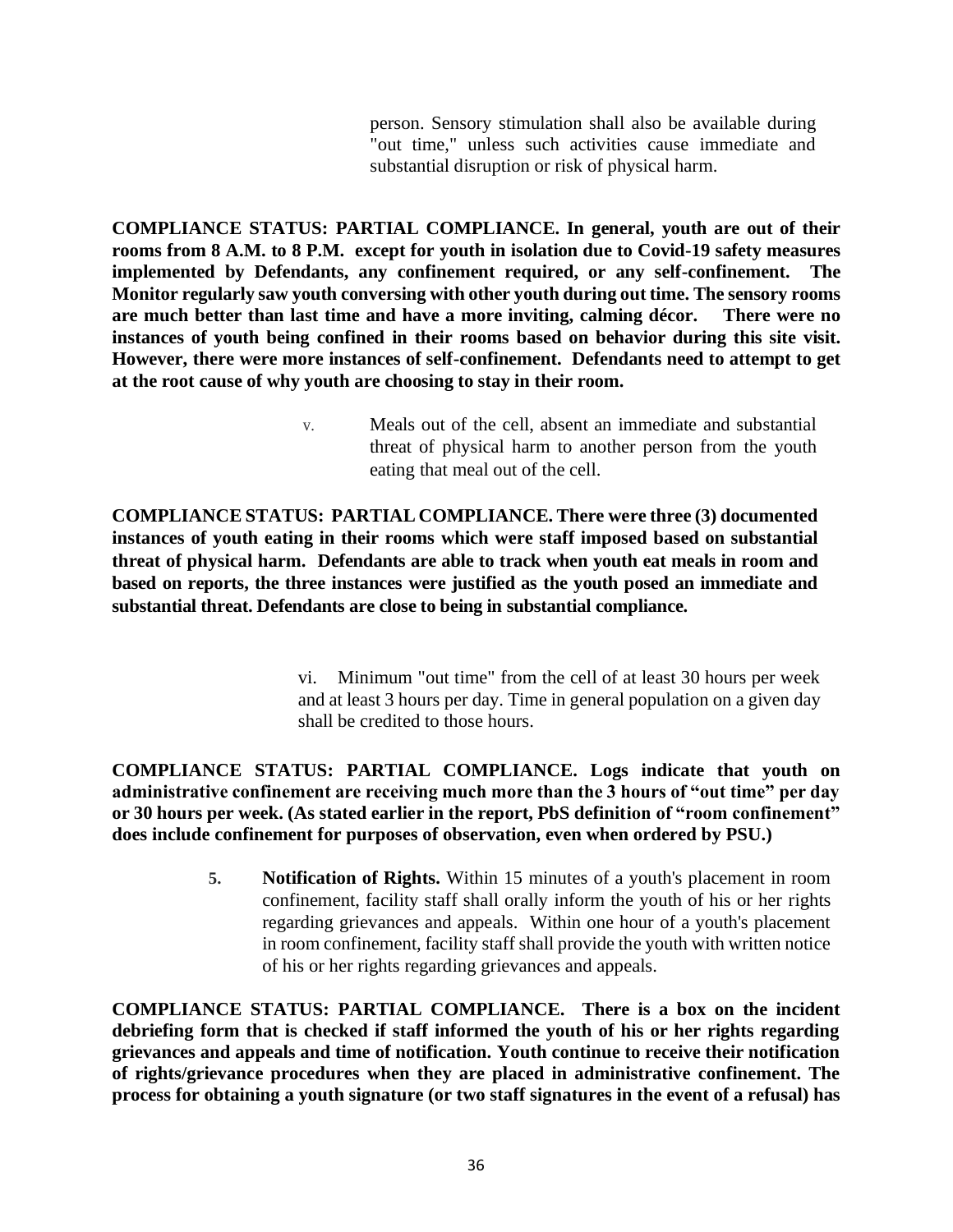**been proposed as a part of youth receiving PSU thinking chain reports during the first stage of the administrative confinement process. Policy has been completed. Defendants are close to being in substantial compliance.**

> **6.** Documentation. Whenever a youth is placed in room confinement, facility staff shall create a written report documenting the necessity of room confinement, the less restrictive measures attempted before placement in room confinement, and the length of time the youth spent in room confinement. The youth must be promptly provided with this report immediately upon its completion.

**COMPLIANCE STATUS: PARTIAL COMPLIANCE. The Court Order requires documentation of all forms of room confinement, and Defendants are documenting this consistently, including when less restrictive means were attempted. Documentation, data collection and reliability, and quality assurance (with video review) needs to continue to be improved. Also, documentation needs to be created that prove a youth was promptly provided with the report upon the completion of room confinement.** 

- B. OC-Spray and Other Chemical Agents
	- 1. OC reduction plan. Effective immediately upon entry of the Court's order incorporating this Agreement, the Defendants shall continue to implement OC-Spray reduction plans, attached, and incorporated hereto as Append ix B, as outlined in the preliminary injunction.

# **COMPLIANCE STATUS: SUBSTANTIAL COMPLIANCE. OC has been completely eliminated.**

2. Prohibition on use of OC-Spray and other Chemical Agents. Subject to the terms and provisions of Section  $V(C)$  (3)(g), within twelve (12) months of entry of the Court 's order incorporating this Agreement, the use of OC spray and other chemical agents will be prohibited.

# **COMPLIANCE STATUS: SUBSTANTIAL COMPLIANCE. OC has been eliminated.**

- C. Mechanical Restraints. The following provision shall be effective immediately upon entry of the Court's order incorporating this Agreement:
	- 1. Prohibition on types and uses of mechanical restraints.
		- a. Under all circumstances, there is a presumption that youth shall not be mechanically restrained.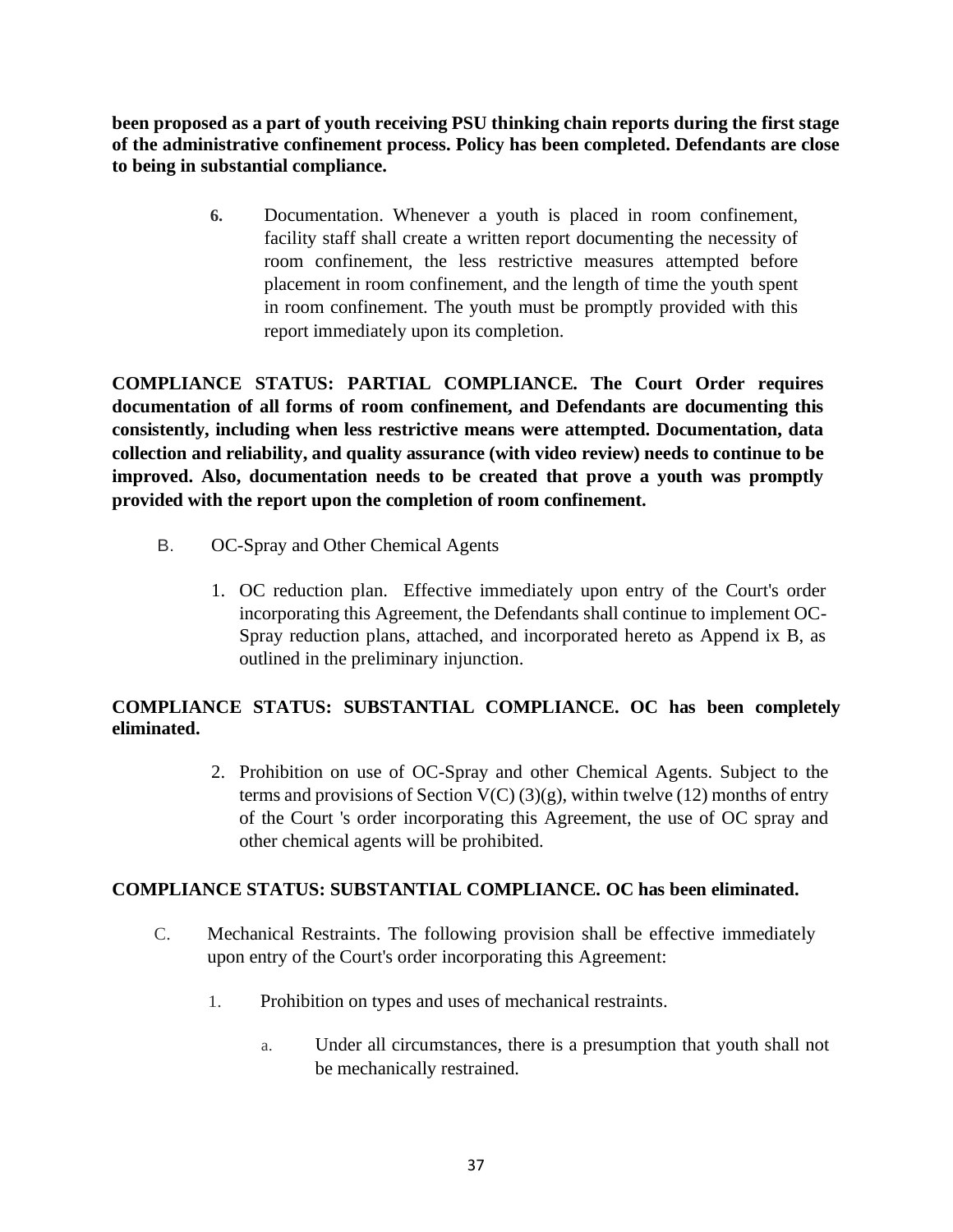### **COMPLIANCE STATUS: PARTIAL COMPLIANCE.**

**The Monitor did not personally see any youth in mechanical restraints during site visit and data and documentation show that there was a decrease in the use of mechanical restraints /other restraints during this reporting period. Also, it is important to note that the only mechanical restraints used during this period were handcuffs. Defendants need to continue focusing on reducing the use of mechanical (as well as physical) restraints.** 

**As discussed in previous sections of this report, the use of both physical and mechanical restraints trended downward during the two 2021 data collection cycles. Reducing youth idleness with meaningful programs and activities along with an improved behavior management program, can continue to have a significant impact on these outcome measures.**

> b. Restraints may only be used if staff determine that they are the least restrictive means of addressing an imminent threat of physical harm to self or others and must be removed immediately when the youth regains control and when the threat of harm or the safety concern has abated.

### **COMPLIANCE STATUS: PARTIAL COMPLIANCE. Below is the number of mechanical restraints uses in LHS and CLS this reporting period.**

**Uses of mechanical restraints LHS:**

| <b>July 2021:</b>   | 33 uses |
|---------------------|---------|
| <b>August 2021:</b> | 11 uses |
| September 2021:     | 12 uses |
| October 2021:       | 6 uses  |
| November 2021:      | 9 uses  |
| December 2021:      | 2 uses  |

**Uses of mechanical restraints CLS**

| <b>July 2021:</b>   | 3 uses  |
|---------------------|---------|
| <b>August 2021:</b> | 6 uses  |
| September 2021:     | 7 uses  |
| October 2021:       | 13 uses |
| November 2021:      | 12 uses |
| December 2021:      | 0 uses  |

**Documentation needs to be improved to document that an imminent threat of physical harm existed, and when and how that decision is reviewed. Defendants should note why the acts in question required a specific type of use of force, such as explaining why measure utilizing**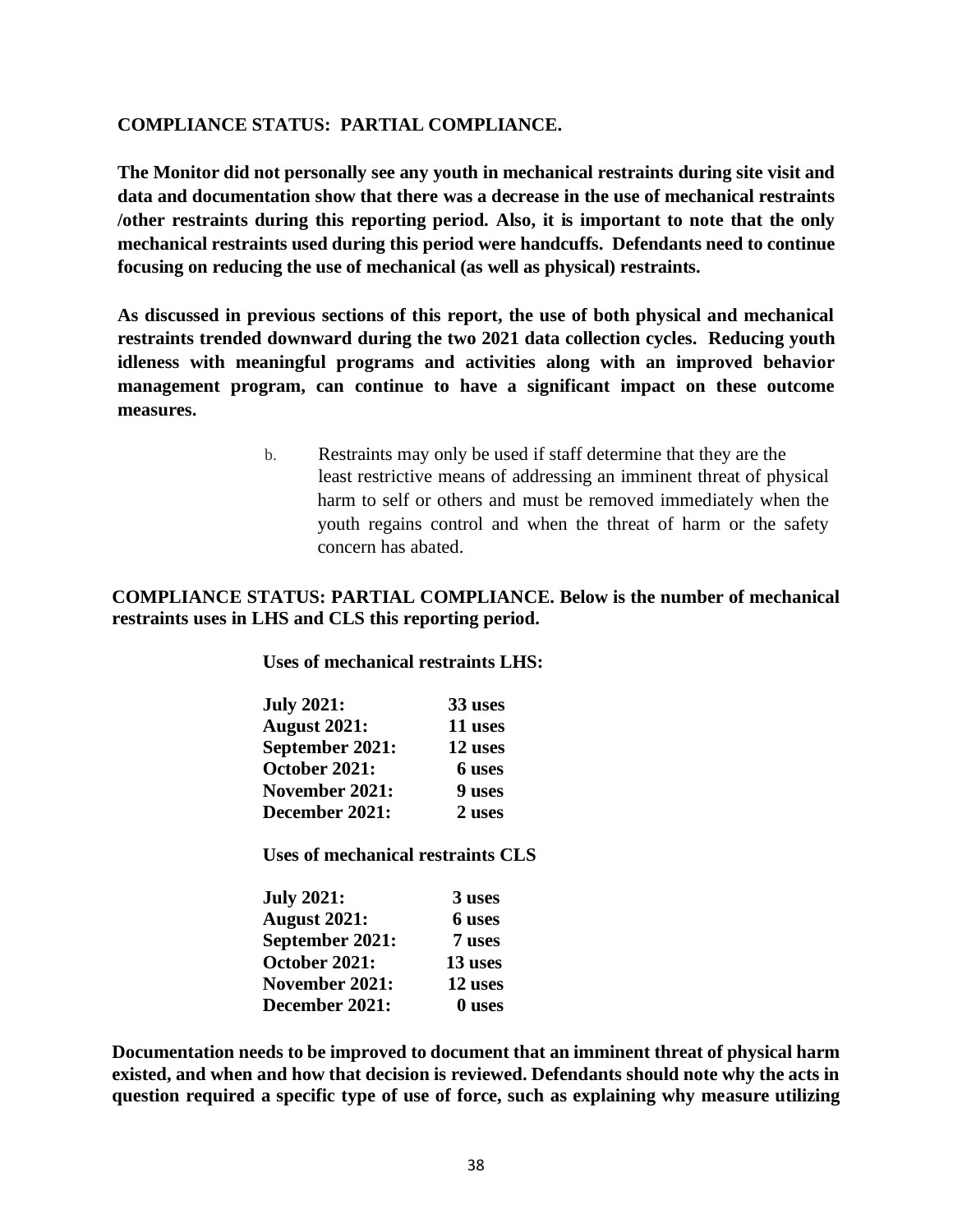**less force would have been insufficient in a specific situation. The review process should consider the nuances in different situations. Defendants have excellent critical outcome measures for restraints. Defendants need to continue to work towards reducing the use of mechanical restraints and quality assurance measures.**

- c. No mechanical restraint device other than handcuffs may be used on youth while they are in the facility, except:
	- i. Mechanical restraints may be used when ordered by PSU to attempt to prevent active self-harm.

**COMPLIANCE STATUS: PARTIAL COMPLIANCE. There were no uses of ankle restraints or the wrap during this reporting period. Defendants need to develop policy and procedure, training, and QA measures and ensure PSU staff order these types of restraints.** 

> ii. Mechanical restraints may be used if the youth poses an immediate and substantial threat of physical harm to others.

**COMPLIANCE STATUS: PARTIAL COMPLIANCE. Documentation has improved relative to when restraints have been used and the rationale for usage. Defendants have created quality assurance measures. Defendants need to continue to focus on reducing the use of restraints.** 

> iii. During transportation, the facility may use handcuffs and, in rare instances when necessary for articulated reasons necessary to prevent an imminent threat of harm to youth and/or staff, additional restraints such as waist chains or leg restraints. When youth are being transported for release to a non-locked environment, there shall be a presumption that restraints are not used. Restraints may be used during such transportation to prevent a threat of harm to youth and/or staff.

### **COMPLIANCE STATUS: PARTIAL COMPLIANCE. See above.**

d. Mechanical restraints shall never be used for punishment or discipline.

**COMPLIANCE STATUS: PARTIAL COMPLIANCE. Defendants need to continue focusing on reducing the use of mechanical restraints. Defendants need to continue to monitor and assess the use of restraints and duration.** 

> e. Youth may never be restrained to a fixed object, unless specifically ordered by PSU to attempt to prevent active self-harm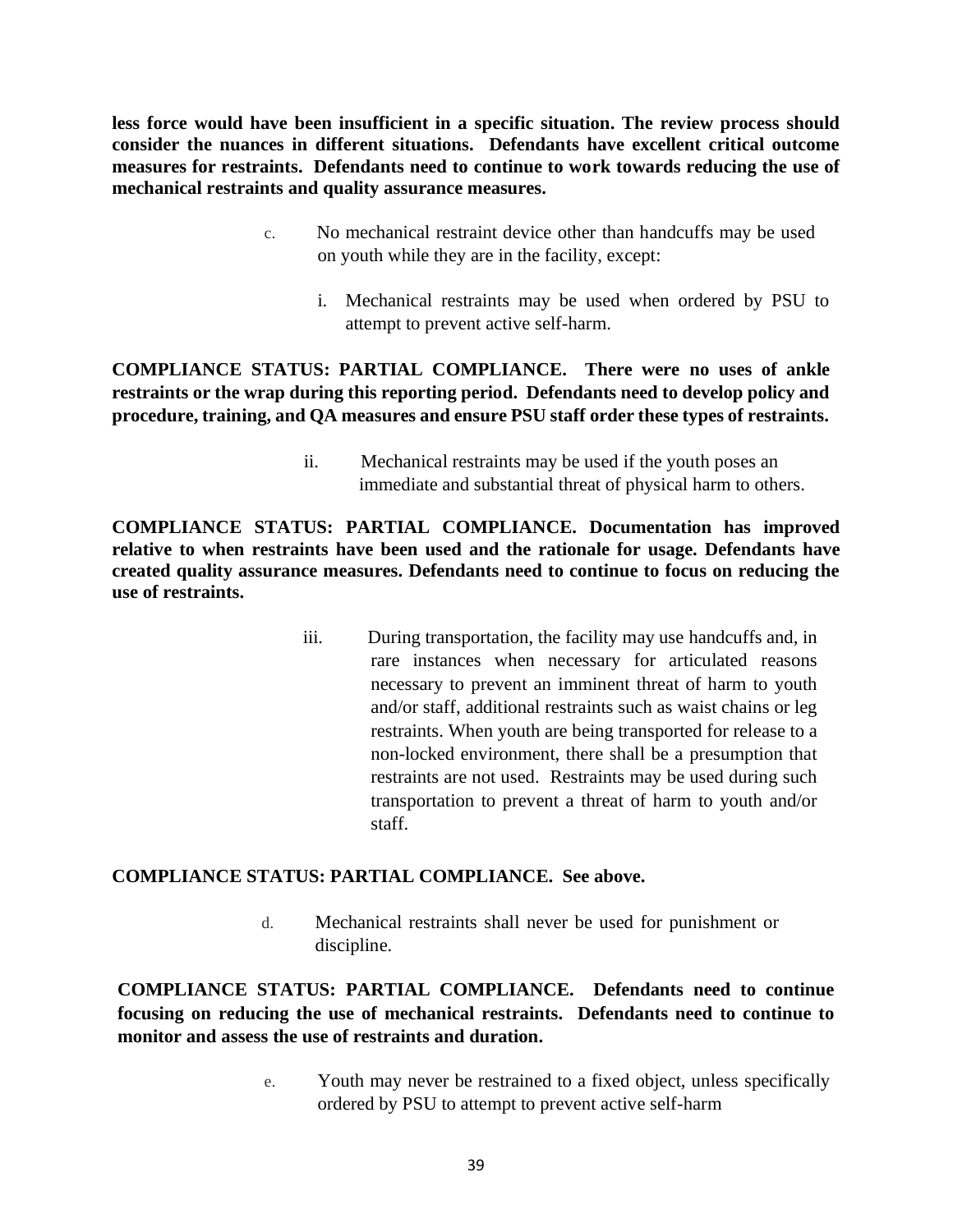# **COMPLIANCE STATUS: SUBSTANTIAL COMPLIANCE. There is no evidence of youth being restrained to a fixed object. Policies have been finalized and quality assurance measures created.**

f. Only staff who have been specifically trained in the use of physical force and restraints and trained on proper de-escalation techniques may place a youth in mechanical restraints.

**COMPLIANCE STATUS: PARTIAL COMPLIANCE. Staff have received training in physical force, restraints, and trained in proper de-escalation. The Defendants are increasing the frequency of these trainings (regular, informal, refreshers). DBT implementation will be very beneficial to youth and staff. Defendants have made DBT a priority and are continuing to train staff.**

> g. Any use of mechanical restraints, except during transportation or for mental health purposes, must be authorized by a Youth Counselor, Youth Counselor Advanced, or supervisor in a living u nit. No youth shall be left alone in restraints. Any use of mechanical restraints in excess of 45 minutes must be approved by the superintendent, security director or designee and approved by PSU staff, and reviewed every 45 minutes thereafter. As soon as possible and no later than 2 hours following, PSU staff shall evaluate and provide therapeutic interventions to the youth.

**COMPLIANCE STATUS: PARTIAL COMPLIANCE. There were two (2) instances of youth being placed in mechanical restraints over 45 minutes. For instances in which Defendants placed mechanical restraints on youth, the appropriate personnel authorized the use of the mechanical restraints. PSU approved and followed up within two (2) hours. Defendants are working on a QA process for this section. Defendants also need to ensure therapeutic interventions occur.** 

> 2. Documentation. Facility staff must document all uses of restraints in the facility, including a description of the events leading up to the use of restraints, the less restrictive alternatives attempted, and the length of time the youth spent in restraints.

**COMPLIANCE STATUS: PARTIAL COMPLIANCE. Mechanical restraint use has been added to the Incident Debrief process and the Incident Debrief process has been modified. The length of time youth spent in restraints and events leading up to the use is now being documented as part of the Incident Debrief process. Defendants need to continue developing the behavior management program, actively engage with youth, and develop engaging and meaningful programming in order to reduce the use of mechanical restraints.**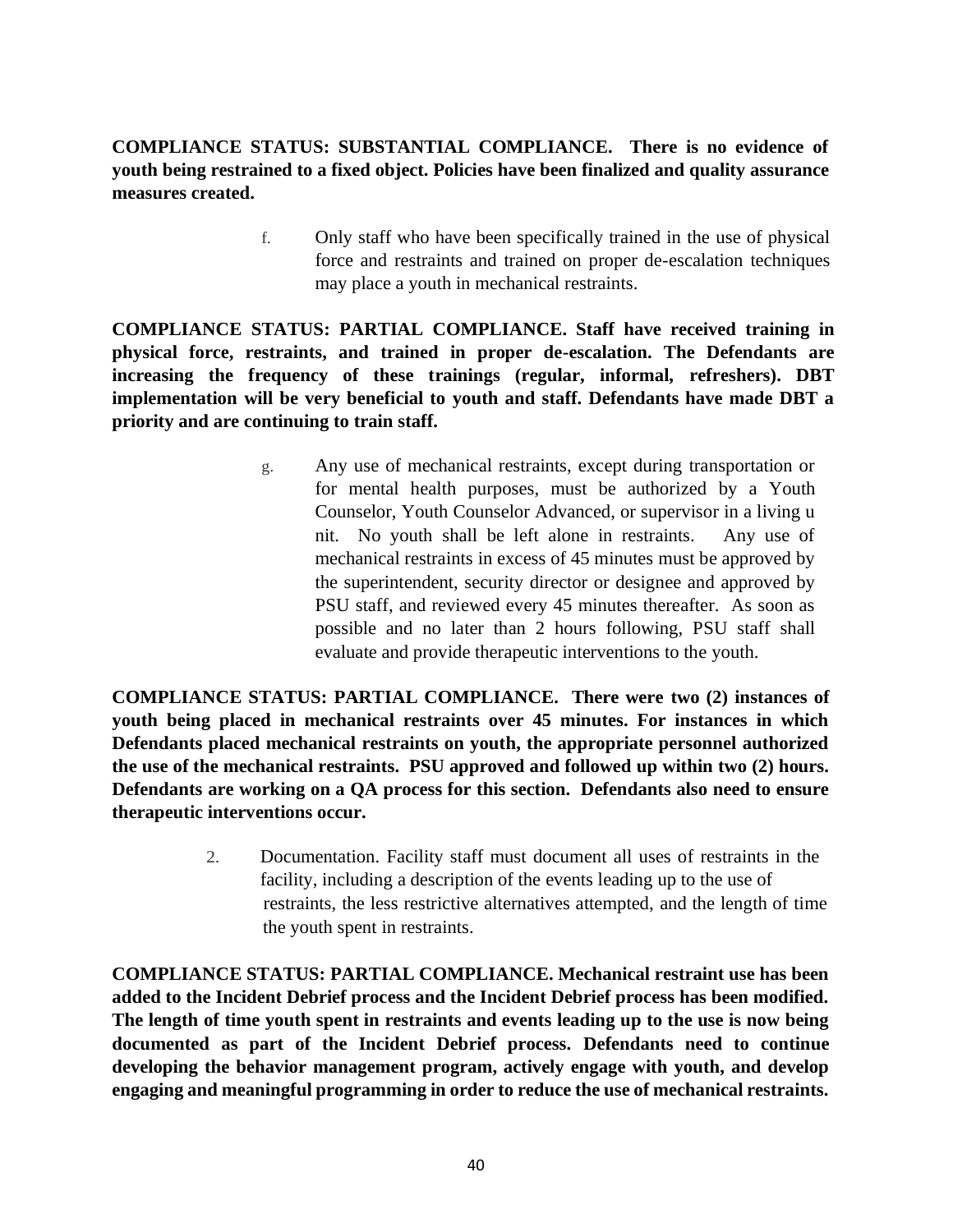- D. Strip Searches. The following provisions are effective immediately upon entry of the Court's order incorporating this Agreement.
	- 1. Prohibition on strip searches without probable cause. Facility staff may not conduct a strip search of any youth unless there is probable cause to believe that the individual youth possesses drugs or weapons that could not be discovered through less intrusive means.

**COMPLIANCE STATUS: SUBSTANTIAL COMPLIANCE. There were no strip searches in this reporting period. The policy and procedure for Searches of Youth have been finalized. A Strip Search Quarterly Training Brief was developed and shared with all supervisors to outline all the necessary criteria and documentation requirements under which a strip search may be completed. Only supervisors can authorize a strip search.** 

> 2. Strip searches with probable cause. Less intrusive searches, including using a metal detector, pat down, or allowing the youth to change into a tank top or other clothing, must be attempted before a strip search is conducted, unless it is determined by PSU in consultation with the youth that less intrusive searches, which may include physical contact, would cause greater trauma to the youth.

# **COMPLIANCE STATUS: SUBSTANTIAL COMPLIANCE. There were no strip searches this reporting period. QA has been developed. The policy for searches has been finalized.**

a. When a strip search is conducted, staff must ensure that no unintended individuals are able to view the search, including by video or other recording device.

### **COMPLIANCE STATUS: SUBSTANTIAL COMPLIANCE**. **There were no strip searches this reporting period. QA has been developed. The policy for searches has been finalized.**

b. Under no circumstance may a youth be strip searched within view of another youth.

**COMPLIANCE STATUS: SUBSTANTIAL COMPLIANCE. There were no strip searches during this reporting period. QA has been developed. The policy for searches has been finalized.** 

c. Strip searches may only be conducted by individuals of the same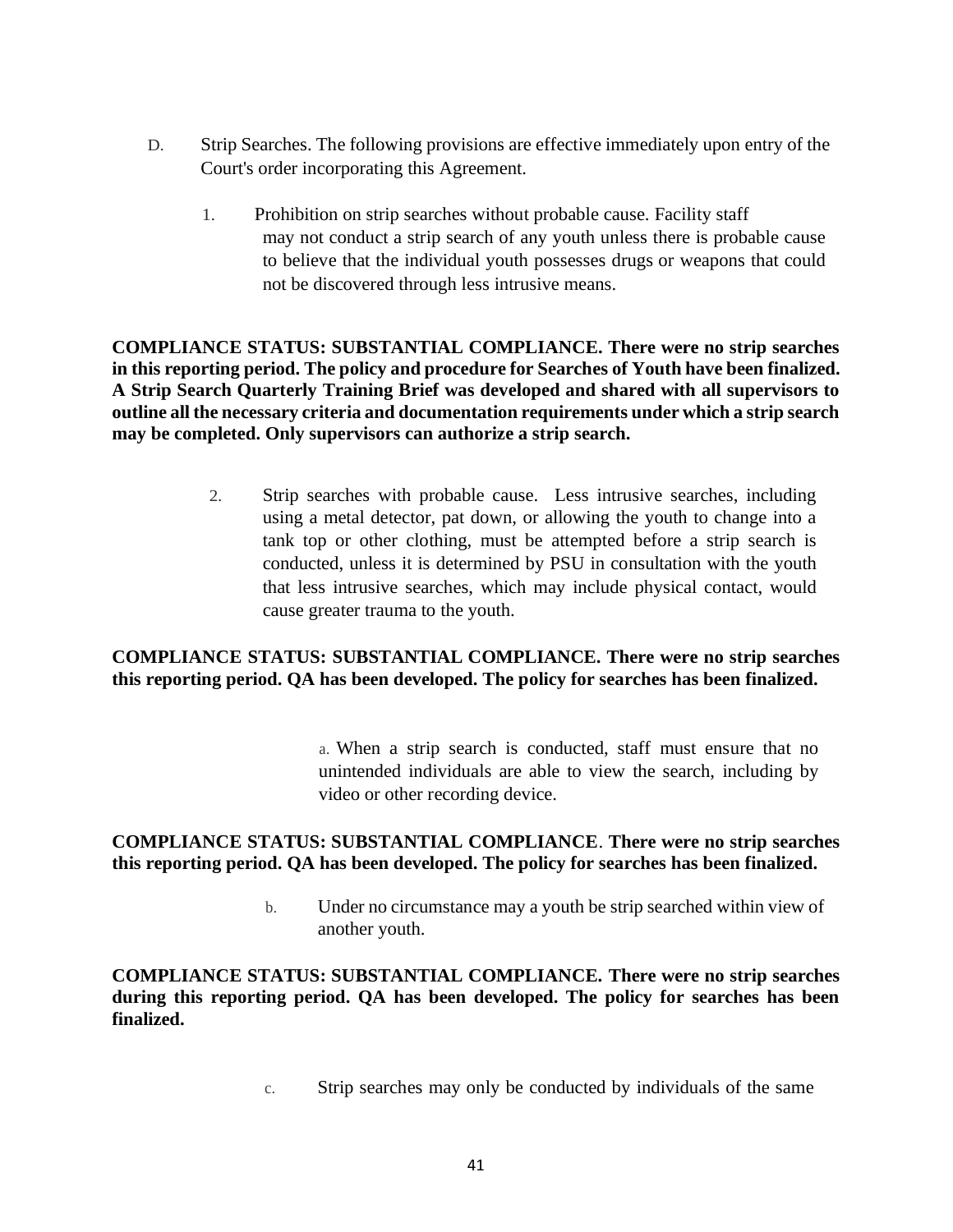gender identity as the youth being searched unless the search is conducted by a medical professional.

**COMPLIANCE STATUS: SUBSTANTIAL COMPLIANCE. There were no strip searches conducted this reporting period. QA has been developed. The policy for searches has been finalized.** 

d. Strip searches must be conducted by staff trained in traumainformed practices.

**COMPLIANCE STATUS: SUBSTANTIAL COMPLIANCE. Training records reviewed indicate that all staff have been trained in trauma informed care. There no strip searches this period.** 

> e. If a youth with a known or suspected mental health diagnosis or history of sexual abuse objects to a strip search, staff must consult with mental health practitioners before conducting the search.

# **COMPLIANCE STATUS: SUBSTANTIAL COMPLIANCE. There were no strip searches during this reporting period. Documentation has improved. Policy and procedure/QA developed. PSU is consulted, and it is documented.**

4. Documentation. Facility staff must document all uses of strip searches, including the reason for the search and any drugs, weapons, or other items discovered through the search.

**COMPLIANCE STATUS: SUBSTANTIAL COMPLIANCE. The process for tracking and documenting all searches including the probable cause for any necessary strip search and the weapons, drugs, or other items discovered has been incorporated into J-Tracker as of September 1, 2019. Policy and Procedure finalized.**

E. De-escalation Training. Within three months following entry of the Court's order incorporating this agreement, all staff in the facility shall receive deescalation training by a nationally recognized provider. De-escalation training shall be provided at least annually thereafter.

**COMPLIANCE STATUS: PARTIAL COMPLIANCE. Defendants are focusing on deescalation skills. Staff have been trained in MANDT and other training which includes deescalation skills training. De-escalation training/modeling continues to occur.**

**The Monitor observed several instances of de-escalation in review of video footage. Staff are more comfortable utilizing these skills, but continued focus, training, and review need to occur. Defendants should include cultural diversity issues as part of crisis management**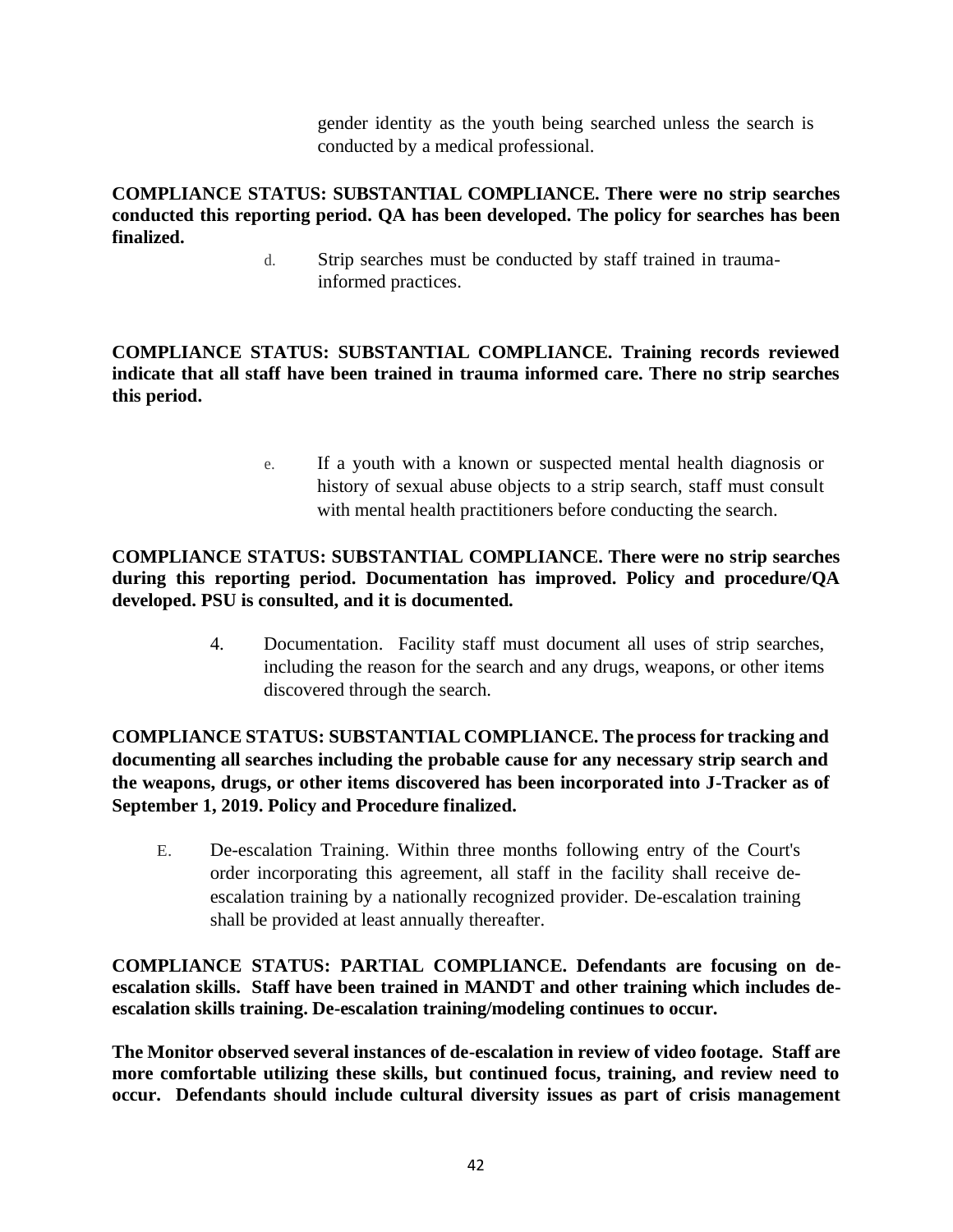**training and procedures. Knowing these issues and how they are communicated is critical to successful behavior management.** 

**F.** Programming. Immediately upon entry of the Court's order incorporating this agreement, the Defendants shall request that the Monitor provide assistance and strategies to increase programming and reduce the hours of idle time in the facility to no more than the PbS field average. Defendants shall make reasonable efforts to implement the recommendations.

# **COMPLIANCE STATUS: PARTIAL COMPLIANCE. Programming needs improvement (as discussed throughout this report) and idleness remains high but improved.**

**As recommended previously, counselors, religious services leader, recreation workers, social workers, PSU staff, and volunteers can be utilized in creating and leading programming for youth. Administration needs to increase meaningful/structured program and activity hours to further reduce youth idleness hours. Increasing education hours and vocational programming, including for youth who have obtained a diploma or HSED, can greatly assist in reducing idleness time and provide positive youth development strategies.** 

G. Staffing. Immediately upon entry of the Court's order incorporating this agreement, Defendants shall request that the Monitor provide assistance and strategies to improve staffing ratios, and/or use strategies identified in the February 26, 2018 report and recommendations of Mark Soler, Michael Dempsey, Teresa Abreu and Jennifer Lutz. Defendants shall make reasonable efforts to implement the recommendations.

**COMPLIANCE STATUS: PARTIAL COMPLIANCE. Defendants have made significant effort in implementing the strategies suggested in improving staffing ratios and staff morale. Defendants should continue to focus on hiring, training and developing staff and evaluating their hiring process. As stated in previous reports, staff wellness is a complex issue that impacts the overall culture, atmosphere and environment of the facility. Staff wellness has a direct impact on the relationship between youth and staff, directly impacts the incidents of violence, use of restraint, and the use of isolation and confinement.** 

H. Amendments to administrative code. Defendants will make all reasonable efforts to amend the administrative code to impose restrictions on any juvenile correctional facilities operated by DOC that codify the material terms of this Agreement as they relate to: (l) Room Confinement, (2) OC-Spray and Other Chemical Agents, (3) Mechanical Restraints and (4) Strip Searches.

# **COMPLIANCES STATUS: PARTIAL COMPLIANCE. Defendants need to create an expedited timeline for finalizing all regulations and submitting them for approval.**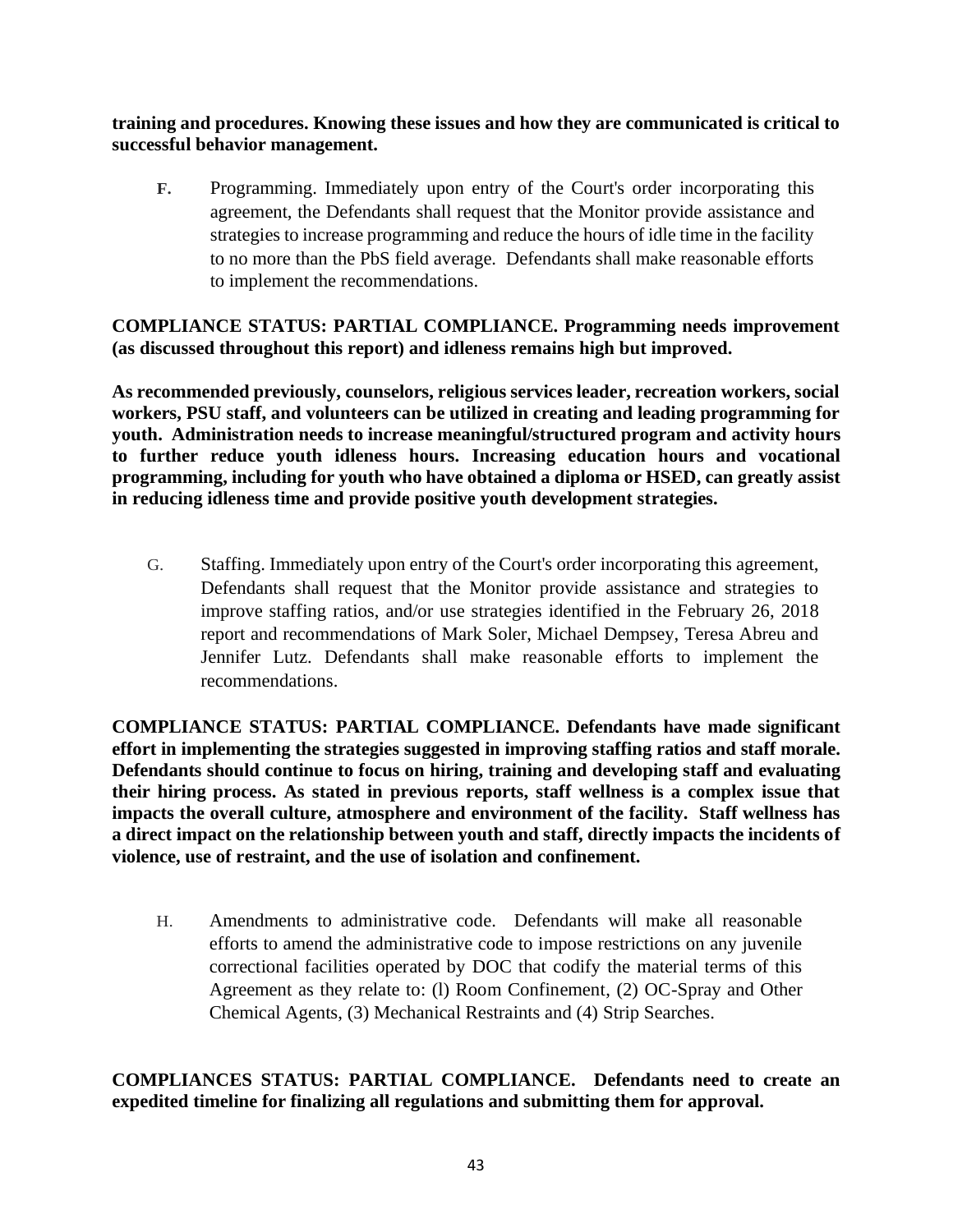### **IV. DOCUMENTATION, REVIEW, AND QUALITY ASSURANCE.**

**A. Incident review process.** Defendants will establish a review process for any incident that involved the use of force; OC spray; room confinement; or mechanical restraints used for more than 45 minutes (excluding during transportation). The review committee will include all staff directly involved in the incident, their supervisors, the social worker assigned to the youth, PSU staff who are familiar with the youth, the facility director of security, the deputy superintendent, and the superintendent. Within 24 hours, all available members of the review committee shall meet to assess whether physical force, OC spray, room confinement, or mechanical restraints were used appropriately, to discuss less restrictive alternative strategies that staff could have used, and to provide an opportunity for staff training and/or redirection if needed. If not all members of the review committee are available for the meeting within 24 hours, the full review committee shall meet or confer as soon as possible and no later than one week after the event. The review committee shall also review al l uses of strip searches weekly to ensure that all such searches were conducted only upon probable cause.

**COMPLIANCE STATUS: PARTIAL COMPLIANCE. The 24-hour timeline is met in the vast majority of cases. Informal reviews occur right after an incident in majority of cases. When it has been determined lesser means could have been used, there is a corrective action plan developed but follow up needs to occur to ensure the plans are completed (QA component). More thorough reviews occurred this reporting period.**

**B. Quality assurance**. The superintendent shall establish performance goals, including compliance with the terms of this settlement; shall analyze data on whether those goals are met; and shall put in place immediate corrective action to address goals that are not being met.

**COMPLIANCE STATUS: PARTIAL COMPLIANCE**. **As discussed throughout previous reports, data driven decisions are critical to come into compliance with this Court Order and to improve the quality of life for youth and staff. Defendants have created a competent quality assurance program and have made substantial progress in developing daily data to review that will automatically be available in order to make real time operational decisions. The Monitoring team will continue to work with the superintendent to establish performance goals, analyzing data, and creation of corrective action plans.**

# **CONCLUSION**

There was progress made in several initiatives such as a strong, committed leadership team, overall increased educational hours being provided to youth compared to prior reporting periods, the quality assurance program, training/implementing DBT, incorporating PSU more into daily operations, the creation of the new recreation center, and continued in-person education on and off the units.